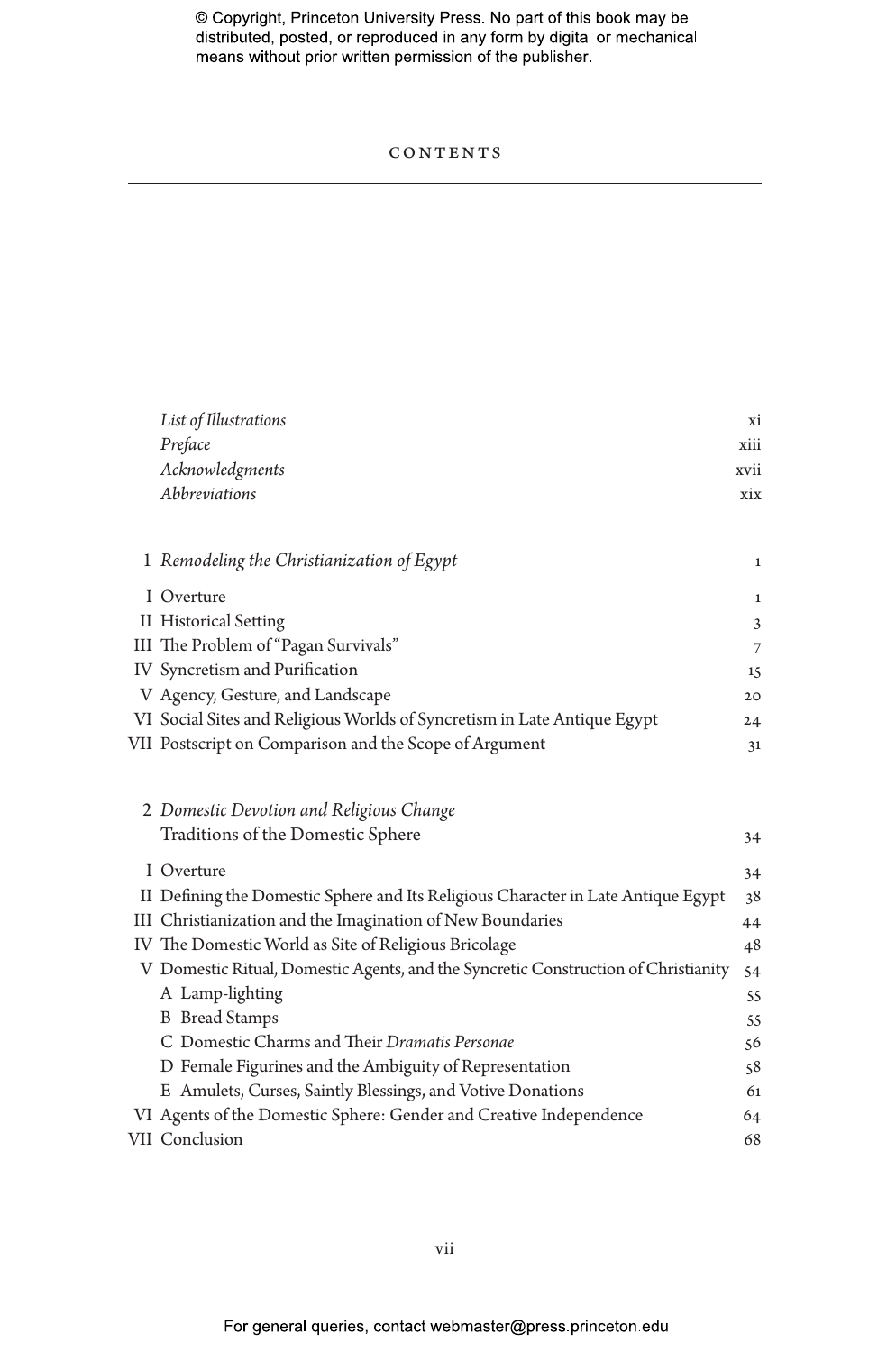## contents

| 3 Controller of Demons, Dispenser of Blessings                        |     |
|-----------------------------------------------------------------------|-----|
| Traditions of the Holy Man as Craftsman of Local Christianity         | 69  |
| I Introduction: Saints and Syncretism                                 | 69  |
| II Implications of Classification: From "Saint" to "Regional Prophet" | 74  |
| III Exorcism and the Reordering of Tradition                          | 76  |
| A Reordering Perceptions of Evil                                      | 78  |
| <b>B</b> Exorcism and Charisma                                        | 80  |
| C Demonology as Preservation                                          | 85  |
| IV Holy Men in the Egyptian Landscape                                 | 87  |
| A Divination and the Definition of New Centers                        | 87  |
| B Ritual and the Egyptian Environment                                 | 90  |
| C Syncretism and the Dispensing of Materials                          | 92  |
| V Conclusion                                                          | 100 |
| 4 A Site of Blessings, Dreams, and Wonders                            |     |
| Traditions of the Saint's Shrine                                      | 104 |

| I Introduction                                                  | 104 |
|-----------------------------------------------------------------|-----|
| II The Saint's Shrine as Social Site                            | 108 |
| III Gestures                                                    | 111 |
| IV Collective Expressions: Festivals and Their Gestures         | 114 |
| A Festival Hilarity and Control                                 | 114 |
| <b>B</b> Processions                                            | 118 |
| C Animal Slaughter and Feasting                                 | 120 |
| D Dance                                                         | 122 |
| V Individual Expressions: Imprecation, Contact, Votive          | 126 |
| VI Divination                                                   | 130 |
| VII Possession and the Performance of Spirits and Saintly Power | 138 |
| <b>VIII Conclusion</b>                                          | 144 |

| 5 The Magic of Craft                                        |     |
|-------------------------------------------------------------|-----|
| Traditions of the Workshop and the Construction of Efficacy | 145 |
| I Introduction: Art and Efficacy                            | 145 |
| II Workshops in Late Antique Egypt                          | 151 |
| III Examples                                                | 160 |
| A Stonecarvers                                              | 160 |
| B Potters and Terracotta Artisans                           | 162 |
| C. Painters                                                 | 167 |
| D Textile Weavers                                           | 171 |
| E The Mortuary Craft                                        | 176 |
| <b>IV</b> Conclusion                                        | 181 |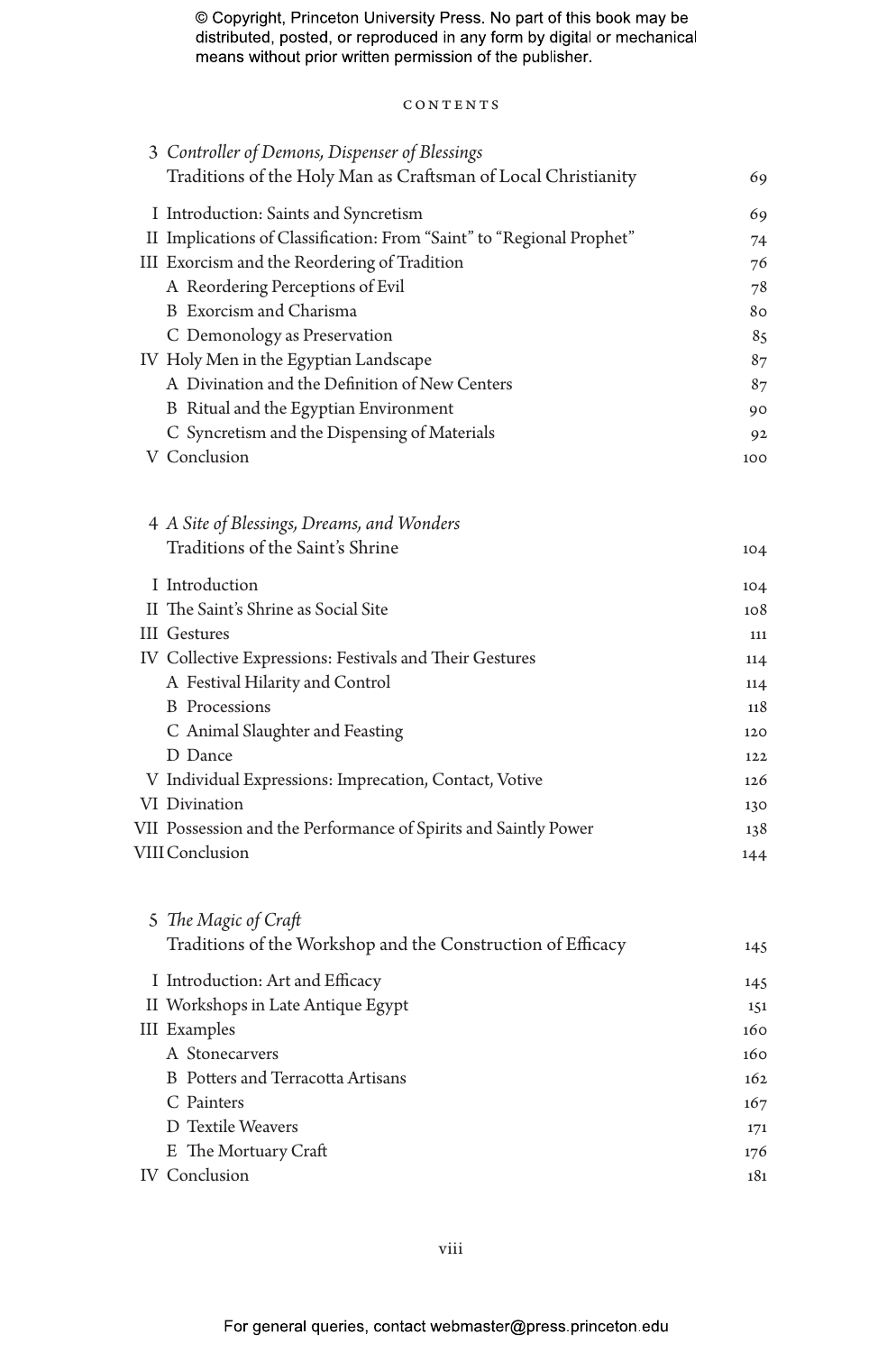## contents

| 6 Scribality and Syncretism                                         |     |
|---------------------------------------------------------------------|-----|
| Traditions of Writing and the Book                                  | 184 |
| I Introduction                                                      | 184 |
| II Scribality at the Shrines of the Saints                          | 186 |
| III Monastic Scribes and the Mediation of Christianity              | 189 |
| A Monastic Libraries and Eclectic Scribes                           | 190 |
| B Monastic Settings of Scribal Mediation                            | 192 |
| IV Scribes and the Magic of Word and Song                           | 197 |
| V The Recollection of Literary Traditions through the Scribal Craft | 211 |
| A The Land of Egypt Oracle                                          | 212 |
| B Images of Amente and Its Demons                                   | 218 |
| 1 The Media of Amente in Late Antique Egypt                         | 219 |
| 2 The Coptic Amente Mythology: Earlier Egyptian                     |     |
| and Jewish Apocalyptic Traditions                                   | 222 |
| 3 Apocalyptic Interpretation in Egypt and the Integration           |     |
| of Egyptian Traditions                                              | 226 |
| VI Conclusion                                                       | 228 |
| 7 Whispering Spirits, Holy Processions                              |     |
| Traditions of the Egyptian Landscape                                | 233 |
| I Introduction: Religious Landscape and Christianization            | 233 |
| II Temples and Churches                                             | 237 |
| III Habitats and Haunts of Spirits                                  | 242 |
| IV Procession and the Perception of Landscape                       | 248 |
| V Inventing and Envisioning a Sacred Landscape                      | 253 |
| VI Conclusion                                                       | 256 |
| Afterword                                                           | 257 |
|                                                                     |     |

| Bibliography         | 263 |
|----------------------|-----|
| Illustration Credits | 309 |
| Index                | 311 |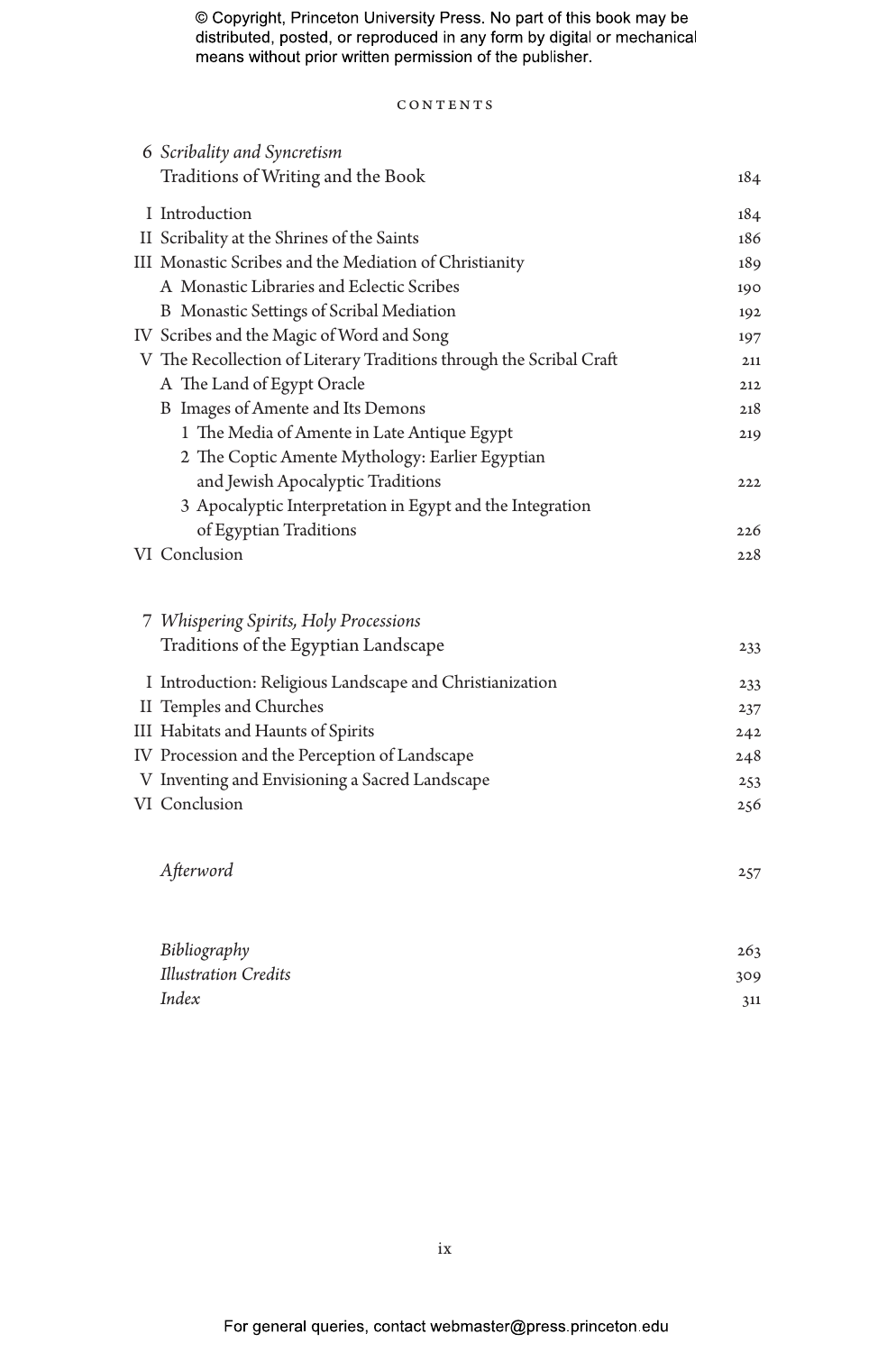#### CHAPTER 1

# Remodeling the Christianization of Egypt

#### I. Overture

Sometime in about the seventh century CE, an Egyptian monk recorded two healing charms on either side of a piece of papyrus. At this point the temples of Egypt were in ruins, silent enclosures for the occasional Christian chapel or private devotions, and for impressive architecture one looked to the great saints' shrines, the churches with their colorful wall paintings, or the great estates outside the towns. Christianity and its images and leaders fairly permeated the culture of Egypt. The stories and songs that people shared revolved around the saints and the Holy Family. And so the first spell the monk took down, introducing it with a series of holy titles to evoke church liturgy, told a story of Jesus's and the apostles' encounter with a doe in labor, how the doe appealed to Jesus to help her through childbirth, and how Jesus sent the Archangel Michael to ease the pain. But in the second charm the monk shifted to another set of figures, whose story he continued onto the other side of the papyrus:

Jesus Horus  $\lceil \overline{\text{ic}} \rceil$  {the son of Is is went upon a mountain in order to rest. He [performed his] music, [set] his nets, and captured a falcon, . . . a wild pelican. [He] cut it without a knife, cooked it without fire, and [ate it] without salt [on it].

He had pain, and the area around his navel [hurt him], and he wept with loud weeping, saying, "Today I am bringing my [mother] Isis to me. I want a messenger-spirit  $\lceil \Delta H MON \rceil$  so that I may send him to my mother Isis.

. . .

[The spirit] went upon the mountain of Heliopolis and found his mother Isis wearing an iron crown and stoking a copper oven.

. . .

[Isis] said to him, Even if you did not find me and did not find my name, the true name that the sun bears to the west and the moon bears to the east and that is borne by the six propitiatory stars under the sun, you would summon the three hundred vessels that are around the navel: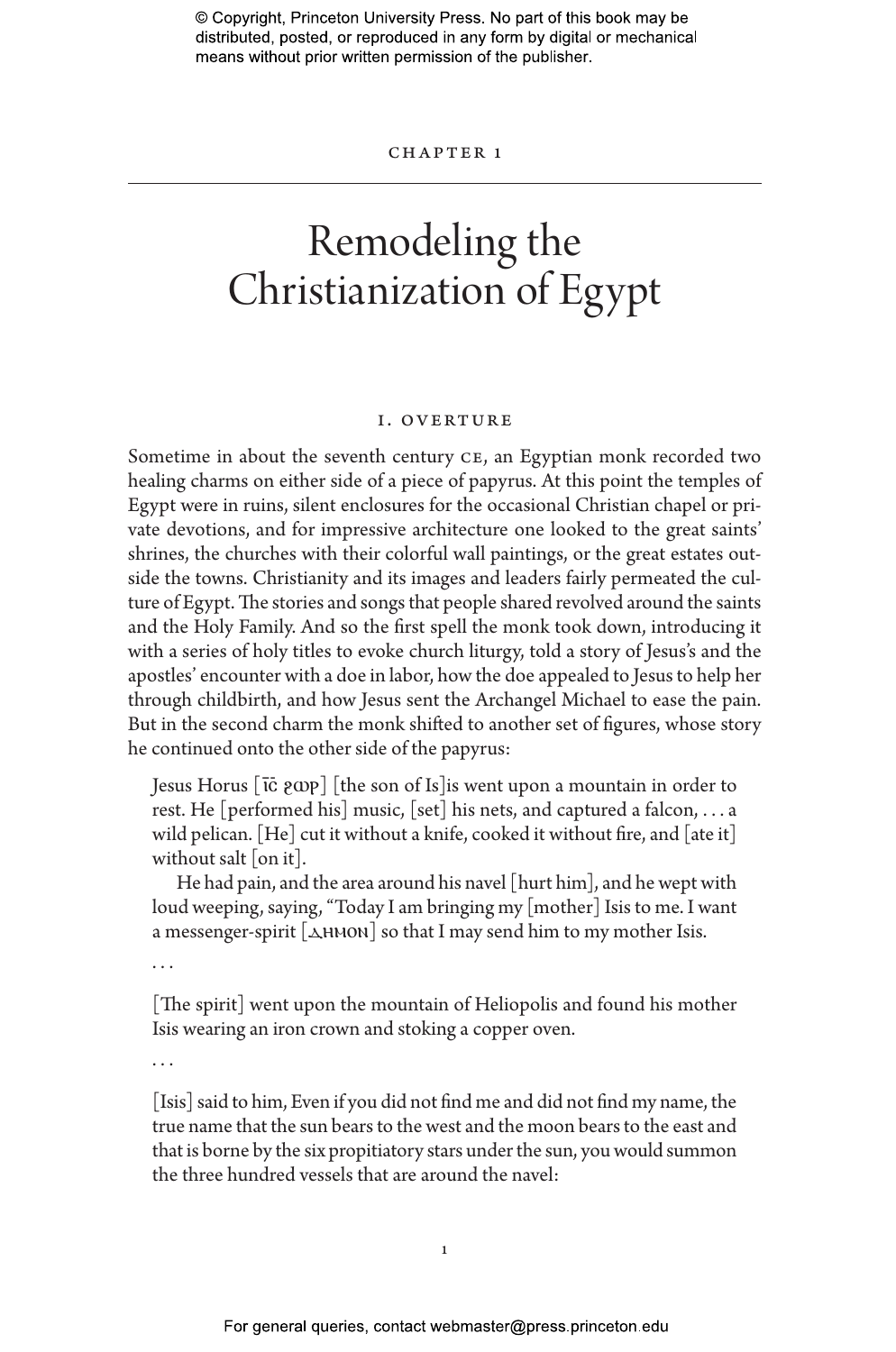#### chapter 1

Let every sickness and every difficulty and every pain that is in the belly of N, child of N, stop at this moment! I am the one who calls; the lord Jesus is the one who grants healing! $1$ 

Sandwiched between invocations of Jesus as healer emerges an extensive narrative about the ancient Egyptian gods Horus and Isis—at a time when no temples and no priesthoods were still functioning to sustain their myths and no one could still read the Egyptian texts in which such traditional stories had been recorded. And yet this charm for abdominal pain, and the four others like it (for sleep, for childbirth, and for erotic success), replicate many of the basic features of charms from many centuries earlier. As in those ancient Isis/Horus spells for healing, we note here the drama of Horus's suffering far from his mother Isis, the repetitive, almost singsong structure, and—as in the preceding legend of Jesus and the doe—its application to some specific real-world crisis.<sup>2</sup>

What is this text doing in Christian Egypt? What does it tell us about Christianization, about abandoned rites and traditions, about the folklore that might stretch between these two religious periods? Is it "pagan" or "Christian" to record or recite such spells? And what of the scribe, whose investment in the authority and magic of Christian ritual speech is apparent from the very beginning of the document? How did he understand these ancient names? And how many others copied similar spells—in monastic cells, at shrines, or in villages?

It is such cases that this book examines, those in which seemingly archaic religious elements appear in Christian form, not as survivals of a bygone "paganism," but as building blocks in the *process* of Christianization. And while I will focus on the Christianization of Egypt over the fourth through seventh centuries, the arguments I make and the models I propose about the conglomerate nature of Christianization should apply to other parts of the Mediterranean and European worlds as well.

In fact, it is rare that we find such overt examples of the recollection of archaic religious traditions in ongoing folklore and practice as appear in this magical text with Isis and Horus. More often we find, in the vague and hostile testimony of Christian bishops and abbots, references to local practices that may strike us, in their independence from church teaching and their suggestion of another sacred landscape entirely, as reflecting a more archaic religious order:

. . . it is said that some of them ablute their children in polluted water and water from the arena, from the theater, and moreover they pour all over themselves water with incantations (spoken over it), and they break their clay pots claiming it repels the evil eye. Some tie amulets on their children, hand-crafted by men—those (men) who provide a place for the dwelling

<sup>1</sup> ACM 49 = Berlin 8313b; Beltz, "Die koptischen Zauberpapyri."

<sup>2</sup> See Frankfurter, "Narrating Power," 457–76; and, more specifically on these magic spells, Frankfurter, "Laments of Horus in Coptic."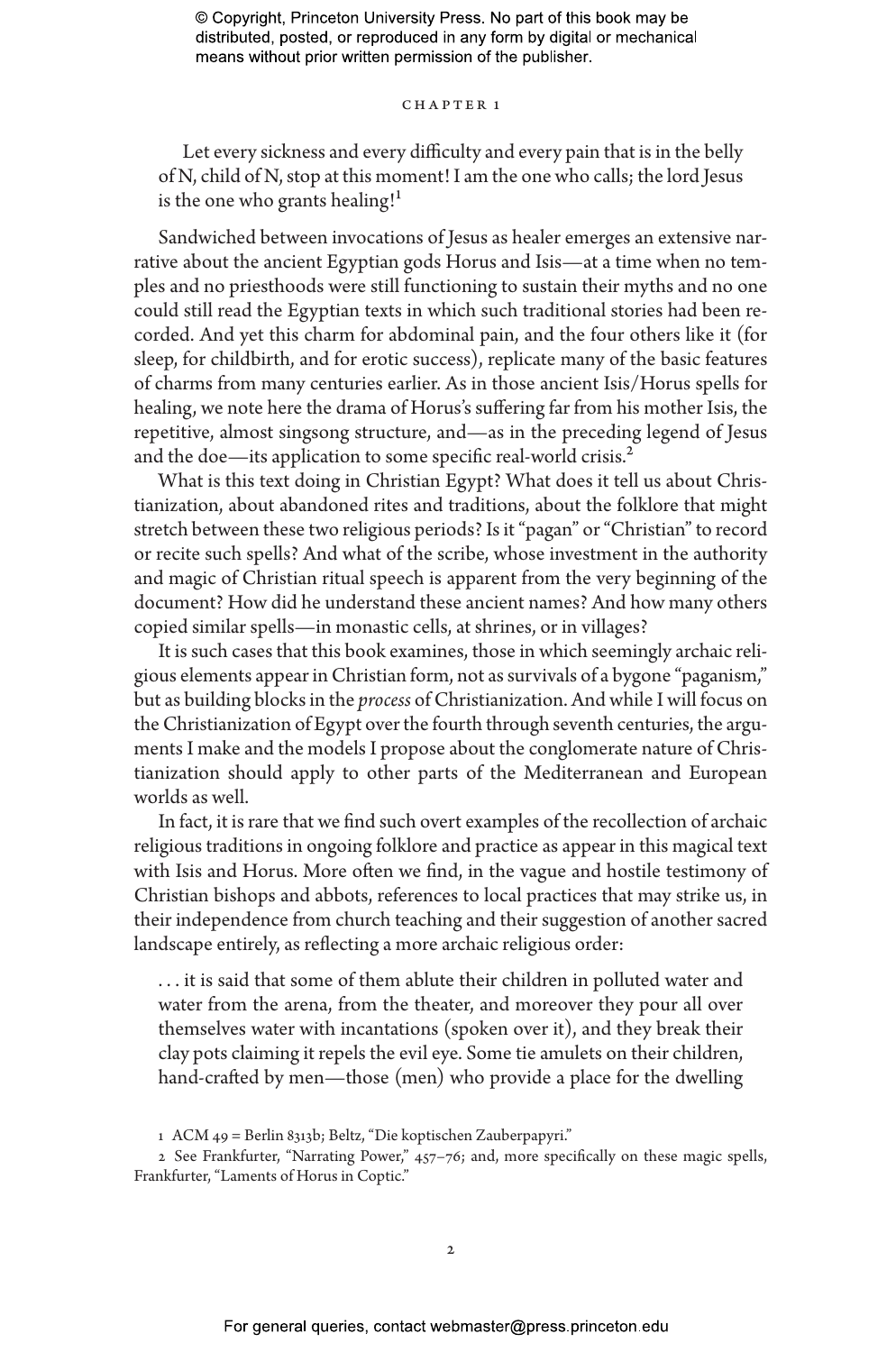REMODELING THE CHRISTIANIZATION OF EGYPT

of demons—while others anoint themselves with oil that is evil and incantations and such things that they tie on their heads and necks.<sup>3</sup>

The author does not accuse his subjects of visiting temples, making sacrifices, or praying to ancient gods (although similar testimonies from Gaul and Iberia often did make these accusations).4 But what is this realm of practice, with its pollution and demons, that the author is describing? Is it Christianity? "Paganism"? Is it "popular religion," and if it is, from what "proper religion" might it be distinct?

It is in these kinds of testimonies, and their echoes in the archaeological record, that we begin to find religion as it was lived, Christianity in its local constructions, and the *syncretism* that characterizes any religion as it is negotiated in time and space. Christianity in Egypt of the fifth, sixth, and seventh centuries amounted to a framework within which mothers and scribes, artisans and holy men, priests and herdsmen experimented with diverse kinds of religious materials and traditions, both to make sense of the institution and its teachings and to conceptualize efficacy—the magic without which life couldn't proceed.

#### II. Historical Setting

My 1998 book *Religion in Roman Egypt: Assimilation and Resistance* was intended to explore and model how Egyptian religion was able to continue in various ways, despite economic, legal, and social pressures (and albeit in diminished forms), into the fourth, fifth, and even sixth centuries in particular regions, then particular villages, then particular households. The underlying thesis, that religions don't just disappear over a few centuries but transform and shift in orientation, required a different concept of "Egyptian religion" than that held by many Roman historians raised to think of a monolithic "paganism" or a romantic era of great temples. Part of the work of the historian of religions is to think critically about what terms and models most productively cover the evidence one has.

While I also delved into types of continuity and preservation of Egyptian traditions in Christian guise (like the ticket oracle, to be addressed in more detail in chapters 4 and 6), it was not my goal then to address Christianization per se except in a series of preliminary observations at the end of the book proposing the religion's integration in Egypt as idiom, as ideology, and as license for iconoclasm. But since 1997 I have had the opportunity to rethink these observations in terms of new archaeological evidence and new discussions of Coptic literature as data for continuing traditions.<sup>5</sup> This book thus turns to the problem of Christianization indicated by *Religion in Roman Egypt*: Was this a "conversion" or a synthesis

3 Pseudo- Athanasius, *Homily on the Virgin* 95, in Lefort, "L'homélie de S. Athanase," 35–36.

4 Dowden, *European Paganism*, 149–91.

5 E.g., Hahn, Emmel, and Gotter, *From Temple to Church*; and Dijkstra and Van Dijk, *Encroaching Desert*.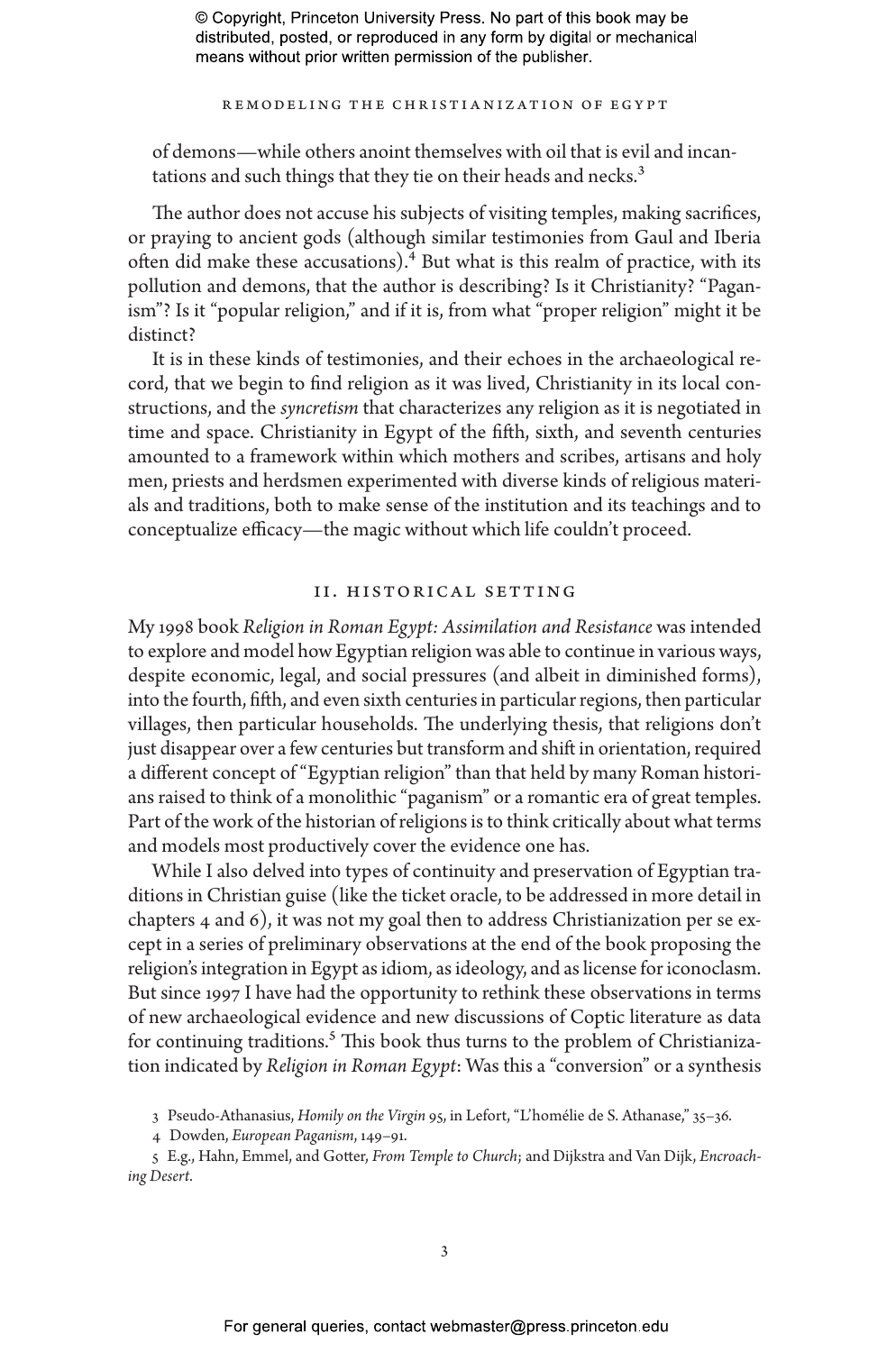## chapter 1

of religious traditions? How, and in what contexts, should we answer this question—through documents of ecclesiastical order, monastic or imperial administration, or even "degrees" of Hellenism? That is, what are the proper data for Christianization: The amount of churches or monasteries built?<sup>6</sup> The amount of people showing up at these places?<sup>7</sup> Their assimilation of "Christian" names?<sup>8</sup> A growing diversity of material objects that imply some association with the religion? Or, conversely, the functional end of all traditional religious infrastructure, perhaps implying people's concomitant absorption of Christianity?<sup>9</sup> Is there a point at which we can say that a "Christianity" has come to exist or that people "are Christian" or even hold a Christian "identity" in any sense?<sup>10</sup> Does the mere existence of Christian clergy—owning property, sending letters—signify the Christianization of culture or simply the growth of an autonomous institution?<sup>11</sup> These are all signs, to be sure, of an institution (or the decline of something in the culture), but do these types of documentation reflect cultural transformation, and if so, how?

My preference has always been for documents that illustrate "popular," "lived," or local religion: the cultures of pilgrimage and shrine, ritual expertise and magic, and domestic ritual concerns. These dimensions of the process of Christianization do not exclude or stand apart from the "institution," broadly defined. People of these cultures—the laity, members of the lower clerical ranks—can pay close attention to sermons and ecclesiastical instructions, but that still leaves us far from knowing the influence of those sermons and instructions.<sup>12</sup> At the same time, the various worlds of lived or local religion also exert their own innovations and self-determination—their own agency, as I will explain. And so the documents of lived or local religion do not tend to show a Christianity familiar to the modern historian (even if they do so to the anthropologist). They show a Christianity in gradual, creative assemblage, whose principal or most immediate agents may have been local scribes, mothers protecting children, or artisans, not priests or monks.

6 In his detailed study of the Christianization of the Philae region, Dijkstra takes the position that Christianity is in effect when the trappings of its institution, from ecclesiastical leaders to infrastructure, are evident; Dijkstra, *Philae and the End*, 45–63, 341–42. It is unclear, however, the extent to which the existence of the institution (or, for that matter, the sporadic adoption of Christian names; ibid., 47) reflects peoples' actual religious practices.

7 See MacMullen, *Second Church*.

8 See Bagnall, "Religious Conversion and Onomastic Change"; idem, "Conversion and Onomastics"; Depauw and Clarysse, "How Christian Was Fourth Century Egypt?"; Frankfurter, "Onomastic Statistics"; Depauw and Clarysse, "Christian Onomastics."

9 Bagnall, "Combat ou vide."

- 10 Rebillard, *Christians and Their Many Identities*; Jones, *Between Pagan and Christian*.
- 11 See in general Luijendijk, *Greetings in the Lord*.

12 On the ineffectiveness of one particularly well-spoken bishop (Augustine of Hippo) to influence his church audiences to think of themselves as Christian, see Rebillard, "Late Antique Limits of Christianness."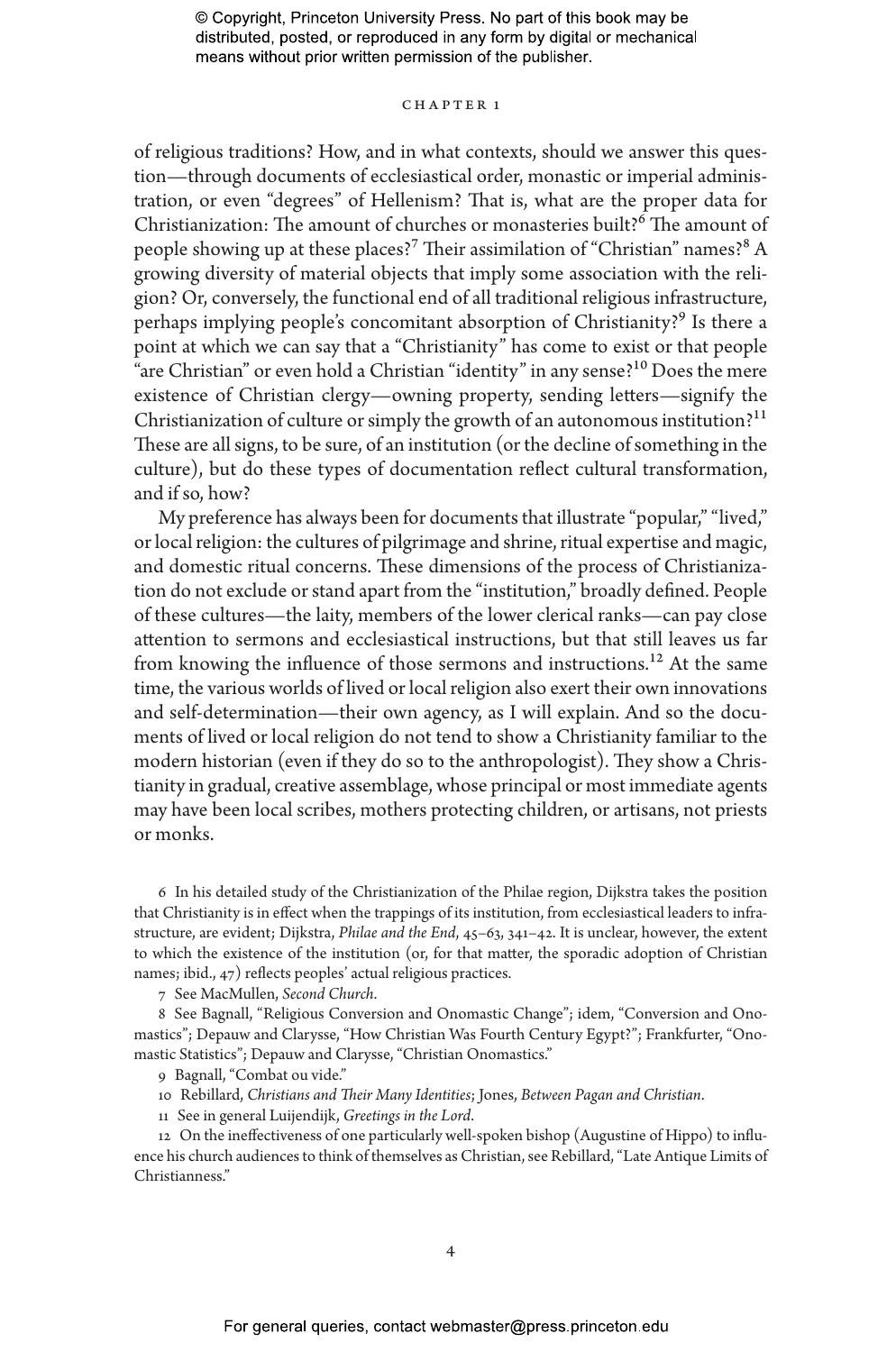REMODELING THE CHRISTIANIZATION OF EGYPT

But where do such materials leave us in gauging degrees or depths of Christianness or even the means of Christianization? In fact, as with most of the late Roman world, we have no data to explain how Christianity spread in Egypt. It certainly did not happen simply by virtue of churches built and priests in residence. Hagiographical legends of saints motivating allegiance through the destruction of idols are so idealized as to be useless as documentation, and there is little actual evidence beyond the mere texts of sermons how public preaching occurred and to what effect. Most scholars have argued that Christianity spread by village rather than individual. Ramsay MacMullen suggested that the process must have involved miracles in some way, since hagiographies assume this, but it is unclear how these performances would have taken place.<sup>13</sup> Peter Brown's scenario, based generally on hagiography, in which holy men represented the face, charisma, and ideologies of Christianity by virtue of their social functions in the culture, seems quite likely (and is developed further in chapter  $3$ ),<sup>14</sup> although we have little notion of what teachings these figures would have taught as Christian or what ideas communities might have assimilated: One God or the powers of angels? One Bible or their own prophetic powers? The saving power of Jesus's crucifixion or the material efficacy of the cross symbol? The material signs of Christianization from the fourth century on—from personal names to decorated tombs, from monastic complexes to scripture fragments—do not tell us what ideas this religion involved for its diverse local adherents. We cannot, that is, infer a system of one Bible, one God, the power of the Eucharist, the authority of the church, and the rejection of idols, except in the most abstract sense, when the little data we have for lived religion show the power of martyrs and angels, the apotropaic nature of scripture, the use of oil as a vehicle of church authority, and an utterly fluid concept of idolatry. We must conclude that Christianity arose and developed as a local phenomenon.

Of course, by the sixth century, Egypt was probably at least as Christian as any premodern culture could be. Except for a few lingering shrines and isolated expressions of private or local devotion to the old gods, the traditional temple religion of Egypt had largely disintegrated, the result of internal economic decline, Christian imperial pressure, and many other factors. At the same time, the evidence gleaned from papyri, inscriptions, and archaeology shows the increasing influence of the Christian institution in many parts of life. In the domestic sphere we see a rise in Christian names (whether biblical or saints'), suggesting families' inclinations to endow their children with the blessings of the new heroes and holy beings.<sup>15</sup> In the urban sphere we see a shift in the topography of monumental centers, from temples to churches and saints' shrines, with those institutions'

<sup>13</sup> Wipszycka, "La christianisation de l'Égypte"; and MacMullen, *Christianizing the Roman Empire*, 59–64.

<sup>14</sup> Brown, "Rise and Function of the Holy Man"; and idem, *Authority and the Sacred*, 55–78.

<sup>15</sup> Bagnall, "Religious Conversion and Onomastic Change"; Papaconstantinou, *Le culte des saints en Égypte*; Frankfurter, "Onomastic Statistics."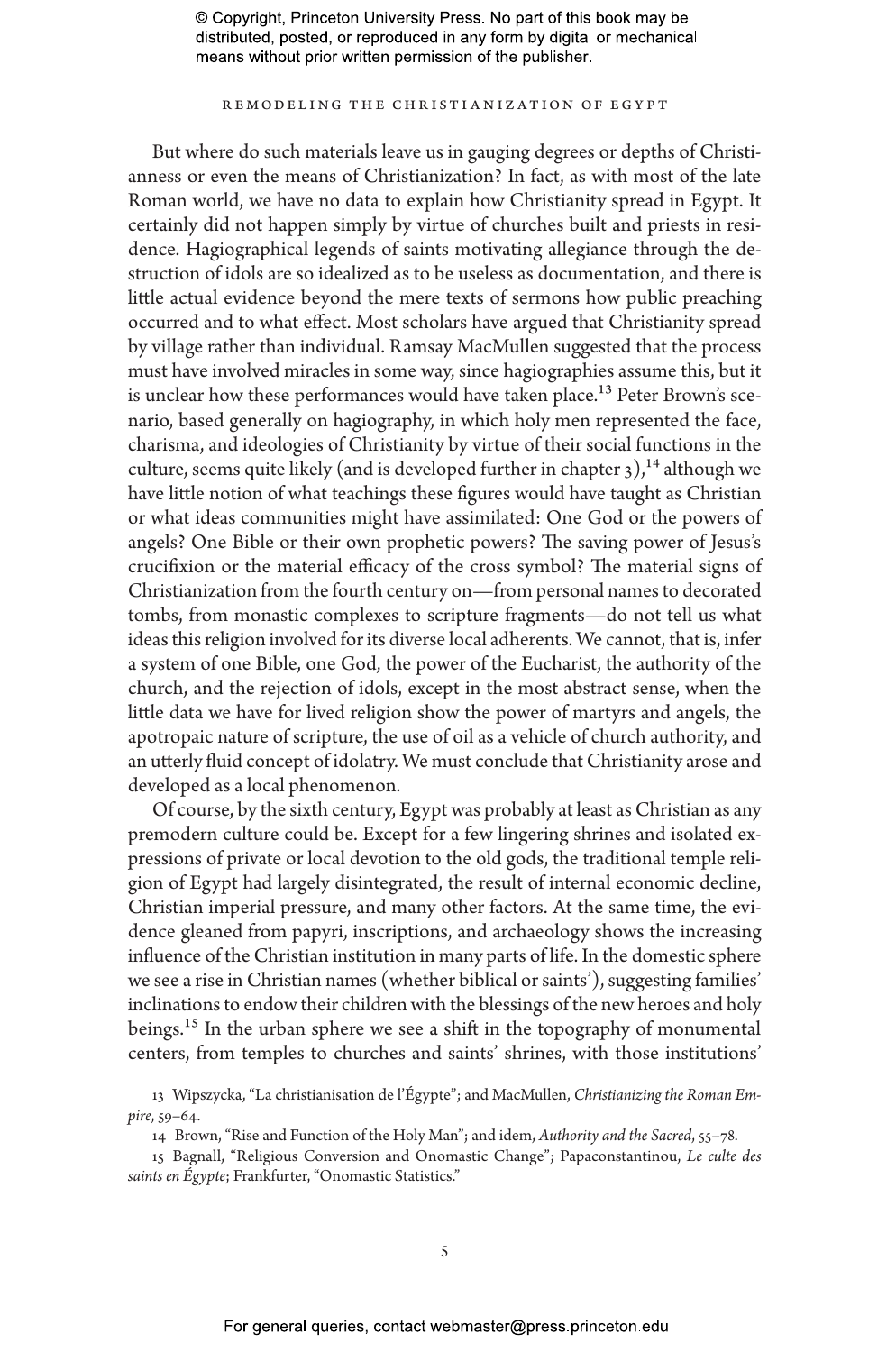#### chapter 1

liturgical calendars and processions now distinguishing public culture.<sup>16</sup> Christian offices seem to have provided civic reward for the local elite, and the schooling of those elite came to include Christian texts as well as classical.17 Monks and monasteries also became central players in the social and economic lives of many regions of late antique Egypt, both as producers and as unofficial administrators. And the literary output in these monasteries was in full spate by the fifth century, offering a veritable library of documents describing the fantasies, ideals, pious models, scriptural exegeses, and often-conflicting ideologies embraced by Egyptian monks in late antiquity.<sup>18</sup>

In all these respects Egyptian culture—public, administrative, monastic showed the influence of Christianity: Christianity as a context for prestige, as an extension of learning, as a framework for blessing one's children, and certainly as an idiom of imperial authority. But did these elements of influence amount to Christianization in the pervading sense that church historians usually mean it? How do we accommodate Peter Brown's important observations about the *function* of monks in their social environments, not as teachers of doctrine and exemplars of virtue, but as charismatic administrators of local tensions, conveyers of blessings, curses, and exorcisms?<sup>19</sup> And how do we accommodate the kinds of data with which this chapter began: the devotions, practices, texts, and visual materials that seem to belie simplistic labeling of the culture as "Christian" or "pagan," and that suggest that people at every level, in every social world, were actively engaged in working out what "Christian" meant in an ancient landscape, amid an ancient economy, and in the context of familiar gestures and the memories they bore?

This book starts from the position that "Christianity" describes not a state of cultural or religious accomplishment or "identity" but an ongoing process of negotiation—of syncretism (a term that I shall explain shortly). Indeed, this book is about how people in their various social worlds of home and shrine, workshop and cell, constructed Christianity as something both authoritative and recognizable. These various kinds of negotiation that allowed Christianity to take shape in culture did not amount to some national project of acculturation. This is why I use the term "Christianization," which suggests a process—or, as I describe in this book, multiple simultaneous processes that affected local traditions in discrete ways—rather than a historical achievement or monolithic cultural institution. It is also why I avoid the term "conversion," which carries the sense of a radical psy-

16 Alston, *City in Roman and Byzantine Egypt*, 277–322; Papaconstantinou, "Cult of Saints."

17 See Cribiore, "Higher Education in Early Byzantine Egypt"; and Wipszycka, "Institutional Church."

18 See, e.g., Pearson and Goehring, *Roots of Egyptian Christianity*; Brakke, *Demons and the Making*; Frankfurter, "Legacy of the Jewish Apocalypse."

19 Brown, "Rise and Function of the Holy Man"; idem, *Authority and the Sacred*. See also Frankfurter, *Religion in Roman Egypt*, 184–93; idem, "Syncretism and the Holy Man"; idem, "Curses, Blessings, and Ritual Authority."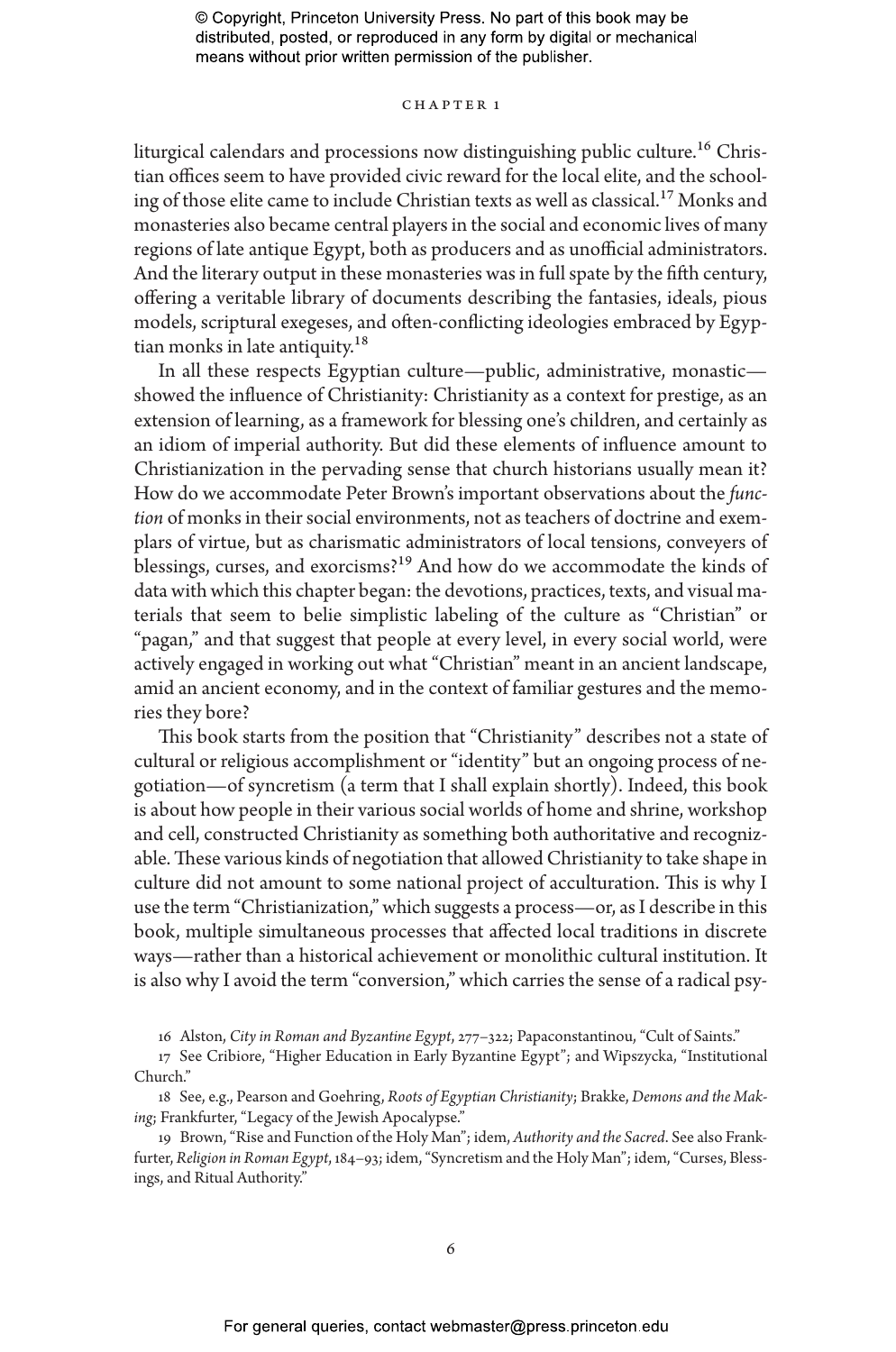REMODELING THE CHRISTIANIZATION OF EGYPT

chological shift at the level of the individual *even when* applied to the Roman Empire.<sup>20</sup> Christianization and syncretism both, I will argue, took place differently in different social worlds. How a grandmother integrated saints and blessings with family needs differed considerably from how a stonecutter deployed crosses on a traditional grave stela or from a ritual specialist combining magical names and prayers in a healing charm. While such social worlds and roles inevitably overlapped, their differing strategies and traditions led to different combinations of Christian and Egyptian symbols, ideas, and media. In these many linked social worlds and their active, creative agents, I argue, Christianity was constructed as a meaningful and authoritative framework for religious practice.

The different relationships to institution, authority, and tradition that people in these different social worlds cultivated emerge, in fact, through that startling range of materials—magical texts, bishops' sermons, and so on—in which modern historical scholarship finds "pagan survivals." But this term, with its latent assumptions about "paganism" and "conversion," has long distorted the nature of the religious practices and materials it is supposed to cover, as well as the very historical process of engaging Christianity. Indeed, all three of these terms force complex evidence into apologetic narratives of "true Christianity" or "pagan decay."

## III. The Problem of "Pagan Survivals"

Many of the materials that I use in this book as documents of the local process of Christianization, like magical texts, figurines, and apocryphal depictions of hell, have carried an unfortunate (if exotic) reputation as "pagan survivals"—that is, as persisting remnants of a pre-Christian religion. What is denoted in this term "pagan survival"?

One of Christianity's early conceptual innovations as a religious movement was the construction of an alternative, improper system of cult practice as a clear and demonic Other. Derived more from biblical depictions of improper cult than from actual observation of the cultural environment, "paganism" [*pagan-*, *hellēn-* ] quickly became a standard term of censure, revolving around a purported affiliation between some implicated custom (a festival, a gesture) and the actual worship of demons.<sup>21</sup> Whether for Justin Martyr in the second century, John Chrysostom in the fourth, or local charismatic missionaries in Africa in the twentieth, the term "pagan" has always cast certain practices and customs at best as parochial and uncultured, and at worst as worship of the Devil—even when those practices and customs are intrinsic to local social life, community fortune, and the integrity of heritage.<sup>22</sup> Indeed, anthropologists and historians have tended to find that the

20 James, *Varieties of Religious Experience*, lectures IX–X; Nock, *Conversion*.

21 On the use of "paganism" as a discourse of censure, see Rothaus, "Christianization and De-Paganization"; and Frankfurter, "Beyond Magic and Superstition."

22 On the use of "pagan" in Roman antiquity, see O'Donnell, "Paganus"; and Remus, "End of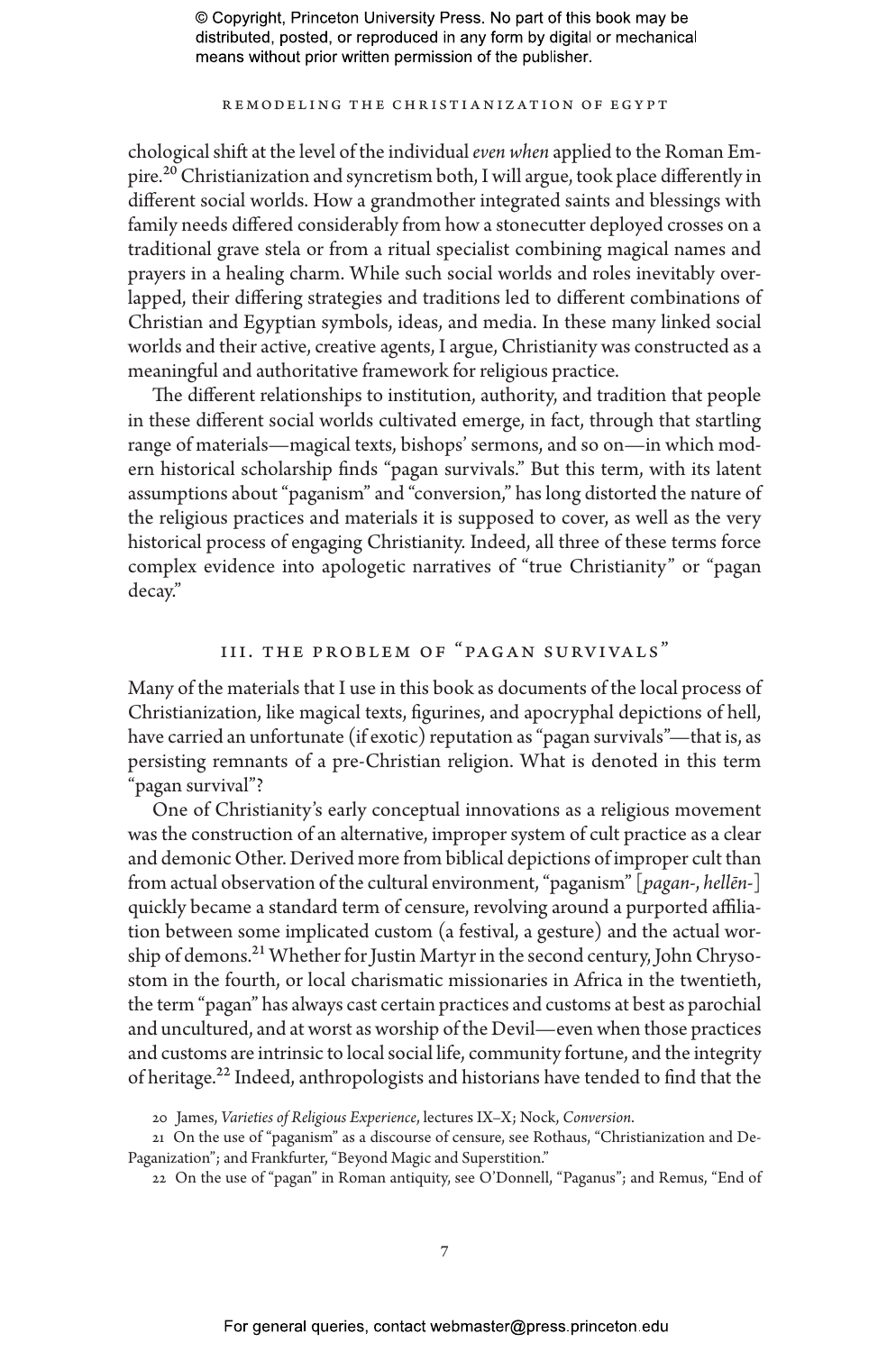#### chapter 1

censure of a demonic "paganism" has usually masked a far more fluid sense of religious tradition in communities.<sup>23</sup>

A word with such archaic theological resonance and specific ideological force as "pagan" should properly have little utility for historians. As one scholar astutely noted in a review, "I do not see how it is possible to use the word at all without implicitly accepting that the Christians had it right about the world and its organization."24 Still, the plain ease that "pagan" affords the historian in designating everything religious and cultic apparently outside (or prior to) Christianity and Judaism has maintained the term's currency in modern scholarship. Its value becomes, perhaps, greater for the study of late antiquity, when the term *Hellēn* came to signify for many non-Christian elites not just traditional modes of ceremony but culture, heritage, modes of social comportment, and familiar images of delight.25 Shouldn't, then, the promotion of *Hellēn* as a religious alternative to Christianity by apparent insiders like Emperor Julian and the late fifth-century intellectual Damascius justify its use by modern historians? Or would we then be turning a rarefied rhetorical self-identification into a broadly descriptive category? What alternative to "paganism" do we even have for referring to non-Christian (and non-Jewish) religion, especially if we want to discuss wide currents in Mediterranean or regional cultural change? Might "polytheism" be a substitute, or does the increasing evidence for monotheism among non-Jews and non- Christians make this term too improper and even overtly theological—classifying religions by number of gods?<sup>26</sup> Ultimately, shouldn't the historian be able to use an inadequate word like "paganism" in a responsible way?

The problem with maintaining this convenient word to denote such a wide swathe of culture and religious experience in antiquity lies in the ways it ends up influencing discussion. Even the most objectively minded historians inevitably fall into the same traps of *imprecision* (what cultural features does "pagan" cover that would not have included "Christians"?),<sup>27</sup> reification (did non-Christian religions really constitute "-isms," or systems?), and—most classically—*triumpha-*

<sup>&#</sup>x27;Paganism'?" For contemporary examples of the same broad demonizing capacity of such terms, see Douglas, "Sorcery Accusations Unleashed"; Meyer, "Beyond Syncretism"; idem, "Modernity and Enchantment"; and Dulue Mbachu, "Christianity vs. the Old Gods of Nigeria," Associated Press, September 4, 2007.

<sup>23</sup> A point made effectively by both Bonner, "Extinction of Paganism"; and Künzel, "Paganisme, syncrétisme."

<sup>24</sup> James J. O'Donnell, review of *The Making of a Christian Aristocracy*, by Michelle R. Salzman, *Bryn Mawr Classical Review*, June 4, 2002.

<sup>25</sup> See Chuvin, *Chronicle of the Last Pagans*; and Bowersock, *Hellenism in Late Antiquity*.

<sup>26</sup> See Athanassiadi and Frede, *Pagan Monotheism in Late Antiquity*.

<sup>27</sup> "Sacrifice," for example, is often viewed as "paganism's" definitive characteristic. Yet for most of the late antique world offerings to gods involved not bloody animal slaughter but wine, oils, or cakes, and animal slaughter persisted at Christian festivals, whether or not it was designated as sacrifice. See, e.g., Paulinus of Nola, *Carmen* 20, on the St. Felix festivals; and Sozomen, *Hist. Eccl*. 2.4.3-4, on the Mamre festivals. See Frankfurter, "Egyptian Religion and the Problem," 86–87.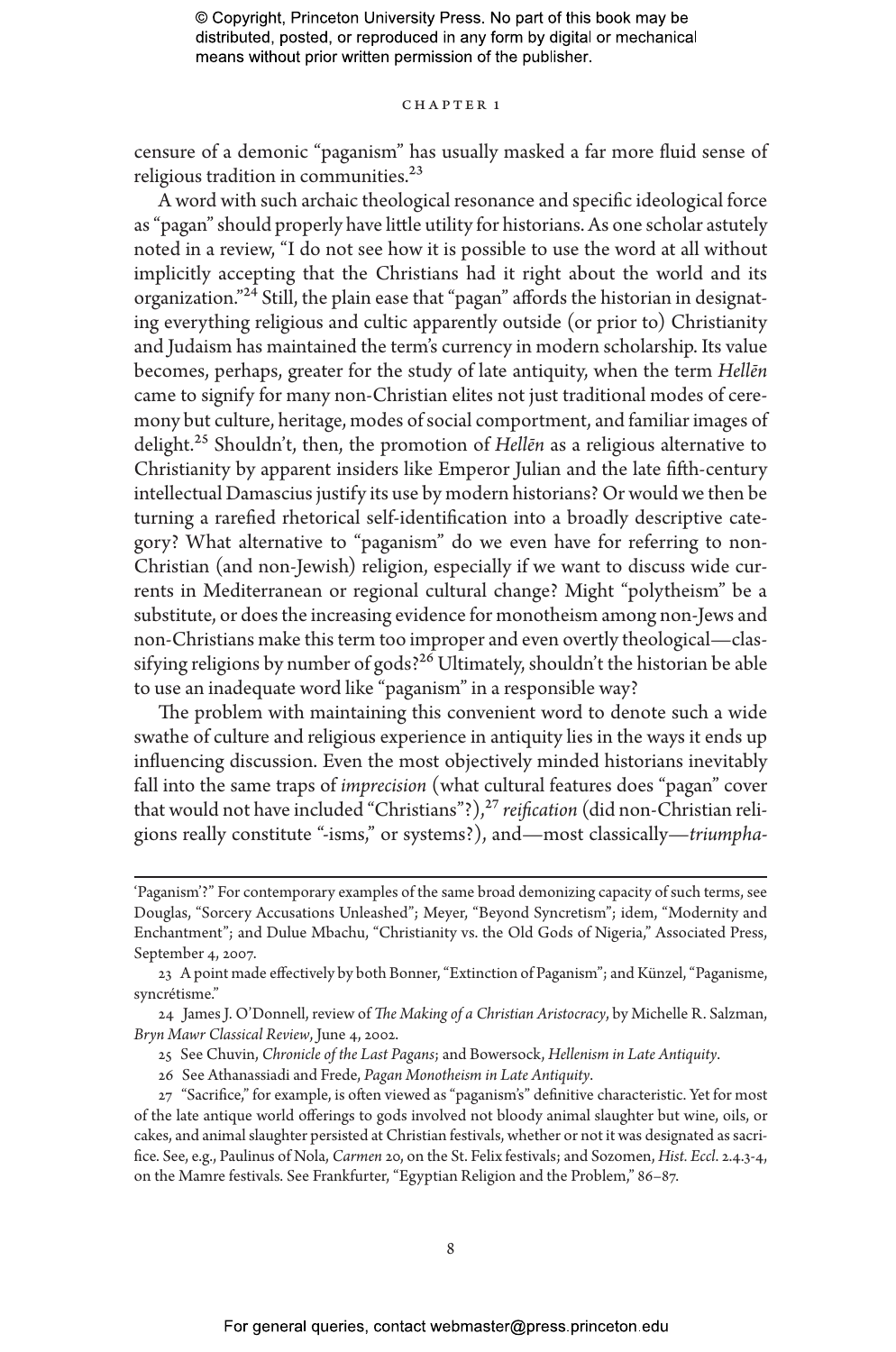REMODELING THE CHRISTIANIZATION OF EGYPT

*lism*. "Later paganism," claimed the historian Harold Bell, "died with a kind of mellow splendor, like a beautiful sunset, but dying it was. It had been conquered by the truer and finer religion, for which it had itself prepared the way, a religion which at last brought the solution of problems which paganism had posed but to which it had found no answer."<sup>28</sup> Even Marcel Simon, the otherwise discerning scholar of early Christianity, considered "the inability of the old religion which still partly caught in the paralyzing trammels of monotheism—cannot reorganize and rejuvenate itself around a central figure. . . . [So,] after having in some sort opened the way to Christianity by lending it a vocabulary and some concepts to define itself, paganism was reduced to a pale copy of the rival cult."<sup>29</sup> Both authors illustrate how imagining the religious landscape and the religious narrative of the Roman and late antique worlds in terms of three—or, more often, two—*different* entities in interaction and conflict *invariably* leads to the assumption of "pagan" decadence and Christian inevitability (or some variation on this story), which proceeds to color all subsequent historical discussion. In fact, as I argued in *Religion in Roman Egypt*, the decline of some traditional cults, the establishment of Christianity, the persistence of other traditional cults and practices, and the Christianization of other practices were all far more complex processes than could possibly be captured under the rubric of "decline of paganism/rise of Christianity." The term "paganism" itself was never meant as a term of scholarly convenience; quite to the contrary, as a Latin or Greek insider's term it always signified Christianity's invented foil—a polemical category with little relationship to the many local cults, traditions, and religious expressions that existed around the Mediterranean world. "Paganism" implies its own insufficiency and replacement.

Of course, to the degree that we need a word to capture the full prejudicial color of *paganus* or *Hellēn*, as Christian writers wielded these terms, it may be more accurate to use something like "heathen" (which no modern reader would mistake as neutral) to describe the recalcitrant, infidel Other who engages in bloody sacrifices and worships idols, trees, and demons.<sup>30</sup> But accuracy in interpreting and characterizing the traditional religious forms of the late antique Mediterranean world demands that we find alternatives to "pagan," whether we are framing ideologies, practices, shrines, or cultural displays. At the very least, we should be wary of a terminology that assumes more of a dichotomy between religious worlds and identities—"Christian" and "pagan"—than could possibly have existed in a premodern culture.

Bell's and Simon's evocative depictions of the twilight of the old religions highlight not just the inherent bias of "paganism" but also the problem of conceptualizing Christianization and religious change itself. Was a heathen culture in fact

<sup>28</sup> Bell, *Cults and Creeds*, 105.

<sup>29</sup> Simon, "Early Christianity and Pagan Thought," 398.

<sup>30</sup> I find encouragement in Jones's essay "The Fuzziness of 'Paganism.' "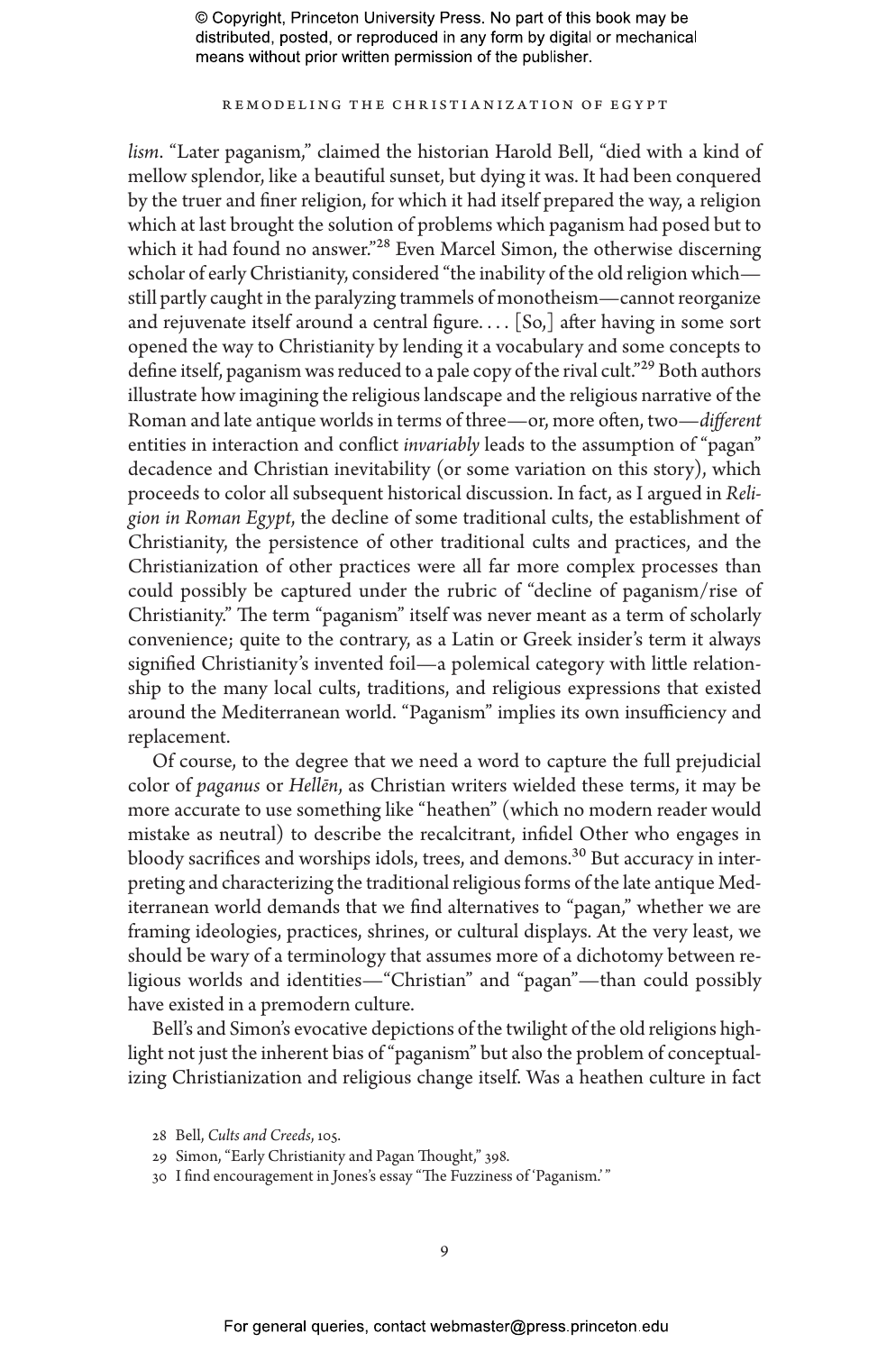## chapter 1

"converted" to become Christian? How and where does conversion happen—in the individual, true-thinking soul, as Bell, Nock, and their Protestant forebears suggested, or in the complexities of village and urban life, as anthropologists would argue? Since well before William James, "conversion" has usually signified a private shift in spiritual allegiance from one religious identity to another.<sup>31</sup> In this sense the term has carried with it distinct theological overtones inherited from Protestant Christianity, a religion that offers individual salvation from sin and an intimate savior who symbolizes that process, culminating in a decisive shift from darkness to light. The very rupture or decisive shift in religion that we associate with conversion may be historically unusual, the post hoc construction of hagiography or modern psychology. Apart from certain rarefied and idealized testimonies, the shift to Christianity in antiquity and the Middle Ages, as in early modern Latin America and modern Africa, appears to have involved complex social dynamics, from elite interests in prestige to the public charisma of holy men and the erection of new shrines. Christianization could come about simply in the course of people's embrace of a new ritual medium (like a cross or oil) in their familiar landscape, or it could symbolize a new economic order or a broader cultural cosmos. In general, religious transformation was a group, not an individual, phenomenon and therefore involved much diversity among and across communities in terms of negotiating the relationship between the new religious system and the older traditions.<sup>32</sup>

Indeed, the decisiveness and completeness that the term "conversion" inevitably implies as a category has tended to run up against the evidence for "survivals"—appearances of older religious traditions within the new religious order like those that began this chapter. How do we factor into our concept of conversion or Christianization all the many archaic-seeming folk customs that have punctuated local Christianities from late antiquity through today? The magical text and the condemnation of popular uses of "polluted" water quoted earlier thus become part of a curiosity cupboard of so-called "pagan survivals" that extends to "sacrifices" of animals for St. Felix in fifth-century Italy, the lighting of candles at crossroads in sixth-century Iberia, and rituals dedicated to fairies and elves in other parts of the medieval world. Even today we retain Christmas trees and Easter eggs, Catholics in Haiti and Brazil invoke *loa* and *orixas*, and an avid Red Sox fan might seek to magically hamper the success of the rival Yankees by burying a team jersey in the cement under the Yankees' new stadium—a ritual strategy akin to those in the Roman Empire for "fixing" chariot races.<sup>33</sup>

33 On the binding spell against the baseball team, see Sushil Cheema, "The Big Dig: The Yanks

<sup>31</sup> See, e.g., Nock, *Conversion*; the historiographical discussions by Papaconstantinou, "Introduction"; and Cameron, "Christian Conversion in Late Antiquity."

<sup>32</sup> See MacMullen, *Christianizing the Roman Empire*; and, more generally, Fernández- Armesto, "Conceptualizing Conversion in Global Perspective." For modern religious change, see Goody, "Religion, Social Change"; and van der Veer, "Introduction."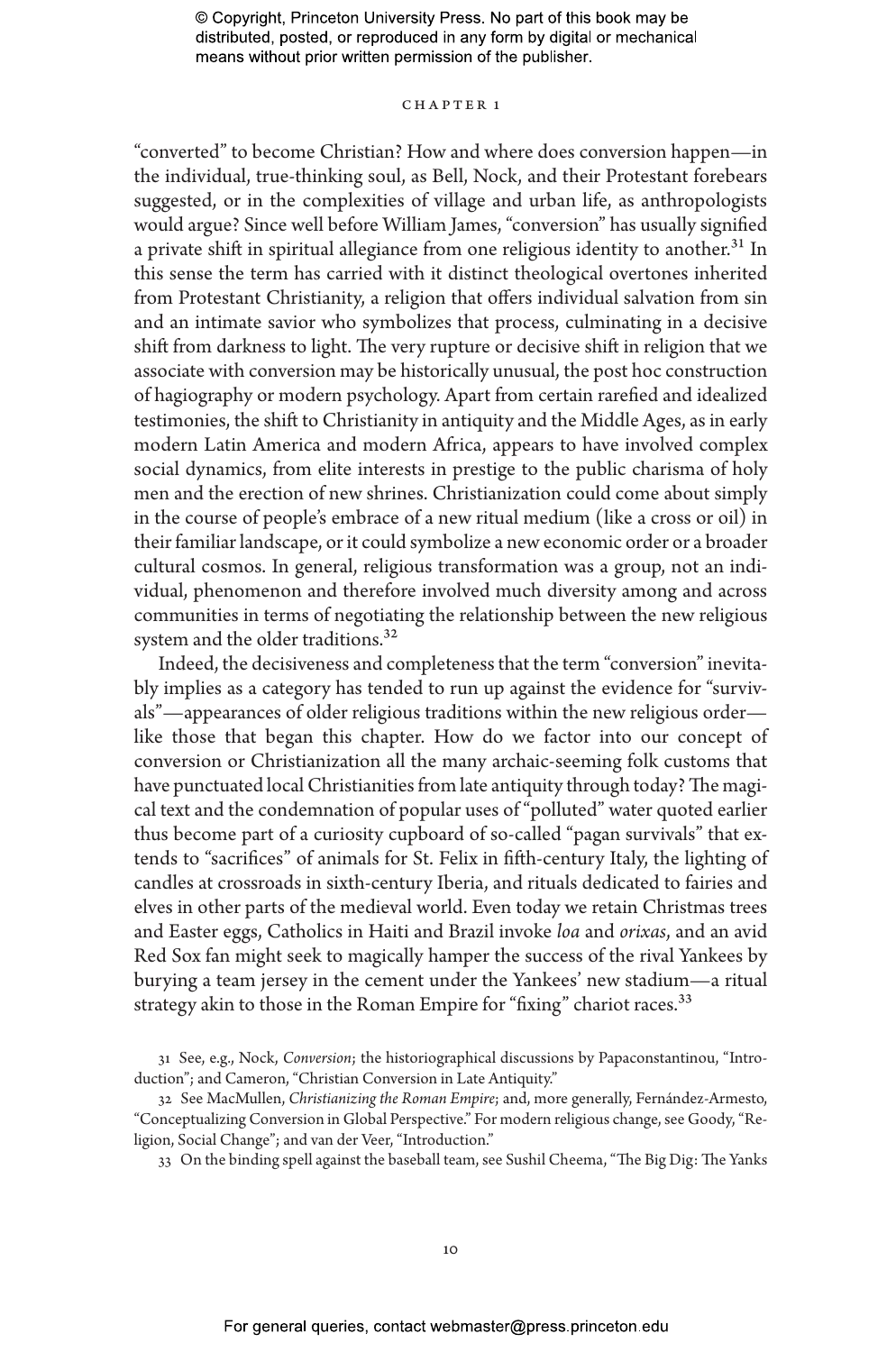REMODELING THE CHRISTIANIZATION OF EGYPT

What does the persistence of these kinds of traditions mean? The term "pagan survival" in fact proposes its own intrinsic narrative: that these traditions all belonged to, and had greater meaning in, the ancient "pagan" religion—some putative organized religion that predated Christianity. Following Christianization, so the story goes, these various practices of the ancient "pagan cults" remained as random *superstitions*, or magic, or, in the words of the august antiquarian Alphonse Barb, "the syncretistic, rotting refuse-heap of the dead and dying religions of the whole ancient world."34 "Pagan survival" implies both a *heritage* in a vague but historically prior religious system and a *resilience* in the face of true Christianity. At the same time, the continuity of these "pagan survivals" implies incomplete doctrinal instruction or lax missionizing, and certainly uncomprehending village folk.<sup>35</sup> Indeed, the portrayal of a Christian culture as rife with "pagan survivals" has long served as a kind of propaganda for proper missionizing and reform. Protestant histories and evangelists have often depicted idiosyncratic folk practices as evidence of an incomplete Christianity, a kind of whitewashed heathenism, and thus as a warrant for evangelization of these degenerate cultures outside of history. As the nineteenth- century archaeologist William Ramsay wrote:

The introduction of Christianity into the country [of Asia Minor] broke the continuity for the moment. But the old religious feeling was not extirpated: it soon revived, and took up the struggle once more against its new rival. Step by step it conquered, and gradually destroyed the real quality of Christianity. The old local cults took on new and outwardly Christianised forms; names were changed, and outward appearance; a show of Christian character was assumed. The Iconoclasts resisted the revival for a time, but the new paganism was too strong for them. The deep-seated passion for art and beauty was entirely on the side of that Christianised paganism, into which the so-called Orthodox Church had degenerated. . . . There is little essential difference in religious feeling between the older practice and the new: paganism is only slightly disguised in these outwardly Christianised cults.<sup>36</sup>

Catholicism and the Greek and Russian Orthodoxies at one time or another have all been regarded as thinly veneered heathenisms on account of their inclusion of practices—folk and official alike—that seemed pre-Christian. Unique, culturally distinctive, or "excessive" religious movements within Christianity have likewise been understood as resurgences of some native "pagan" impulse.<sup>37</sup> But

Uncover a Red Sox Jersey," *New York Times*, April 14, 2008; cf. Gager, *Curse Tablets and Binding Spells*, 53–74.

<sup>34</sup> Barb, "Survival of the Magic Arts," 104.

<sup>35</sup> Dennis, "Popular Religious Attitudes."

<sup>36</sup> Ramsay, *Pauline and Other Studies*, 130–31.

<sup>37</sup> See, e.g., Frend, *Archaeology of Early Christianity*, 117–18, on Numidian Christianity.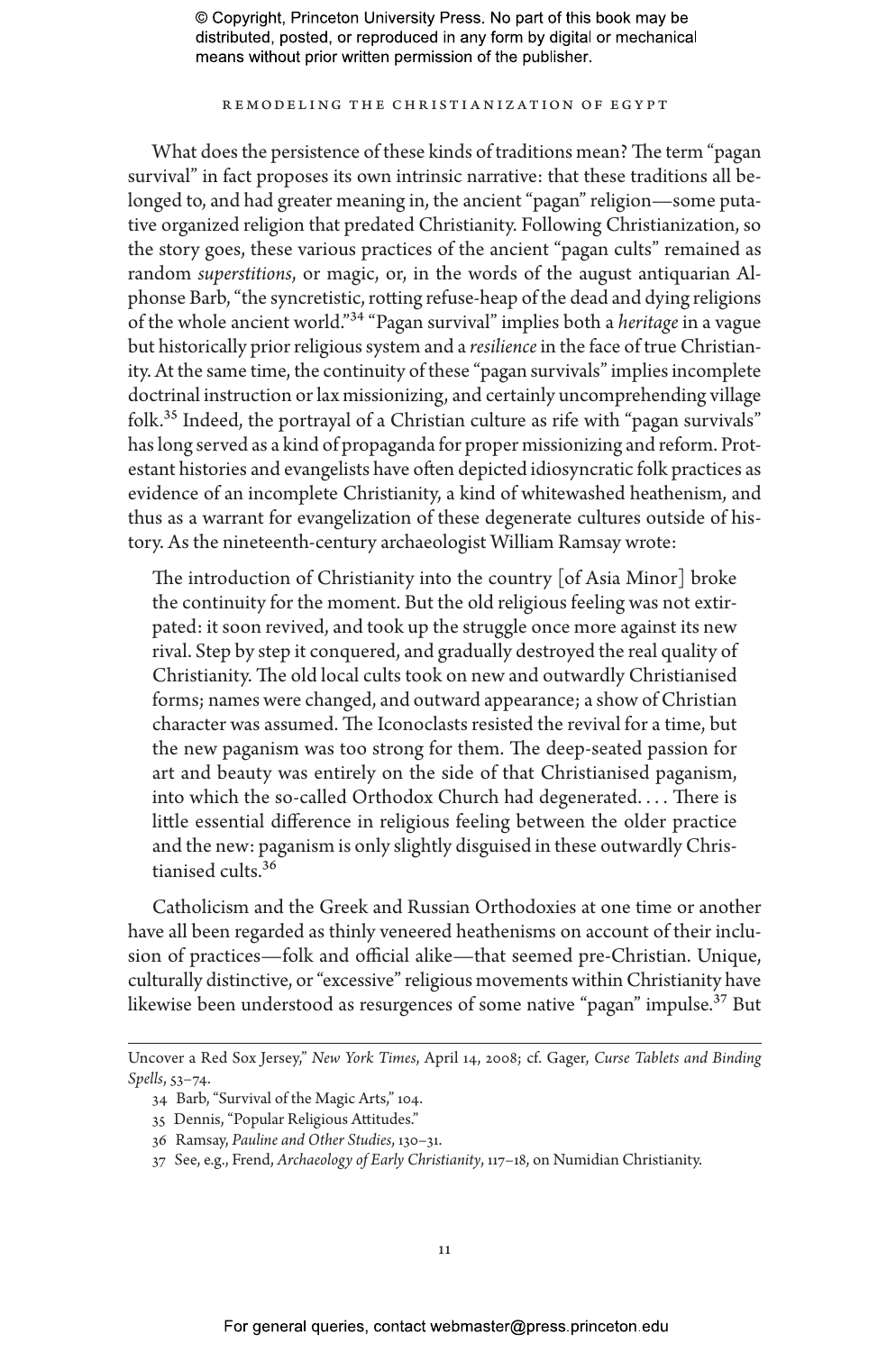#### chapter 1

the rhetoric of "pagan survivals" has also enjoyed a positive, even nationalist spin, in the sense that surviving (or simply old) practices are viewed as artifacts of some "authoritative cultural heritage." For some modern Greeks and Irish, the strange festival practices of their rural compatriots bespeak the transcendent power of cultural heritage and provide cause to celebrate an unbroken lineage with the ancient Greeks or the Celts.<sup>38</sup> Likewise for modern Copts, the apparent wealth of "pharaonic" or ancient Egyptian imagery in early Egyptian Christian art demonstrates their proper inheritance of the glory of the pharaohs, so that Coptic Christianity is seen as actually maintaining that heritage instead of obliterating it. From this perspective it is the Coptic Church, not Islam, that preserves and conveys Egyptian heritage.<sup>39</sup>

But if the term "pagan survival" inevitably imposes these theological or nationalist narratives on materials that seem to harken back to a pre-Christian stage, the *materials themselves* remain complex and intriguing challenges to all our assumptions about Christianization, "paganism," and conversion—and all the more so because they were inevitably preserved or reported on by agents who considered themselves exemplary Christians. This chapter opened with a magical text invoking Horus and Isis that was inscribed and edited by someone literate and, we might infer, capable in others' eyes of healing by the power of liturgical formulations. He was thus most likely a monk. A Coptic saint's life of the sixth century mentions two distinct ranks of heathen priests, recalling their Egyptian titles (ϩⲟⲛⲧ, ⲟⲩⲁⲁⲃ). The same text recounts the exorcism of a temple haunted by "an evil demon named Bes"—a popular god throughout the Roman Empire whose famous oracle inhabited a temple in the same area.<sup>40</sup> Collectors of Coptic survivals look especially to the appearance of such names and stories long after the decline of the temples as evidence of continuities (in whatever form), and although many alleged survivals end up being misunderstandings of biblical themes or medieval archaisms, the evidence for persisting traditions is quite extensive.<sup>41</sup>

The writings of the great abbot Shenoute of Atripe, an important Christian reformer in the region of Panopolis during the late fourth and early fifth centuries, offer another type of apparent "survival." In one text, Shenoute mocks the private pieties of a local dignitary who—it has been reconstructed—was only claiming to be Christian. Shenoute reveals him publicly as a "crypto-*Hellēn*" by

38 See, e.g., Piggott, *Druids*; also see Hobsbawm, "Introduction."

39 See, e.g., Meinardus, "Some Theological and Sociological Aspects," 10–11. See also the trenchant remarks by Mayeur- Jaouen, *Pèlerinages d'égypte*, 33–56; and Van der Vliet, "Copts."

40 *V. Mosis*, in Moussa, "Abba Moses of Abydos"; Moussa, "Coptic Literary Dossier"; Till, *Koptische Heiligen- und Martyrerlegenden*, 2:46–81; Amélineau, *Monuments pour servir*, 2:680–706.

41 See Behlmer, "Ancient Egyptian Survivals." Classic formulations of Egyptian survivals include Budge, *Coptic Apocrypha*, lix–lxxii; Hallock, "Christianity and the Old Egyptian Religion"; Burmester, "Egyptian Mythology in the Coptic Apocrypha"; and Hammerschmidt, "Altägyptische elemente im koptischen Christentum." Important critiques include Zandee, "Traditions pharaoniques"; and Papaconstantinou, "Historiography, Hagiography."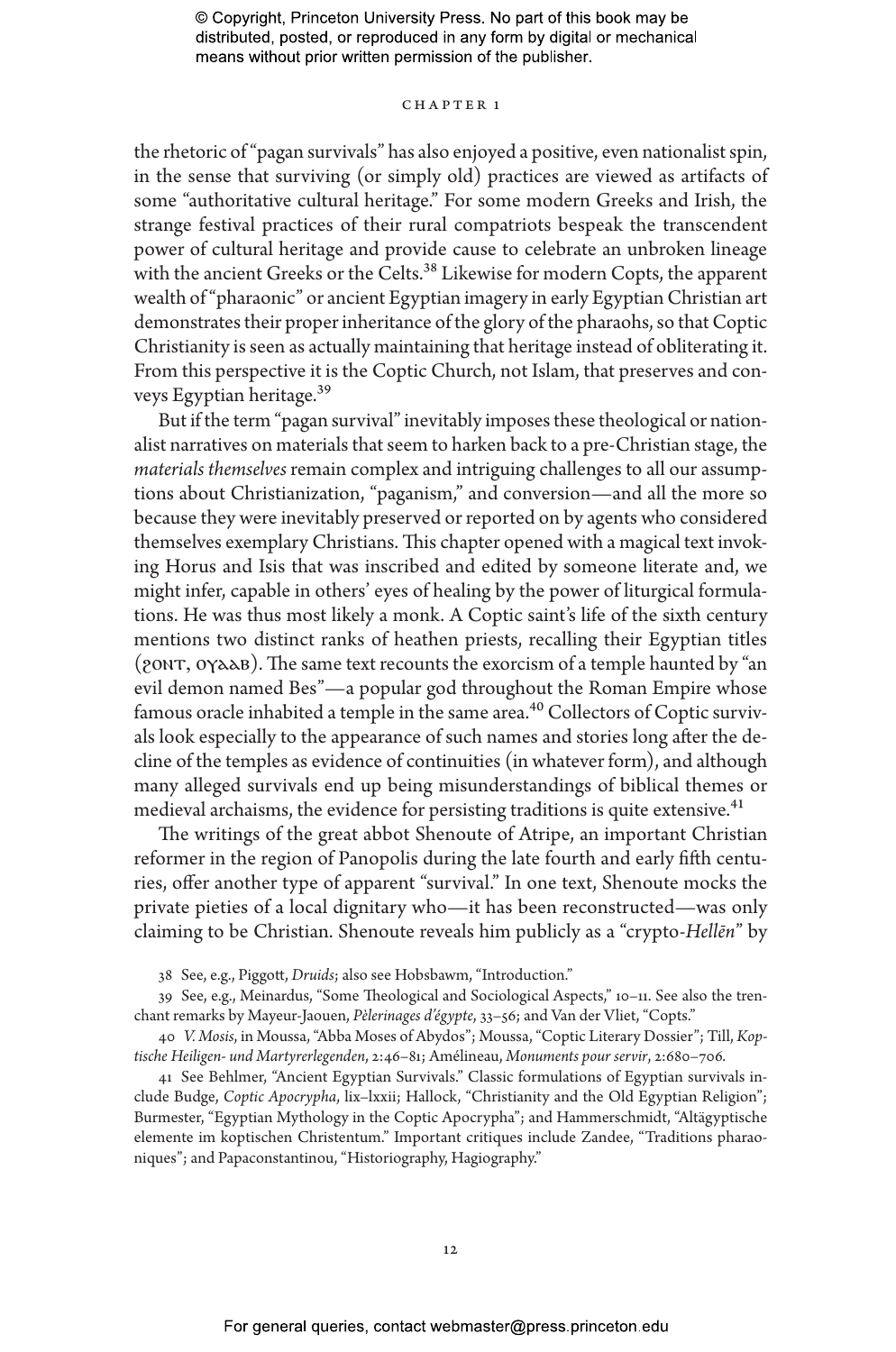REMODELING THE CHRISTIANIZATION OF EGYPT

enumerating the various ways he belied his public Christian identity: how he would pray toward the west, the land of the dead; how he would "pour out (libations) to Kronos over the waters"; how he would collect sacred images in an interior room in his house, which Shenoute and his monks invaded and pillaged; and how he was caught asperging the temple of Atripe with various scented plants after the Christians had gutted it.<sup>42</sup> Here, presumably, we have a more deliberate, self-conscious form of maintaining older religious traditions, involving secrecy and a sense of ideological discontinuity between public and private religious practices. Evidence of secret devotion to traditional cult has been found in many parts of the late antique Mediterranean world, including the remains of a domestic pig sacrifice in sixth-century Athens and a sixth-century Syrian report of a Christian icon that could be reversed to display an image of the god Apollo.43 Across cultures, such secrecy has usually resulted in a change in the concept of the older traditions that were preserved. The traditions become idealized and idiosyncratic links to a mythic past, or the secrecy becomes such a part of the traditions that they cannot be performed in public at all.<sup>44</sup> In this regard, we cannot really call these practices "survivals"—in any continuous sense—of older cult practices.

The far more common repository of survivals from which historians have drawn is exemplified in the other text with which this chapter opened: a complaint about popular local practices among Christians, practices that the author associates with pollution and demons and that recall much older religious traditions. Abbot Shenoute echoes such complaints in some of his sermons, likewise indicating the presence of Christians in his region:

Woe to any man or woman who gives thanks to demons, saying that "Today is the worship of *Shai*, or Shai of the village or Shai of the home," while burning lamps for empty things and offering incense in the name of phantoms. . . . Accursed be he who worships or pours out (libations) or makes sacrifice to any creature, whether in the sky or on the earth or under water! . . . Woe upon those who will worship wood or stone or anything made by man's handiwork (with) wood and stone, or (molded by putting) clay in-

42 Shenoute of Atripe, *Not Because a Fox Barks*, in Leipoldt, *Sinuthii Archimandritae Vita*, 3:82; Turin cod. IV, "On the Last Judgment," fol. XLIr-v, in Behlmer, *Schenute von Atripe*, 91–92, trans. 248. See also idem, "Historical Evidence from Shenoute," 2:13; Van der Vliet, "Spätantikes Heidentum," 108–9; Emmel, "From the Other Side of the Nile"; idem, "Shenoute of Atripe"; and Brakke and Crislip, *Selected Discourses of Shenoute*, 193–265, with translations of some of the relevant texts.

43 Pig sacrifice: Karivieri, "'House of Proclus,'" 133–36; and Lazaridou, *Transition to Christianity*, 79. Reversible image: John of Ephesus, *Hist. Eccl.* 3.29, in Smith, *Third Part of the Ecclesiastical History*, 214. Additional literary images of "crypto-devotion": Sophronios of Jerusalem, *Miracles of Ss Cyrus & John*, ch. 32, in Gascou, *Sophrone de Jérusalem*, 110–14; Cyril of Alexandria [attr.], *Sixth Miracle of the Three Youths*, in De Vis, *Homélies coptes de la Vaticane*, 2:185–89.

44 See Caseau, "Le Crypto paganisme," 541–72.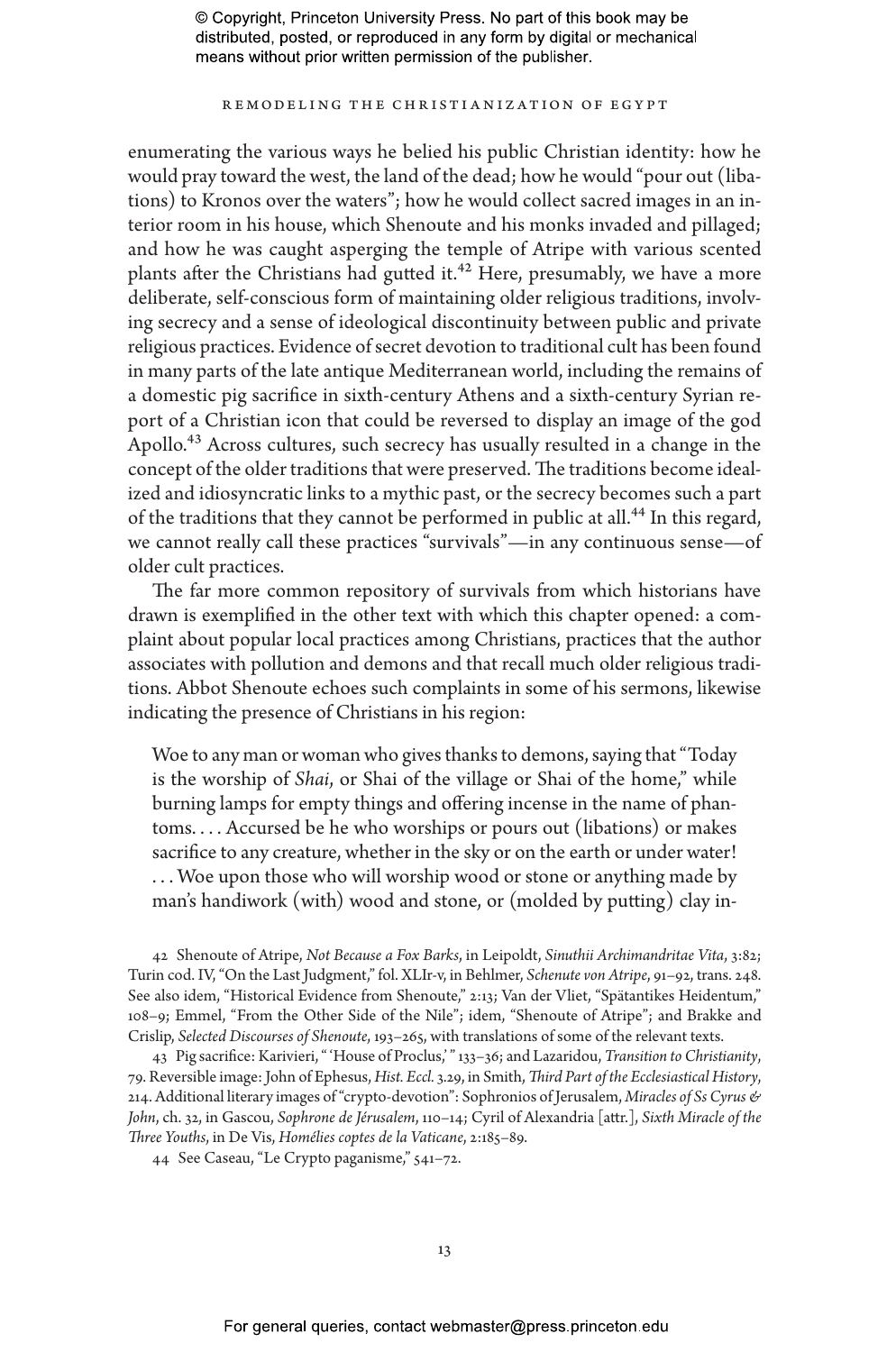chapter 1

side them, and the rest of the kind, and (making from these materials) birds and crocodiles and beasts and livestock and diverse beings!<sup>45</sup>

How do we categorize practices that seem prima facie to stand outside the penumbra of Christian piety yet do not apparently relate to any central cult or shrine to an ancient Egyptian god? Such lists of arcane local traditions that seemed to their authors to deviate from proper Christian practice appeared in many places in the Christianizing Roman Empire of the fourth through sixth centuries, especially in the Latin West. The sixth-century Iberian bishop Martin of Braga laments to churchgoers the "light[ing] of candles beside rocks and beside trees and beside fountains and at crossroads," as well as peoples' tendency "to put up laurel wreaths [at Kalends], to watch the foot, to pour fruit and wine on a log in the hearth, to throw bread into a fountain," and "for women at their weaving to call on the name of Minerva," all of which he labels Devil worship.<sup>46</sup> Caesarius of Arles, who more freely labels such rites *paganus*, attacks the "fulfilling of vows at trees or the adoring of fountains" by Christians, as well as "those wicked sacrifices which are still offered according to the custom of the *pagani*" and "those devilish banquets which are held at a shrine or fountains or trees."47 In all such cases the subjects are viewed as part of an implicitly Christian audience—they are not imagined as adherents to some full-scale heathen cults—and the practices identified rarely involve any sort of sited or organized cult to a traditional god. They consist instead of traditional festivals, banqueting customs, and domestic gestures; of quotidian divination (in Caesarius) and amuletic protection; and, consistently, of visits to sacred places in the local environment. Do we call these "survivals"—and if we do, of what, exactly?—or are they elements of some "folkloric" or "popular" substratum of culture?<sup>48</sup> What models of "survival" or even of religion can help us to comprehend these reports from an officially Christianized region?

We need an approach to these materials and reports that both acknowledges their context in Christianized environments, and even the Christian identity of their subjects, and at the same time recognizes that a Christianizing culture depends on traditional forms of religious expression in order to make sense. How can we describe these traditional forms of religious expression in such a way as not to deny the "Christianness" of their agents? Here is the theoretical question that motivates this book. How do we draw on notions of folk agency, ritual fixity, *habitus*, and socially inscribed gesture to talk about, not survivals of some puta-

45 Shenoute of Atripe, *The Lord Thundered*, in Amélineau, *Oeuvres de Schenoudi I*, 66–70. See also Timbie and Zaborowski, "Shenoute's Sermon," 113–15.

46 Martin of Braga, *De corr. Rustic.* 16, in Barlow, *Iberian Fathers 1*, 81–82.

47 Caesarius of Arles, *Sermon* 54.5–6, in Delage, trans., *Césaire d'Arles*, 460–63; Mueller, *St. Caesarius of Arles*, 69–70.

48 On uses of the category "folklore" to designate a dimension of culture outside the Christian institution through which pre-Christian traditions are maintained, see Schmitt, "'Religion populaire'"; and Jolly, *Popular Religion*, 10-11.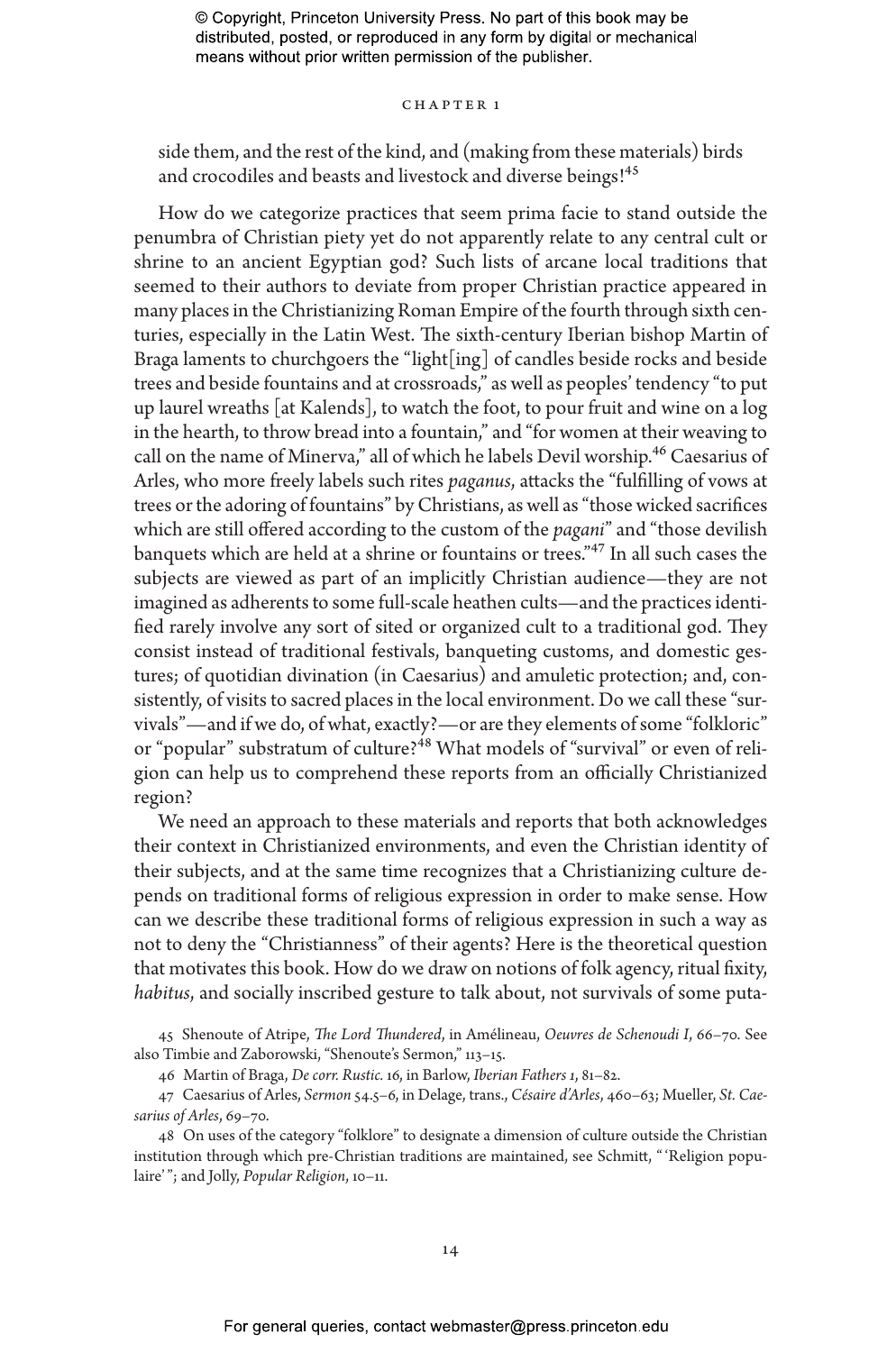REMODELING THE CHRISTIANIZATION OF EGYPT

tive old religion, but, rather, the very construction of Christianity in local worlds through traditional practices and expressions?<sup>49</sup>

## IV. Syncretism and Purification

My aim here is to shift the focus from collections of isolated "pagan survivals" to the ways that people in Christianized cultures maintain religious forms as components of tradition and social interaction, often in the service of expressing Christianity. Thus we can see how religious forms of every sort involve ongoing *bricolages*, combinations and recombinations of symbols, conducted in the home and the workshop, at the shrine and by the ritual expert. This term, introduced by Claude Lévi-Strauss to describe a culture's recourse to a diverse range of materials in order to convey mythic truths, offers an invaluable metaphor for the assemblages that make up religious systems, and I will use it throughout this book to depict syncretism as a creative process, the work of agents.<sup>50</sup> Christianization as bricolage taking place in particular spaces involves, alternately, the domestication of *institutional symbols* (like liturgical formulations or crosses) and the revitalization and sanctioning of *traditional practices* (like festivals or iconographic forms). In these ways we can speak of Christianization and the perpetuation of indigenous religious traditions together as *syncretism*.

"Syncretism" as a notion of cultural process has come under as much criticism as have the concepts of "fetish" or "paganism" in the modern study of religion. Where once one could speak confidently of monolithic institutions in struggle or collusion with each other, now we speak of contested regional identities, competing discourses of authority or modernity, and local religious self- determination. Because of its earlier assumptions of coherent theological systems, irresistible religious teachings, and native passivity and ignorance, "syncretism" has been largely abandoned for such terms as "hybridity," "heterogeneity," and "acculturation" as historians and anthropologists try to approach the mixture of traditions with more critically astute sensibilities about power, discourse, and identity and with the realization that "mixture" is normative to religions, while "purity" is rare and often invented.<sup>51</sup>

For antiquity, the scholarly interest in syncretism has addressed three areas in particular: pharaonic Egypt, where priests habitually recombined the powers and names of gods<sup>52</sup>; the Greco-Roman Mediterranean, where priests, intellectuals, artists, and prophets creatively assimilated deities of different heritages through iconography and new languages of invocation<sup>53</sup>; and the problem of survivals in

- 50 Lévi- Strauss, *Savage Mind*, 16–22.
- 51 See Johnson, "Migrating Bodies"; and idem, "Syncretism and Hybridization."
- 52 See, e.g., Bonnet, "On Understanding Syncretism"; and Baines, "Egyptian Syncretism."
- 53 See discussions in Dunand and Lévêque, *Les syncrétismes dans les religions*; Pearson and

<sup>49</sup> For an unusually incisive discussion of these theoretical problems, see Pina-Cabral, "Gods of the Gentiles."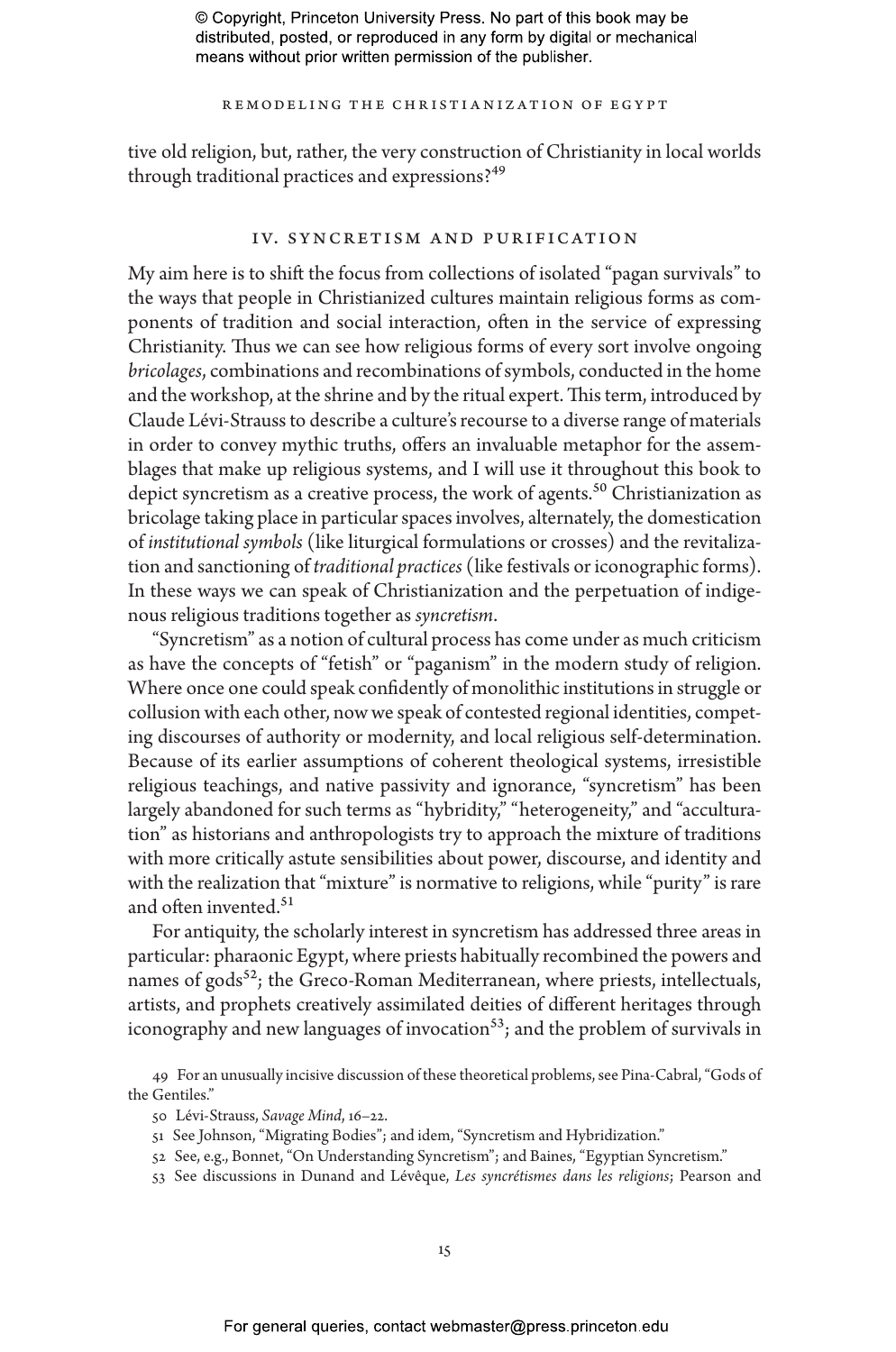## chapter 1

Christianity, especially during late antiquity and the early Middle Ages. The term "syncretism" has been historically applied to each of these areas of religious combination, with the result that it has assumed an inappropriately self-evident meaning across the study of ancient religions, even while scholars have discovered how different each of these "syncretistic" endeavors could be: the Theban priest invoking Amun as Re, the terracotta image of the Syrian Magna Mater as Venus, and the maintenance of ancestral altars in Christian homes in Egypt. Like "pagan survival," "syncretism" often implies that the elements combined, or ostensibly combined, in some religious expression belong to pure and mutually exclusive religious systems—Egyptian and Greek, Jewish and Roman, Christian and heathen—when in fact all these alleged "systems" are themselves endlessly mutating and shifting bricolages taking place in many different regional and local contexts.54

But in recent years anthropologists have begun to rectify the notion of syncretism. This field has grown particularly attentive to how subjects and opponents each describe syncretistic phenomena and what the consequences of their different perspectives might be for our—the observer's—interpretation. Is a particular phenomenon, in fact, an ancient tradition or really a modern one? Do subjects consider it Christian? And what might "non-Christian" or "heathen" have actually meant for one or another historical community—in late antique Egypt or Gaul, say, or in modern Guatemala? From these questions has come a more nuanced sense of syncretism as not just religious combination but discourse *about* religious combination and purity. Thus it is useful to bring the term "syncretism" back into interpretive scholarship as a category not only sufficient for describing the diverse bricolages to which religions are perennially disposed but vital specifically because of its history of misapplications and distortions, as Charles Stewart and Rosalind Shaw proposed in 1994.<sup>55</sup> This rectified use of syncretism involves a multidimensional approach to cultures in transformation, recognizing their often-simultaneous tactics of embracing and eschewing modern religious idioms, inventing "authentic traditions," and appropriating new ideas to sanction old ones, all of which bear manifest political and economic implications.

Of course, as a condition of being readmitted, "syncretism" must imply not the weaving together of two theological systems or institutions, but rather an assemblage of symbols and discourses; not the reversion to a "semi-Christianity" or "Christianized paganism" among "converted" peoples, but rather cultures' inevitable projects of interpreting and assimilating new religious discourses; and not the leaving of "pagan survivals" in the wake of a people's uniform devotion to a

Widengren, *Religious Syncretism in Antiquity*; Bonnet, *Les syncrétismes religieux*; Assmann, "Translating God."

<sup>54</sup> See critiques of "syncretism" as applied to religions of the Greco-Roman world in Cassidy, "Retrofitting Syncretism?"; esp. Lincoln, "Retiring 'Syncretism.' "

<sup>55</sup> Shaw and Stewart, "Introduction"; cf. Gellner, "For Syncretism"; Stewart, "Syncretism and Its Synonyms," esp. 55; and cf. Pye, "Syncretism Versus Synthesis."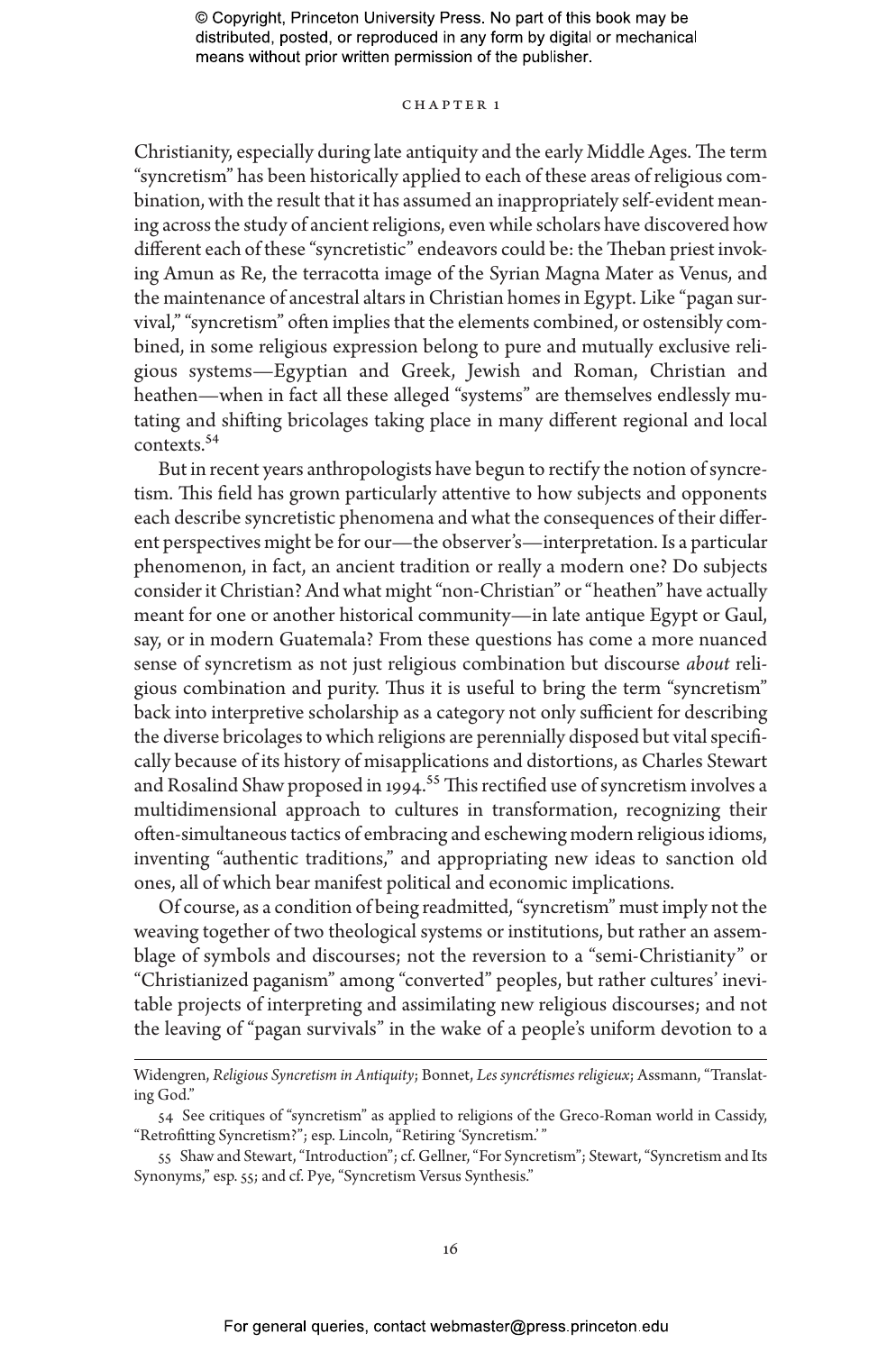REMODELING THE CHRISTIANIZATION OF EGYPT

new creed, but rather the inevitable use of traditional imagery and landscape to articulate a new religious ideology—Christian or, for that matter, Buddhist or Muslim.

The models underlying the notion of syncretism should not assume external missionary coercion and passive native absorption of religious ideas but rather *indigenous agency* in the development of meaning, and sometimes even the assertion of native culture within or against the new religious discourse.<sup>56</sup> The creative sources of this indigenous agency have often initially been prophets and ritual experts within the culture, not missionaries from without. Syncretism should be understood as equivalent to the creative, synthetic process by which any idea, symbol, or idiom is appropriated and embraced by a culture: a cross inscribed over a doorway, for example, or the procession of a book of gospels around a field.57 But it should also be understood as an indication of the subtle attitudes and practices through which cultures *perpetuate* tradition, even in the use of new idioms and centers: a local shrine preserved through identification with a saint or angel, for example. Finally, syncretism must be understood as an experimental assemblage, not a fixed and harmonious melding of ideas. This process is inevitably incomplete and often carries a tension or irony, which may itself lead to controversy rather than the simple preservation of tradition.<sup>58</sup>

The study of syncretistic phenomena in late antique Egypt or Syria or Gaul, much as in early modern Mexico, involves not simply the haphazard collection of things that seem archaic or superstitious, but, more precisely, the examination of how these things are embedded in culture, serve as Christian media, or, alternately, are picked out of local culture by missionaries and reformers as "heathen." On what basis does the reformer isolate a practice as heathen—according to what models, memories, or even manuals? Who it is that identifies heathen practices or symbols in a Christian culture and whether the identification serves the aim of censure or of proving cultural heritage make a big difference historically and for insiders. Is such an identification something the *scholar* performs on a culture that itself sees everything religious as Christian? Is it the accusation of some bishop or scribe trying to make sense of anomalies in some region's ritual practice? Or does this kind of classification—heathen/Christian—actually stem from the culture itself—that is, does the labeling (or recalling) of certain practices as "heathen" function as an "ethnoclassification," in the same way that some cultures label practices as sorcery or wizardry?<sup>59</sup>

- 56 See, e.g., Keane, "From Fetishism to Sincerity."
- 57 See, e.g., Flint, *Rise of Magic*, 254–328; and Roukema, "Early Christianity and Magic."

58 Compare Hugo Nutini's proposal of three "stages" of syncretism, progressing from confusion to integration in a new religious system; Nutini, *Ritual Kinship*, 7–9; this work is cited approvingly by Turner and Turner, *Image and Pilgrimage*, 105–6, but the model is far too teleological, since in real culture and history, authenticity and authority will always be contested.

59 Stewart describes these problems of gauging who is assessing and interpreting syncretism as the problem of framing in "Syncretism and Its Synonyms," 56. See in general Johnson, "Syncretism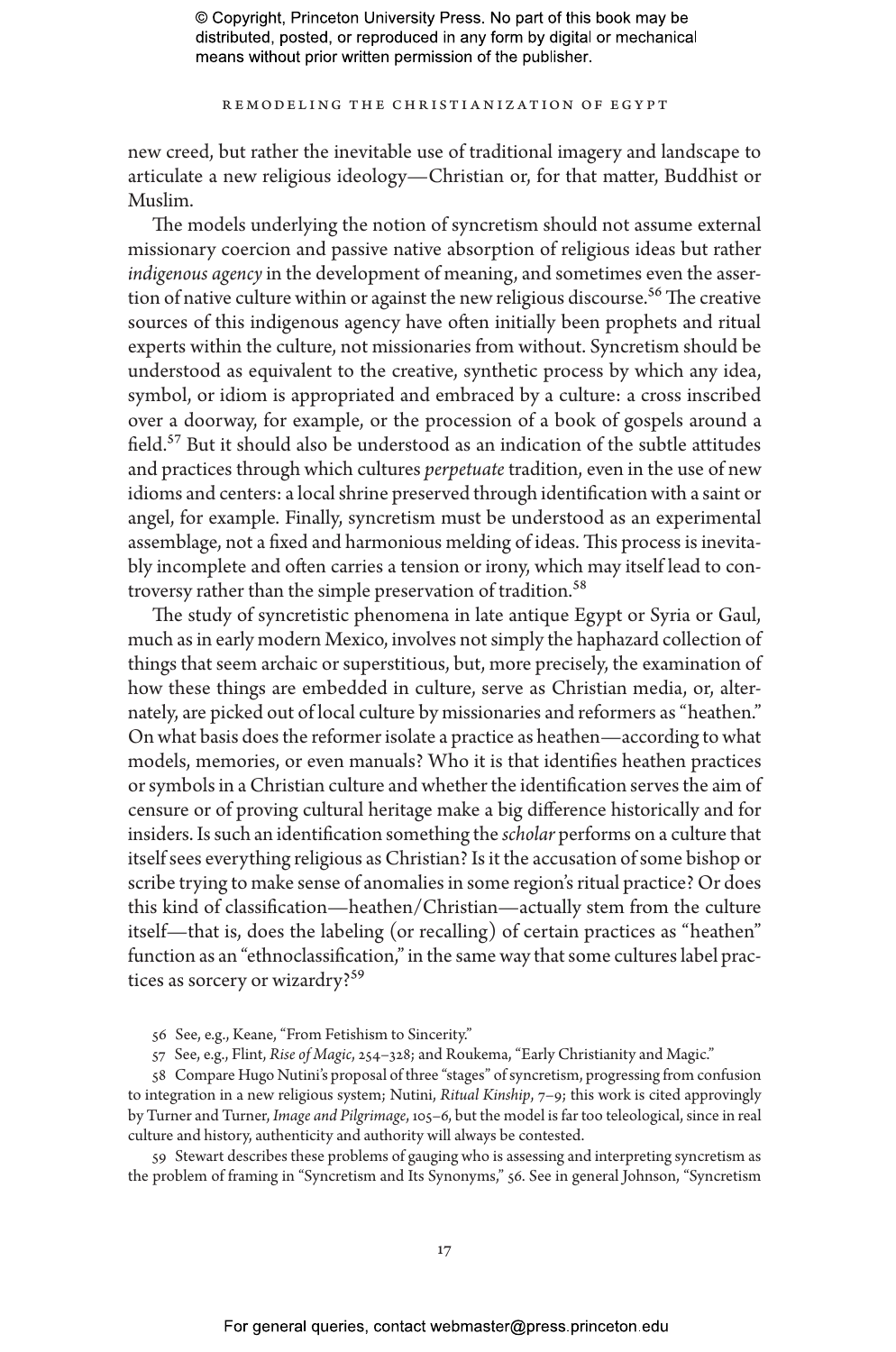## chapter 1

The term "antisyncretism" has been proposed to describe the latter two circumstances, in which indigenous or alien reformers pick out certain practices as heathen (or otherwise as contaminants of an ostensibly pure religious system) and allow others as legitimate. As we have seen in the sermons of Shenoute of Atripe, Caesarius of Arles, Martin of Braga, and many other vexed observers of popular Christian practice, diverse local traditions can be identified and censured through *discourses* of idolatry, demon worship, and blood sacrifice—discourses that demand purity and the elimination of pollution.<sup>60</sup> While these purifying discourses historically were rooted explicitly in biblical texts, the practices thereby condemned varied considerably among the reformers, the "antisyncretists," who were themselves an idiosyncratic and inconsistent bunch. Shenoute might, as we saw earlier, have condemned Shai devotions in one sermon, but in another he celebrates the incorporation of Nile symbols into church processions.<sup>61</sup> And while Shenoute railed against dream incubation as a heathen practice, a Christian scribe at the sixth-century shrine of Sts. Cyrus and John outside Alexandria acclaimed the dreams that came from these saints as *superior* (and, hence, analogous) to those delivered by the goddess Isis.<sup>62</sup> If the fourth- to fifth-century Paulinus of Nola encouraged the dedication of animals to St. Felix for slaughter and distribution, the fifth- to sixth-century Caesarius of Arles attacked public animal slaughter for banquets and encouraged the demolition of traditional shrines, while in the late sixth century, Gregory the Great instructed his emissaries to encourage both festive animal slaughter and the preservation of temple structures.<sup>63</sup> In the East, the late seventh-century John of Damascus endorsed the worship of icons even while acknowledging their "foul" use by heathens.<sup>64</sup> And further afield the antisyncretist rhetoric of idolatry that Spanish missionaries used to sanction iconoclastic purges in the Andes gradually shifted to a rhetoric of accommodation that has preserved Andean religious forms as Christian to this day.<sup>65</sup> Paulinus, Gregory, John, and the later Spanish missionaries served thus as "syncretists" for their religious worlds, acknowledging the importance of preservation, combination, and resacralization for maintaining the vitality of the religious system in its local milieu.

and Hybridization," whose recommendations for a rectified use of "syncretism"  $(766-67)$  resemble my use of the category in this book.

<sup>60</sup> See esp. Markus, *End of Ancient Christianity*, chs. 7–9; Frankfurter, "Beyond Magic and Superstition"; Hen, "Converting the Barbarian West," 48–52.

<sup>61</sup> Shenoute, *Let Our Eyes*, 2.5–6, in Emmel, "Shenoute of Atripe," 188.

<sup>62</sup> Pseudo- Cyril of Alexandria, *Homily 3 on Ss. John and Cyrus*, in PG 77:1105A. On the context of the Cyril attribution, see Gascou, "Les Origines du culte"; and ch. 7 of this book. On diversity of Christian leaders' attitudes toward incubation, see Stewart, "Ritual Dreams and Historical Orders"; and Graf, *Roman Festivals*, 241–67.

<sup>63</sup> Caesarius of Arles, *Sermon* 53–54; Paulinus of Nola, *Poem* 18 (also see ch. 4 of this book); Gregory the Great, *Ep.* 76 to Mellitus.

<sup>64</sup> John of Damascus, in PG 94:1256–57.

<sup>65</sup> MacCormack, "Gods, Demons, and Idols," esp. 642–47.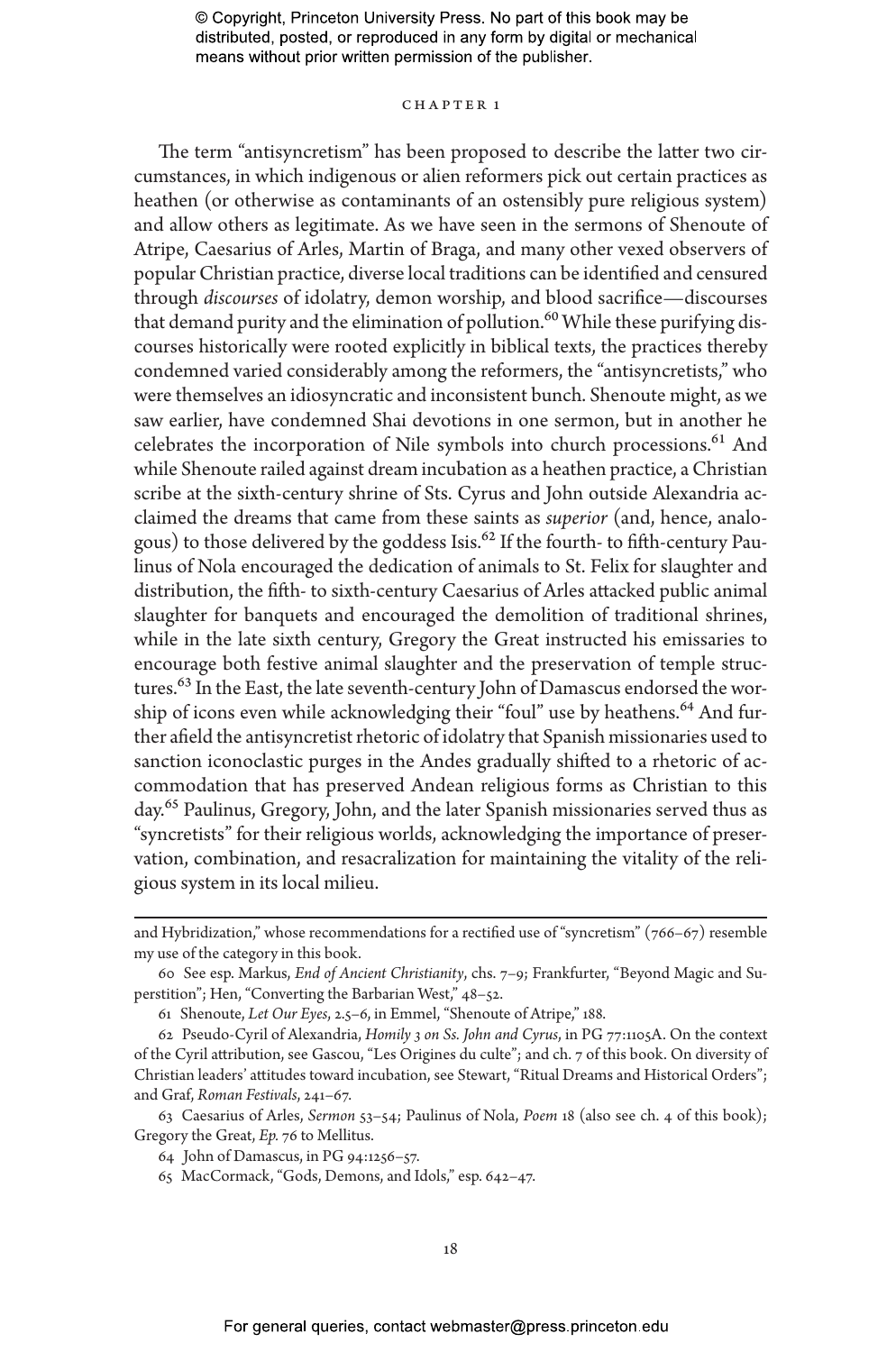REMODELING THE CHRISTIANIZATION OF EGYPT

Given the diversity, idiosyncrasy, arbitrariness, and often-genuine modernity (as opposed to archaism or apparent traditionalism) of the historical reformers and purifiers—the "antisyncretists"—in their attacks on local practice, it becomes difficult to credit their anxious attention to heathenism and mixture as somehow representing a real orthopraxy, some "essential Christianity." Nor should a book like this one presume the existence of an essential Christianity from which a culture *claiming* Christian identity could so diverge as not to merit its own label from a historical perspective.

While antisyncretism captures the occasional idiosyncratic efforts that have been made to distinguish or purify a Christianity from heathen practices, "syncretism" refers to the whole dynamic process of religious acculturation and bricolage—the very process of interpreting, editing, and enacting a religious system in the local milieu.<sup>66</sup> The term also, as we have just seen, pertains to the politics of authenticity, the indigenous discourses of combination, or the ways in which religious leaders like Gregory the Great or Paulinus of Nola have self- consciously sanctioned or elided traditions. But I am most interested in syncretism as something the historian or ethnographer notices and seeks to understand. Let us consider, for example, the syncretism involved in a peculiar ritual that took place at some early Christian saint shrines in Egypt. A visitor would deliver a question to the entombed saint written in the form of two possible answers. One matched pair that was discovered read: "Oh God Pantokrator, if you command me, your servant Paul to stay under the roof of the monastery of Apa Thomas, command me in this ticket" and "Oh God Pantokrator, if you command me, your servant Paul to go to Antinoë, command me in this ticket."67 The shrine attendants would return the answer chosen by the saint, according to some hidden rite we cannot reconstruct. This practice is attested at four major saints' shrines that were active in fifth- and sixth- century Egypt.

What is especially remarkable, however, is the ticket oracle's antiquity in Egyptian religion, attested at numerous shrines active since the New Kingdom and especially prominent in Egypt during the Ptolemaic and early Roman periods. It was a thoroughly Egyptian practice, an extension of the temple's authority into the legal and social life of a region, oriented toward individuals' concerns and enacted through the medium of writing. And now, in late antiquity, it became part of the communications of Christian saints. Yet there are no records that the ticket oracle was ever censured as a heathen practice. When we study it as one particular feature of the overall process of Christianization, this oracle practice could be described as a kind of syncretism. That is, as we shall see in chapter 7, the ticket

67 De Nie, "Een Koptisch-Christelijke Orakelvraag"; Papini, "Domande oracolari"; Papaconstantinou, "Oracles chrétiens."

<sup>66</sup> "Syncretism" as used here and as developed in Stewart/Shaw, Keane, Pye, and others (see notes 56–57) is *not* equivalent to "hybridity," the phenomenon of self-fashioning that in colonized cultures combines, exploits, and critiques prevailing discourses of dress, economy, and power. On this phenomenon, see Bhabha, *Location of Culture*, 113–22.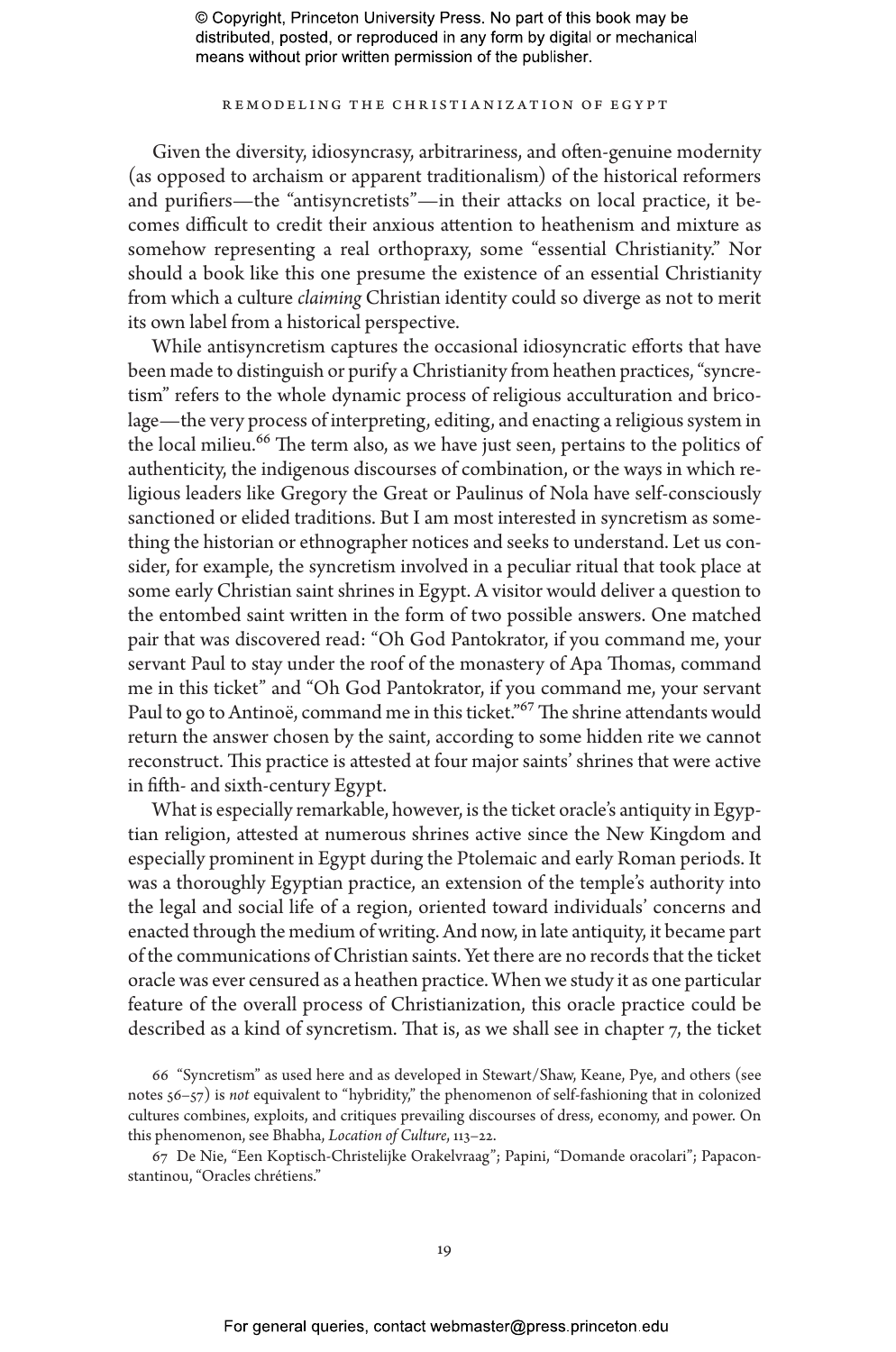#### chapter 1

oracle procedure represents not a holdover from the age of the pharaohs but a traditional Egyptian form of *Christian* practice—a kind of gesture basic to the region, part of the repertoire of communication at a holy site.<sup>68</sup>

Used in this way, not as a static assumption of pure sources, but as a dynamic *process* in religious transformation and historical perpetuation, syncretism can serve as a productive theoretical model for examining the materials and reports of religious mixture. No longer the peripheral detritus of rudimentary missions or the natural superstitions into which rustic cultures devolve—no longer "pagan survivals," that is—the materials and reports we have been reviewing, from magical texts and ticket oracles to the popular practices enumerated in antisyncretist sermons, all emerge as central documentation of the *process* of incorporating Christianity into society and landscape.

#### V. AGENCY, GESTURE, AND LANDSCAPE

This rectified model of syncretism turns our attention to the actual contexts of religious combination—those life settings in which syncretism takes place in culture and history. This book will attend particularly to three basic dimensions of religious syncretism: *agency*, *gesture*, and *landscape*.

Attention to agency in syncretism has probably led to the most important reorientation of the term in recent years, for agency takes us from abstract notions of religious merging into the sphere of practice and creative experiment, what I here call bricolage. In its most basic sense, agency comprises *self-determination* and *creativity*, demonstrated by real historical individuals in real historical communities proposing different media and different places for imagining a new religious system—what the medievalist Julia Smith offhandedly called "do-it-yourself Christianity."69 We may think of an Andean villager locating a shrine to Jesus at a site where community members previously claimed to have seen an apparition, or a Voudoun mambo placing an image of the Virgin of Czestochowa in the middle of her altar to the *loa* Ezili Danto. These individuals would be acting creatively and with self-determination within social conventions, in the interest of collective tradition, and often in an extension of traditional social roles. (Agency in this sense is not simply individualistic but works within social structure and conventions.<sup>70</sup>) Attention to agency consequently rejects a model of syncretism that casts the process as the passive perpetuation of tradition, even while we accept that agency will be expressed (or mediated) through multiple forms of cultural and gestural conventions (a mountain shrine, an altar). Indeed, it is the interplay of agency and tradition that concerns this book. Whether it is manifested as indi-

<sup>68</sup> See in general Husson, "Les questions oraculaires chrétiennes"; Frankfurter, *Religion in Roman Egypt*, 193–95; and idem, "Voices, Books, and Dreams."

<sup>69</sup> Smith, *Europe after Rome*, 237.

<sup>70</sup> Emirbayer and Mische, "What Is Agency?"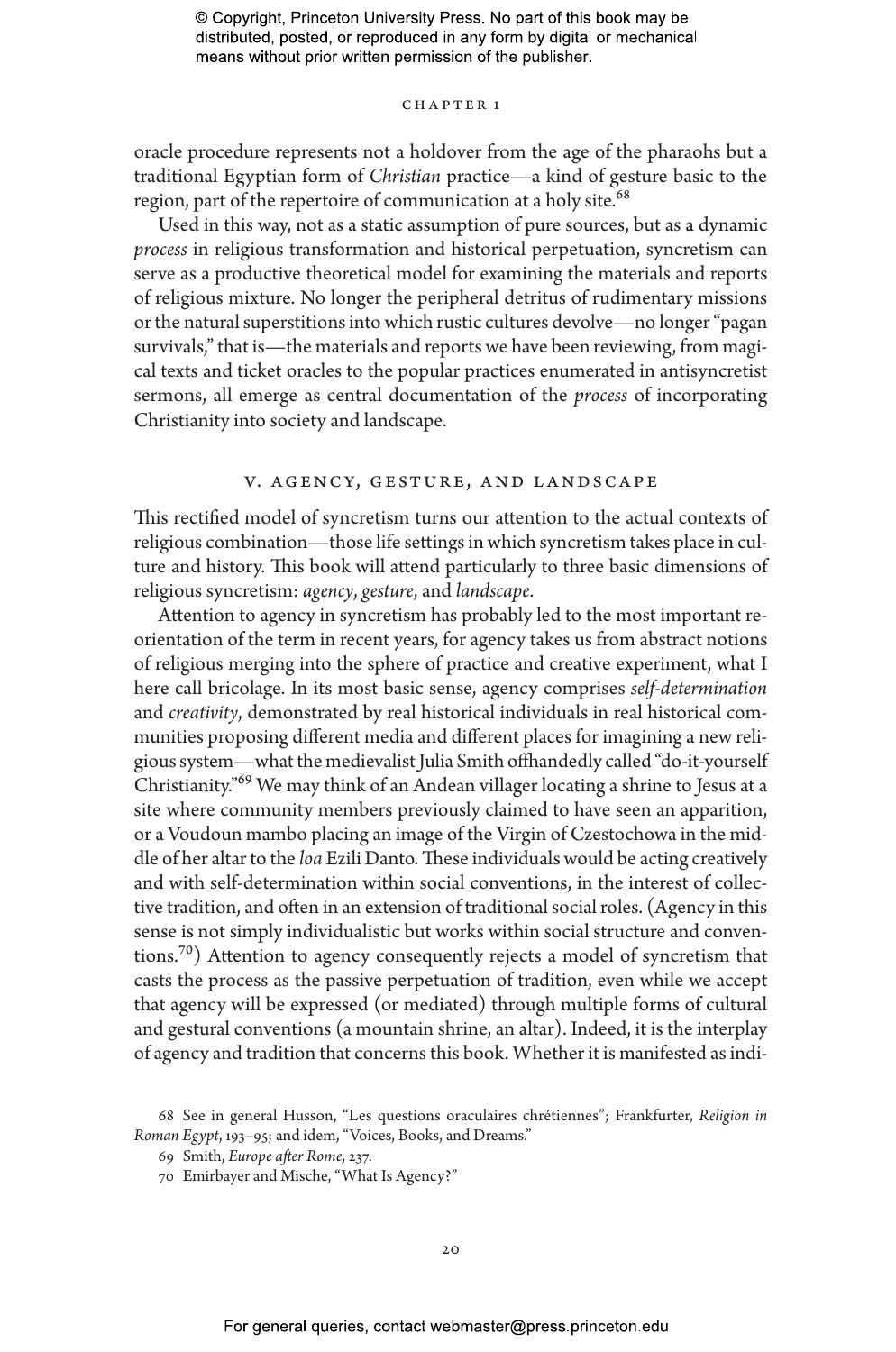REMODELING THE CHRISTIANIZATION OF EGYPT

vidual action (like the mambo's eclectic altar) or that of a group (like the dances of a village's pilgrims at a mountain shrine to Jesus), agency involves some degree of choice and effort. It may well be that participants impute their own agency to sources beyond themselves, a phenomenon we will see in chapter 4, in the case of magical efficacy and the crafting of amulets, and chapter 7, when we examine forms of spirit possession at saints' shrines.71 But we must allow agency to play a role in the mediation of religious traditions and symbols even when it is credited to other sources.

The concept of syncretistic agency must also allow for a range of degrees of deliberate or self-conscious action. The most explicit examples of syncretistic agency are those people who resolutely maintain or even revitalize older traditions against or alongside newer ones—processes that we have already seen problematically labeled as "crypto-pagan." There were people who, following the repressive religious edicts of the Emperor Theodosius, whether for reasons of deliberate dissimulation or simply to continue traditional devotions under cover, kept traditional altars and observed festivals in secret while professing Christianity. These were unusual cases, and in late antiquity they provided bishops with especially graphic stories for sermons on proper Christianity, but they do illustrate the wide range of private efforts that were made to engage a new religious system alongside older traditions. Some people embraced the one by means of the other—Christ as a new form of hero or earth spirit or god—while others, accepting missionary discourse about Christian exclusiveness or imagining the systems as complementary, saw alternate ritual fields between which they were compelled to oscillate; still others created secret traditions behind the closed doors of the domestic sphere.<sup>72</sup> Many others, of course, conceptualized Christian saints, shrines, and ideas as a religious system with authority and efficacy; but they "performed" that system through the traditions and gestures passed down in local religious culture. Each strategy demonstrates agency, and by focusing on this idea we allow syncretism to cover all the ways that people act deliberately and creatively: choosing to maintain an ancestor shrine, add a cross to it, or burn it down; choosing to participate in a pilgrimage to a local spring, erect a cross there, or privately leave offerings.<sup>73</sup>

A final point regarding the application of syncretistic agency to the local worlds in which Christianity was assimilated concerns the actual artifacts or materials of religious bricolage: the votive deposits, crafted images, and amulets that constitute religious economy and practice. Through these objects—whether they are created, personalized, arranged, sold, exchanged, or deposited—one's agency is "distributed" throughout society and the environment. Thus, as the

<sup>71</sup> Keane, "From Fetishism to Sincerity."

<sup>72</sup> On the conceptualization of complementary ritual systems, distinguished spatially, linguistically, and otherwise, see McIntosh, *Edge of Islam*.

<sup>73</sup> See in general Barasch, "Visual Syncretism," 52–54; and for antiquity, Graf, "Syncretism (Further Considerations)," 8934–38.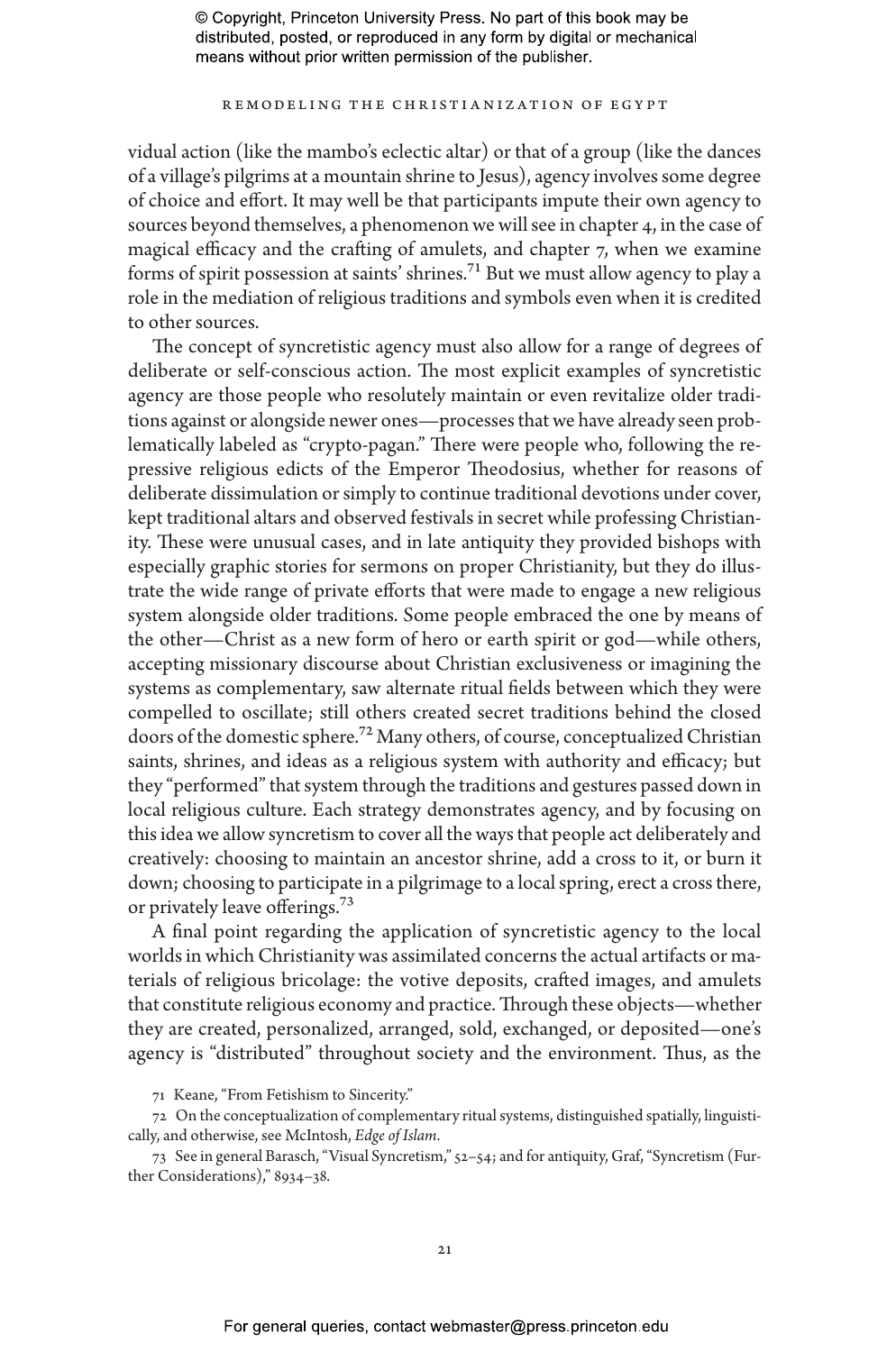#### chapter 1

anthropologist Alfred Gell explained, the world of objects, images, and tools especially those related to the performance of religion—is a social world in itself, where each piece or assemblage extends and refers back to the agency of a historical or mythic being.74

To the extent that agency is shaped by convention and that syncretism itself involves a historical dimension, in the sense of the preservation of practices and associations over time, we must look at gestures—those made at festivals or upon leaving the house, before a sick child, or inside a shrine—as having the capacity to maintain traditions and attitudes. I refer here to the deep sense of "gesture" as a medium of social affiliation, embodied communication, and memory developed by Marcel Mauss and Pierre Bourdieu under the term *habitus*.75 How does someone know what to do at a sacred tree or a healing shrine, how to approach a saint, how to react to a neighbor's unsafe word, or how to dance at a festival? Whence comes the impulse, recorded in a photograph in a newspaper some years ago, for a man from Dedham, Massachusetts, to pour whiskey on a friend's grave in an action reminiscent of, but certainly unconnected to, ancient Mediterranean customs of *profusio* during family visits to an ancestor's grave?76 Gestures seem right and customary on given occasions and engage the body in commemoration or devotion or acknowledgment. Gestures embody memory and local tradition; they involve the individual in collective practice and the collective in religious institutions. Gestures like the *orans* hand position, so distinctive of embodied Christian devotion in early images (and presumably practice), could distinguish a soul in transit, signify communication with gods, or link oneself to an official image, like that of a saint.<sup>77</sup> Facility with gestures identifies one person as a ritual authority and another as a devotee, as we saw in the passage at the beginning of this chapter, in which people are said to "tie amulets on their children, handcrafted by men—those (men) who provide a place for the dwelling of demons."78 This scenario of an amulet crafter or ritual specialist would have been distinguishable to a parent or grandparent through the use of distinctive gestures—through habitus. Communal gestures allow the perpetuation and adjustment of memories, whether those memories concern spirits of a pond, the power of an archaic image, or the necessity of some ritual for family prosperity, like the Shai lamp rites that Shenoute of Atripe described in the passage earlier.<sup>79</sup>

74 Gell, *Art and Agency*; this idea is elucidated with regard to ancient magical objects by Gordon, "From Substances to Texts."

76 Cemetery *profusio*: see the photograph accompanying Jenna Russell, "Bonded in Life and Death," *Boston Globe*, November 11, 2006; cf. Toynbee, *Death and Burial*, 51–52.

77 Barasch, "Visual Syncretism," 45–46.

<sup>75</sup> Mauss, "Techniques of the Body"; Bourdieu, *Outline of a Theory of Practice*; for an application to syncretism theory, see Rey and Richman, "Somatics of Syncretism." See also Connerton, *How Societies Remember*.

<sup>78</sup> See pp. 2–3.

<sup>79</sup> See p. 13. See esp. Rey and Richman, "Somatics of Syncretism."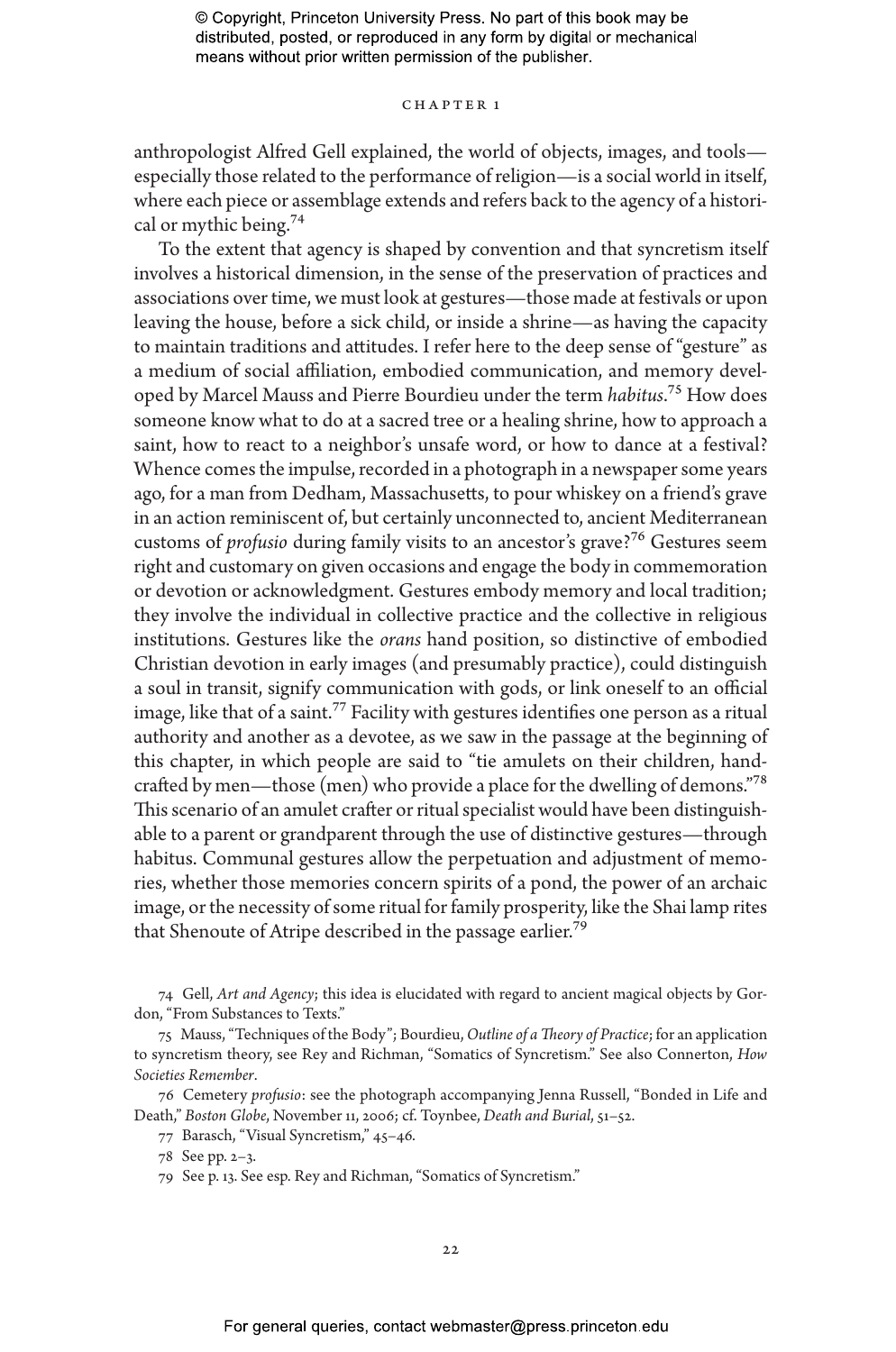#### REMODELING THE CHRISTIANIZATION OF EGYPT

Much of the evidence we have for so-called pagan survivals in fact depicts popular gestures of response to places, times, and events. The same complaint just cited about popular practices in late antique Egypt also describes how people "*ablute* [ⲉⲩϫⲱⲕⲙ̄] their children in . . . water from the arena [or] the theater, and . . . *pour all over themselves* [ⲉⲩⲡⲱϩⲧ̄ ⲉϫⲱⲟⲩ] water with incantations [spoken over it] and *break* [εγογωσπ] clay pots, claiming it repels the evil eye... [and] *tie amulets* [εγμογρ Ñ ενθενόγλλ κτιμριον] on their children."<sup>80</sup> In a text from about the same time in Gaul, Caesarius of Arles describes communal responses to a lunar eclipse, which the people "imagine they can overcome by the sound of a trumpet or the ridiculous tinkling of bells that are violently shaken," and common ritual responses to illness: "Let us," he parodies his audience, "sacrifice a garment of the sick person, a girdle that can be seen and measured. Let us offer some magic letters, let us hang some charms on his neck."<sup>81</sup> Again, what he here deems heathen are gestures of response that involve some measure of vital community tradition. Yet the Syrian holy man Simeon, who famously ascended a pillar on a rural mountaintop in the early fifth century by himself, invited great renown (as well as criticism) for this spectacular gesture, which resonated with pillar gestures and symbols common to Syrian religion of the Roman period. None of these practices points to holdovers from larger religious systems. Rather, each reflects gestures, habitus, and ways of acting socially that were embedded in life and directed at particular places, times, events, and even children. They are gestures that ecclesiastical witnesses may have picked out as anomalous or even heathen but participants regarded as necessary and congenial.<sup>82</sup>

These kinds of witnesses depict agency—one might even say assertiveness in the maintenance of those gestures as part of the repertoire of safeguarding family members, marking time, addressing crises, and (in the case of Simeon) signifying holiness. But they also depict people negotiating forms of the new religious system within particular landscapes: rocks, trees, fountains, and even urban sites like the arena. Other sources show people conceptualizing Christianity, its saints and powers, in terms of particular mountains, rivers, marshes, boundaries, and even structures. We think with what surrounds us—with what we see, walk through, and steer away from. Social transition itself is invariably played out across territory, and dangers are invariably imagined according to pools, deserts, swamps, and crossroads. Anthropologists have long noted the capacity of landscape features to forbid or invite particular social groups, to symbolize liminality and center, to call for rites of passage and reentry, and to conjure both memory and emotion.83 In his brilliant study of the Christianization of the Andes, Michael

80 Pseudo- Athanasius, *Homily on the Virgin* 95, in Lefort, "L'homélie de S. Athanase," 36.

83 See, e.g., Stewart, *Demons and the Devil*

<sup>81</sup> Caesarius of Arles, *Sermon* 52, in Mueller, *St. Caesarius of Arles*, 260–62.

<sup>82</sup> This is a point made by Pina-Cabral, "Gods of the Gentiles"; Künzel, "Paganisme, Syncrétisme et culture religieuse populaire," 1062; and Béatrice, "La christianisation des campagnes," 38-39. On Syrian stylitism, see Frankfurter, "Stylites and *Phallobatēs*"; and Eastmond, "Body vs. Column."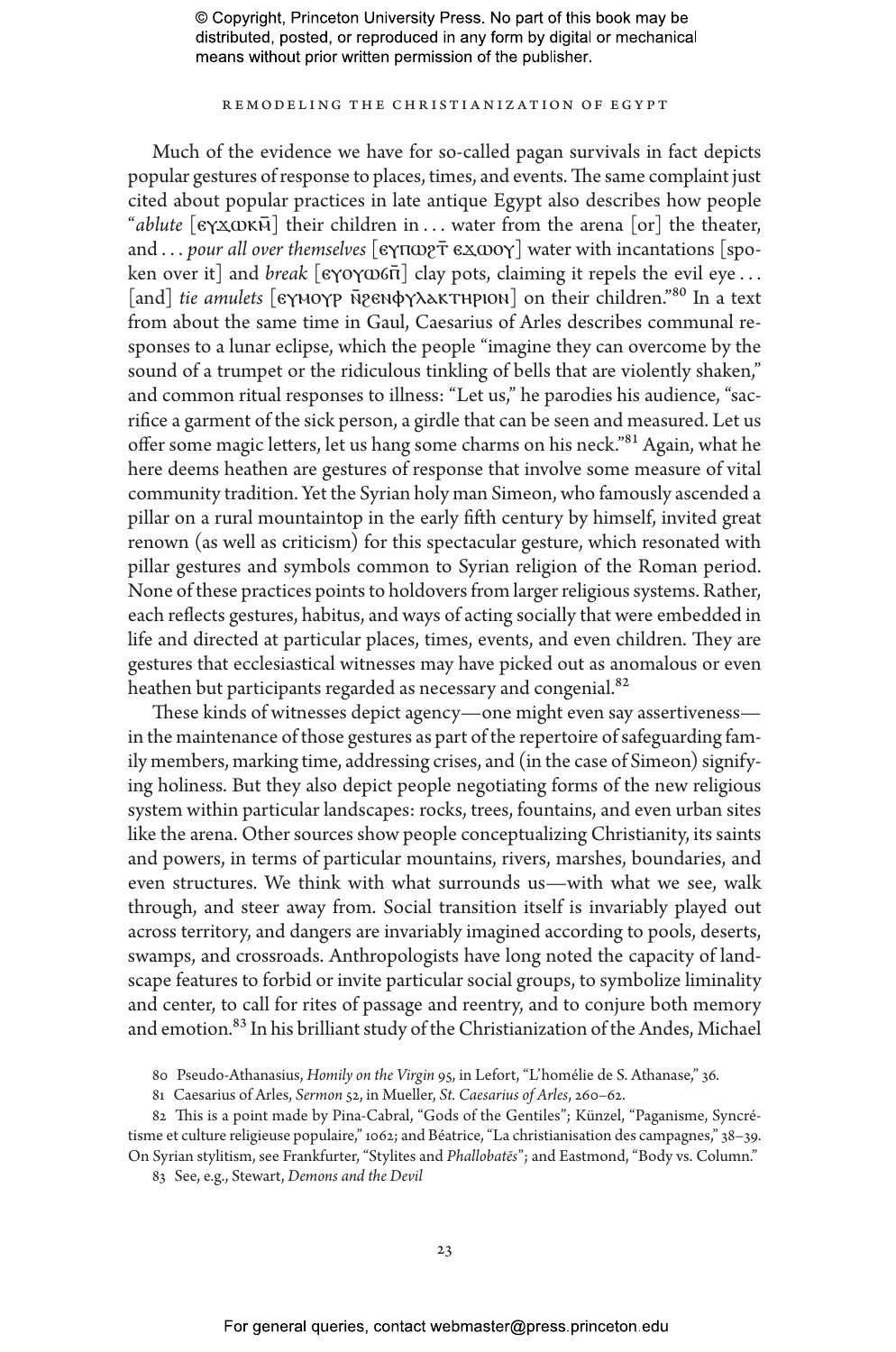#### chapter 1

Sallnow noted that power itself "was always spatial, mapped out across the variegated natural environment and thus appearing to issue from the landscape itself. Social relations became spatial relations, conceptualized through an energized landscape. . . . Political control was extended and consolidated by gaining control of the landscape, by annexing and reenergizing sacred sites."84

In these ways, as chapter 7 will explain, landscape serves as the fundamental context for the religious authority of a system like Christianity—the primary medium for recalling gestures, encountering spirits, and conceptualizing religious systems.<sup>85</sup> Landscape, including its miniature enclosed forms at saints' shrines, the cells of holy men, and domestic structures, channels social experience (processions, family workshops) and frames the agency of social subjects as they move between ritual consultations, shrines, villages, and domestic spaces.

Agency, gesture, and landscape are the most basic dimensions in which we can begin to make sense of the syncretism behind our witnesses, for they frame what people are doing as sensible and meaningful without recourse to notions of "pagan survival." All three dimensions also amount to a model of Christianization itself, inasmuch as a novel religious system—in whatever form it has been historically introduced—depends on popular agency, traditional habitus, and the framework of landscape to be sensible.

## VI. SOCIAL SITES AND RELIGIOUS WORLDS OF Syncretism in Late Antique Egypt

All three dimensions of syncretism—agency, gesture, and landscape—bring us into the practiced, lived world of people in space and time; and they also invite us into the particular social worlds in which people *express* agency, *develop* or *maintain* gestures, and *act* in the landscape. These social worlds encompass such religious agents as mothers and grandmothers, craftsmen, monastic scribes, ritual experts, and even pilgrims at shrines. All such social worlds, or what Theodore Schatzki calls "social sites," involve different configurations of activity and personal engagement, social bonding, social identity, and movement through fixed spaces.<sup>86</sup> And consequently, in the course of Christianization of a region, different social sites will involve different motivations, attitudes, materials, and creative innovation in the area of religion. One might say that each social site constitutes a kind of laboratory of religious symbols.

Creators of media—terracotta figurines, say, or written amulets—may exemplify the most vivid forms of agency, while those who assert their demands on saints' shrines or on ritual experts may contribute in other ways to the syncretistic

86 Schatzki, *Site of the Social*; this work is usefully applied to religious creativity by Stowers, "Ontology of Religion."

<sup>84</sup> Sallnow, *Pilgrims of the Andes*, 97–98; Frankfurter, "Introduction"; idem, "Espaces et Pèlerinage."

<sup>85</sup> See Béatrice, "La christianisation des campagnes," 30–32.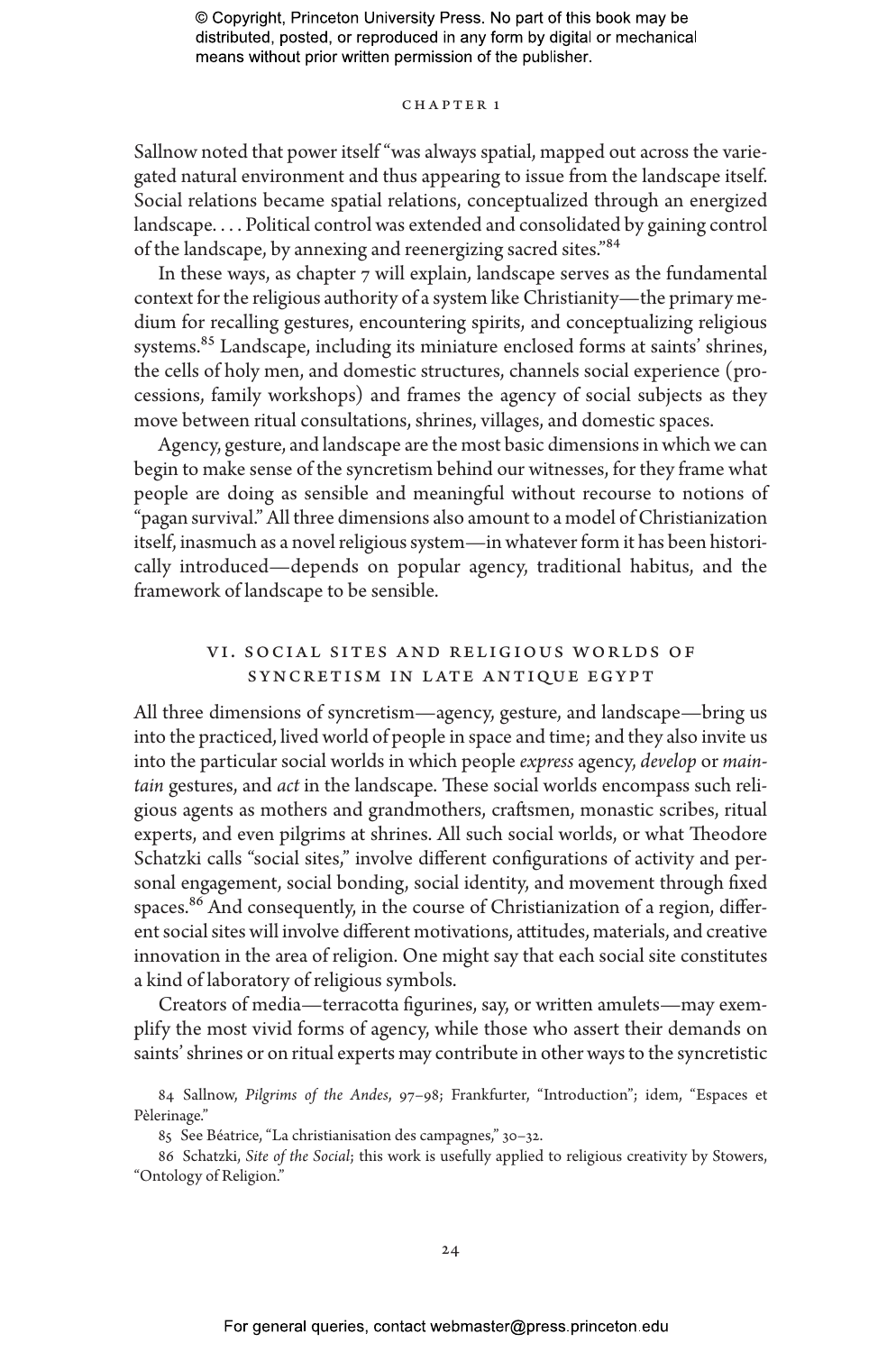#### REMODELING THE CHRISTIANIZATION OF EGYPT

construction of Christianity, as audiences, clients, tellers of stories, and collective shapers of tradition. In late antique Egypt both craftsmen and clients made up particular, if interconnected, social worlds: the clients impressed on craftsmen their demands for efficacious objects (figurines, vials), and the craftsmen developed from molds or traditional prototypes ritual materials that conveyed efficacy through their creative evocations of tradition or authority. Thus the project of describing religious syncretism—indeed, of locating the Christianization of Egypt or any other culture—becomes one of identifying the individual social sites at which religious agency was expressed.<sup>87</sup> In this way the locus of religious syncretism and Christianization shifts by necessity from the total culture—Egypt writ large—to individual social worlds that might have differed considerably in their agency and media of syncretism, their range of practices, and their sense of Christianity as a system of ideas. Neither the craftsman nor the grandmother nor the ritual specialist in his or her bricolages "represents" the culture and its Christianization; they simply stand for the exigencies and creative efforts of their respective social worlds in time and space. A sixth-century amulet invoking Isis and Horus, such as the one with which this chapter began, characterizes not Egyptian Christianity as a whole, but rather the social world of the ritual expert—or the scribe in his capacity as ritual expert—and the oral reservoir of charms from which he drew to create and edit this spell.

The subsequent chapters of this book investigate the social world, religious character, magical needs, and syncretistic impulses of a variety of contexts in which Christianization took place in late antique Egypt: the domestic sphere (chapter 2); the holy man (chapter 3); the saint's shrine (chapter 4); the workshop (chapter  $\zeta$ ); the world and productions of monastic scribes (chapter 6); and the landscape itself, as a performative and social framework for acting, remembering, perpetuating, and erasing (chapter 7). Each social site involved a particular range of people and social roles, in ongoing or temporary interaction; a particular type and layout of space; and differing types of agency and creativity—all of which framed agency and habitus in the negotiation of Christianity. Each social world consisted of traditions that motivated and shaped creative action. The actual organization of each chapter will differ in order to capture the particular problems and character of each social site, its traditions, and the actual artifacts archaeological, hagiographical, and magical—that illustrate it.

Most importantly, none of these social sites was entirely discrete; each naturally extended outward to overlap with others. As we will see in chapter 2, agents of the *domestic sphere*, the home, brought their needs and concerns to *holy men* and to *saints' shrines* for resolution through vows or by oracles, while the saint's shrine depended on *workshops* to produce images and amulets to commemorate devotees' visits and on *scribes* (often from monasteries) to develop legends for

<sup>87</sup> This point was made most significantly by Graf, "Syncretism (Further Considerations)," 8937.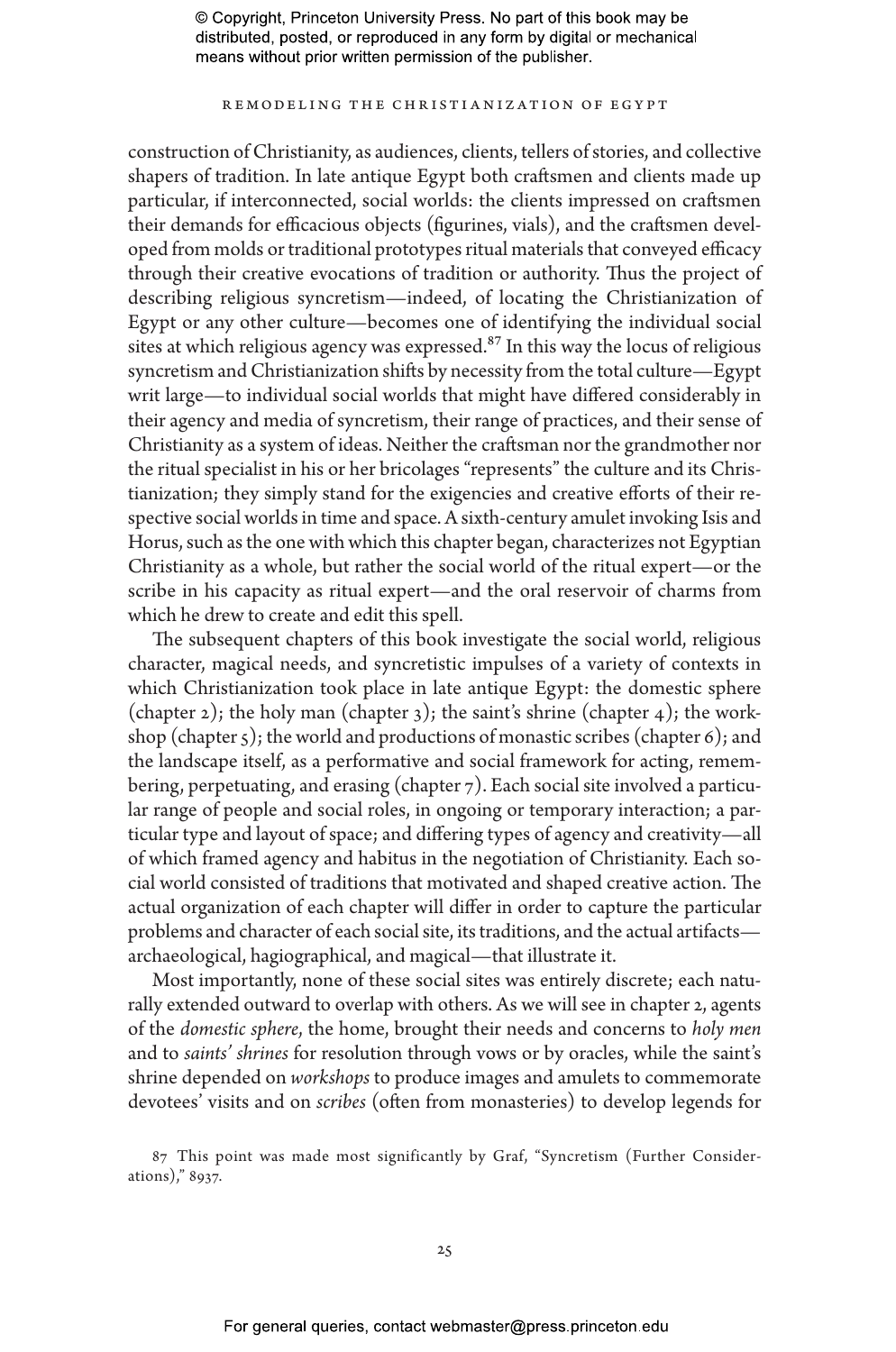#### chapter 1

public reading.88 *Landscapes*, both rural and urban, linked private and public experiences and gestures (e.g., the reciprocal domestic sites of house and tomb) and involved a diversity of extra-institutional holy places (e.g., dilapidated temples and statues) for local devotions. There were essential overlaps linking the various worlds of Christianization, and yet individually each site had its own traditions its own distinctive needs, gestures, and social contexts—in which Christianity was interpreted and constructed.

The domestic sphere (chapter 2)—including house, tomb, and sometimes shop—involved particular concern for the perpetuation of the family, for procreative fertility, for commemoration of ancestors, and for protection. Across cultures, the ritual gestures particular to the home and its concerns tend to be embedded in everyday gestures, from threshold crossing to hearth keeping, from hair combing to water fetching. Everything may be brought into ritual application. A vignette from a Coptic saint's life introducing a story of violent Christianization depicts a Christian scribe's view of domestic ritual in a village that had so far retained its traditional cult as follows: "There was a village on the west side of the river in which they worship an idol called Kothos, which is mounted in the niches of their houses. And when they go inside their doors, they are accustomed to bow down their heads and worship him."<sup>89</sup> The scribe describes the niche-altar, with its simple domestic image and specific devotional gestures, much as Abbot Shenoute in the earlier text describes verbal celebrations of the local fortune spirit Shai over domestic lamps. Indeed, it is no surprise that most antisyncretist accusations of heathen practices in early Christianity list gestures that occurred in and around the home and were concerned with the protection of family members and the propitiation of spirits related to the home. In many ways, the home became a kind of axis of ritual agency, stimulating family members to go out, to discover or perpetuate holy places, and to prevail on shrines and holy men for protective water, oil, sand, amulets, and the like. Syncretism, as the historian and archaeologist find it here, comprises simple gestures, often-local holy sites, and an openness to the most eclectic bricolages of Christianity and folk traditions for the sake of family security and the negotiation of crises. If traditional, avowedly non-Christian spirits were propitiated, as Abbot Shenoute describes regarding the lamps lit for Shai, it was rarely as "cult" and more often as a function of calendrical observance, protection, and ancestral commemoration.

Another social site vital for the regional articulation of Christianity—for situating Christian teachings in the Egyptian landscape—can be found in the holy man (chapter 3). Most historians agree with Peter Brown's proposition that it was such indigenous charismatic leaders who spearheaded the process of Christian-

<sup>88</sup> Frankfurter, "Interpenetration of Ritual Spaces."

<sup>89</sup> Pseudo- Dioscorus, *Panegyric on Macarius of Tkow* 5.1, in Johnson, *Panegyric on Macarius*; see also Frankfurter, "Illuminating the Cult of Kothos," 180–82.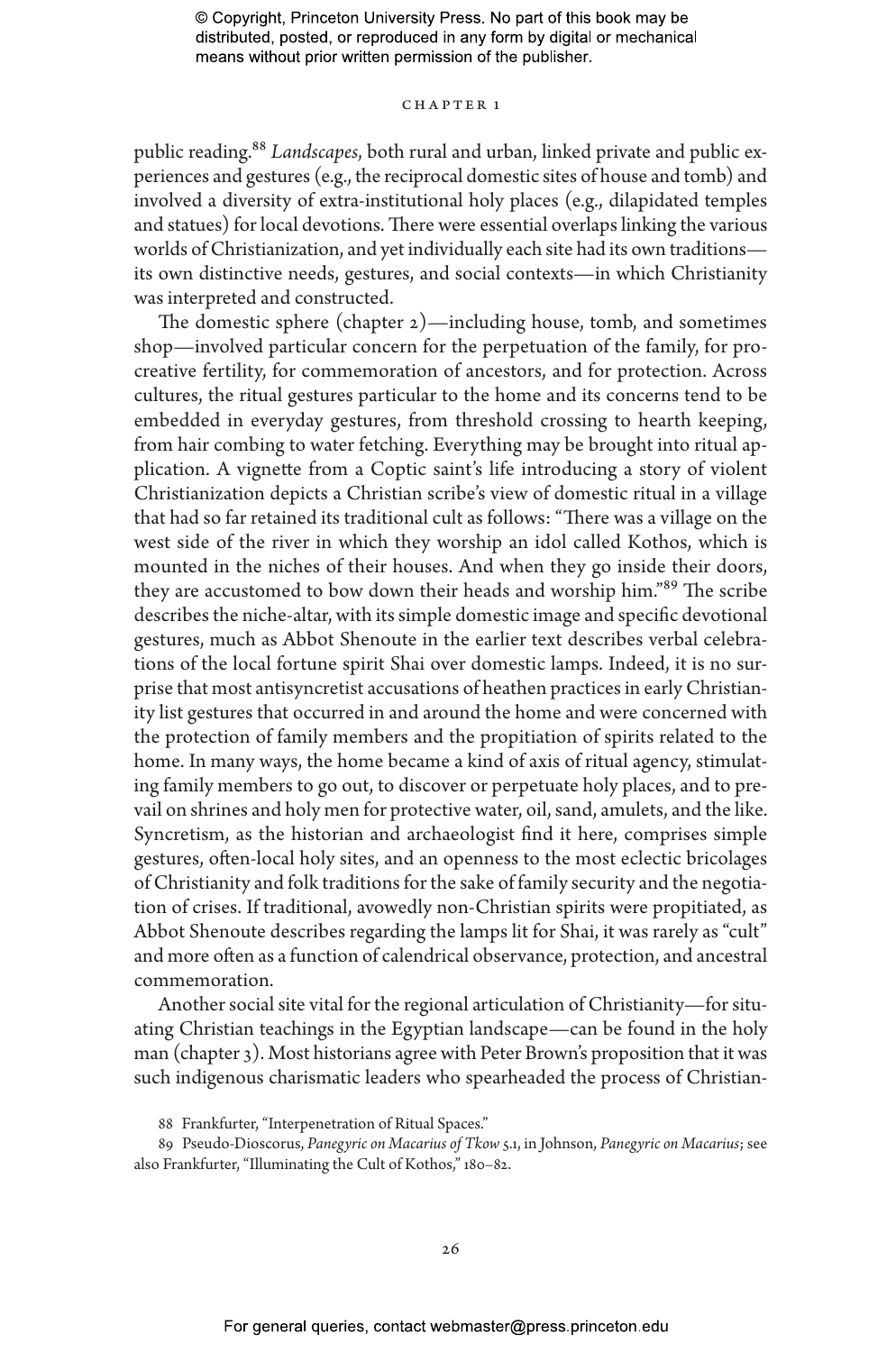REMODELING THE CHRISTIANIZATION OF EGYPT

izing villages and regions in the eastern Mediterranean world.<sup>90</sup> The implication of their importance, however, is that Christianity itself—from the definition of its demonic world to the manipulation of its saving symbols—was subject to their synthetic visions. The same charismatic figures who saw demons in the images on temples might craft amulets of crocodile teeth; the same figures who were said to chat regularly with Christ in their caves might claim power over the Nile or deliver oracles in the possession of some spirit.

In what sense would the holy man have been a "social site," however? In fact, holy men in Egypt were embedded in society, the objects of plaintive letters and desperate regional supplicants, and often acted as "fathers" to an intimate band of acolytes. The archaeology of hermits' dwellings has revealed areas deliberately laid out for supplicants and for acolytes.<sup>91</sup> The syncretism of the holy man involved the integration of quite absolutist messages about the centrality of Christ with archaic Egyptian images of the demonic, like crocodiles and scorpions: it is Christ who repels the dangers you have always known in the landscape. Even in the amulets they distributed, holy men seem to have cleaved to some traditional media and gestures along with the inevitable sign of the cross. Holy men were both *prophets*—with a liminal role in society, representing a radical Christianity—and syncretistic *bricoleurs*, drawing on the gestures and symbols of the immediate culture to articulate Christian power.

Most of the social sites to which we can attribute syncretistic forms in late antique Egypt are distinctive for their dedication to the production of *Christian* materials: texts, figurines, lamps, vials, and even Christian legends and liturgical speech. Whether from the world of monks or craftsmen, these materials do not reflect some archaic world of belief and representation outside Christianization; instead, syncretism was the vehicle for the production of Christianity. We thus come in chapter 4 to the social world of the saint's shrine, a veritable crucible for the production of a lived Christianity and for the perpetuation of traditional religious forms. Saints' shrines served as regional religious centers for villagers and townspeople—agents of the domestic sphere—and as sites of creativity in ritual and craft. The space of the saint's shrine enveloped workshops, ecclesiastical performers, devotees, monks, and literate experts.

The central function of the saint's shrine in Christian Egypt—as, of course, elsewhere in the Christian world—was to offer the vital, healing presence of the saint him- or herself. Toward that end, and as a social site, the shrine involved various media, attendants, and ritual performances to construct that presence, ranging from iconography and the craftsmen who created it to the architecture that channeled devotees' activities and created a sense of center; the texts and scribes that permitted the collection of miracle stories and hagiography for public

<sup>90</sup> Brown, "Rise and Function of the Holy Man"; and idem, *Authority and the Sacred*, 55–78. See as well Kaplan, "Ethiopian Holy Man"; Howard- Johnston and Hayward, *Cult of Saints*.

<sup>91</sup> Brooks Hedstrom, "Divine Architects," esp. 376–77.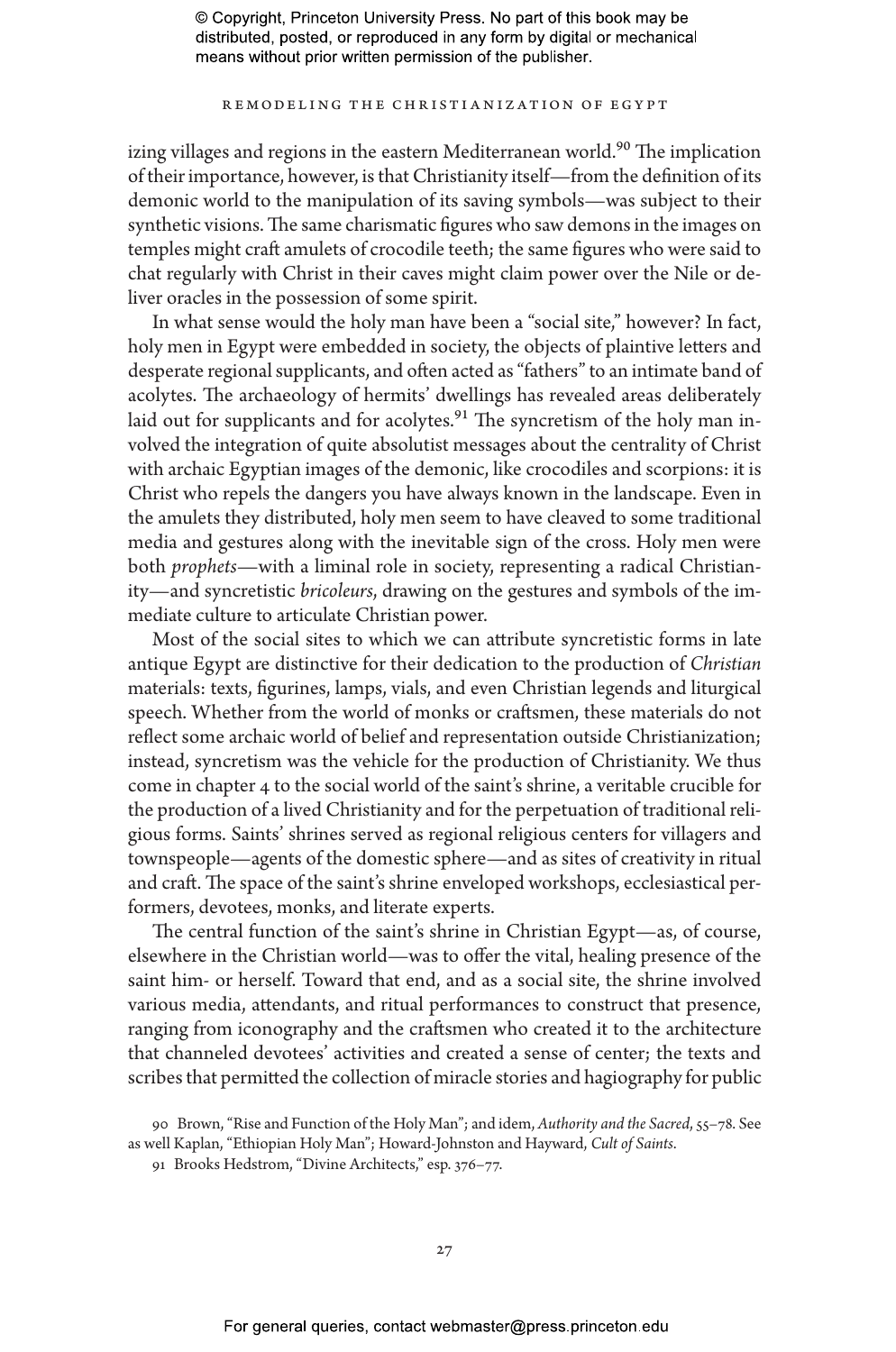#### chapter 1

reading; the shrine attendants who interpreted the dreams of incubants and facilitated the placing of messages and votive offerings; the priests who devised and led processions from and around the shrine; and, of course, the workshops that manufactured the souvenir vials and figurines so central to the pilgrim's experience in Christian Egypt. At the same time, the shrine involved devotees, pilgrims, and the creative agency and traditions that they themselves brought to the shrine and its personnel. And out of this confluence of groups, attendants, and leaders there arose at different saints' shrines certain sanctioned forms of ritual interaction: stational processions; feasting and dance; incubation in some designated space near the shrine in order to receive the saint's direct vision; the removal of sand or oil as "blessings" in a souvenir vial; votive deposits of female figurines near the central crypt; and, most interesting for the study of syncretism in Christian Egypt, the submission of oracular questions in positive and negative forms, as we saw earlier, for the saint's divine choice.

While each of these forms of ritual interaction had pre-Christian precedents, they were not "pagan survivals" but basic gestures in the devotional interaction with a Christian shrine. Yet even in their essential function these gestures could be quite elaborate. The repertoire of embodied customs for interacting with the sacred comprised not just hand positions and utterances but sleep, the phrasing of questions, and the positioning of dolls. Of course, the religious world of the saint's shrine involved *peripheral* or unsanctioned forms of ritual interaction as well. There was feasting, for example, sometimes on the stamped cakes that were made locally as part of the pilgrim economy, and there was dancing. Both modes of interaction with the shrine expressed the traditions and agency of the domestic world, and, at least outside of Egypt, both modes could earn the censure of antisyncretists like Caesarius of Arles. But the religious world of the shrine, especially at festival times, called forth these expressions and these responses, and people ate and danced and sang as part of the celebration of the saint. "Syncretism" therefore lies not in the recycling of "heathen" ideas out of some uncatechized ignorance, but in the very acclamation of Christian power at a shrine or festival.

We might speak of a "magic" in the material presence of an amulet or holy man's blessing, but there was similarly a magic in the terracotta, stonework, woodcrafts, textiles, and carvings that workshops produced to decorate or protect homes, bodies, shrines, and gravesites—the subject of chapter 5. Considerable evidence of workshops in Roman and late antique Egypt reveals their great diversity in size and clientele, from large-scale urban stonecarving centers to local family-based pottery shops, some of which were attached to shrines and churches and some of which were entirely independent. It is therefore difficult to generalize about workshops as a single type of social site or religious world. Some stonecarvers maintained lively iconographies for tomb decoration based on classical mythology well into the fifth century, only occasionally adding crosses at clients' re-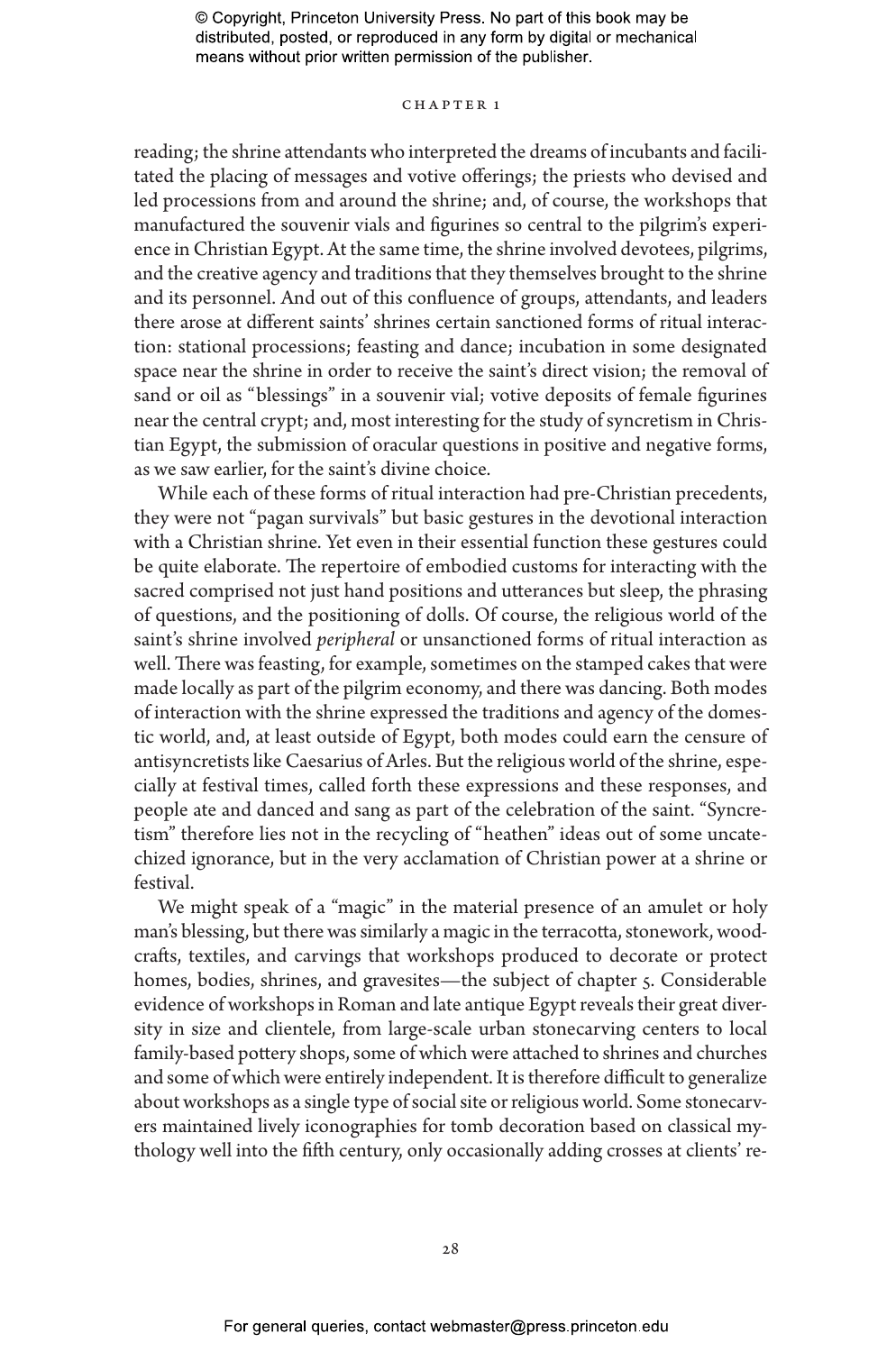REMODELING THE CHRISTIANIZATION OF EGYPT

quest.<sup>92</sup> The terracotta female figurines produced at Apa Mena and many other local ceramics workshops both for pilgrims' votive deposits and for domestic use clearly were a continuation of some type of pre-Christian ritual tradition, and yet each workshop developed its own distinct type of figurine, even adding *orans* or cross details to reflect Christian contexts. This chapter looks at five types of workshops or crafts (stonecarvers, terracotta artisans, painters, textile weavers, and mortuary specialists) to examine the ways that *efficacy*—a ritual functionality beyond decoration or mere representation—was constructed and involved traditions embedded in the workshop habitus. Mummification and burial in late antique (Christian) Egypt tends to be discussed in specific archaeological terms, and we know little about the sites and social contexts of those who carried out these services. Indeed, earlier assumptions that Christianity as an institution had an interest in, and effect on, mortuary traditions in the ancient world have been the subject of increasing skepticism, so we cannot assume that mortuary craft in late antique Egypt was practiced under church direction or in some other institutional context.<sup>93</sup> But even if it was not organized in guilds or institutions, mortuary preparations did constitute a craft, and a craft maintained for the purpose of ensuring an effective transition of the deceased, regardless of actual belief system.

The persistence and transformation of all these crafts, rather than representing a passive continuity of archaic tradition, involved the full agency and investment of craftsmen and clients. In the service of composing *efficacious* images for private devotion or spatial protection, mortuary safety or mythic heritage, workshops articulated the power and authority of the cross and saints (and, in the case of some tomb carvings, classical mythology as well) through traditional iconographic strategies—strategies that were handed down as part of the culture of the workshop and its clientele, not as dictates of the church.

In the case of texts and writing, the topic of chapter 6, syncretism appears to have occurred less through deliberate efforts at mixture and more often through attempts to articulate Christian verbal efficacy and stories for the various circumstances in which people engaged with writing, from liturgy to village crisis. Christian magical texts, for example, some of which combine Christian and Egyptian names (like the one at the beginning of this chapter), point not to some amorphous heathen underworld of magic but to scribes, literate specialists in the collection, editing, and construction of magical spells for everyday crises. These scribes seem to have had some sorts of monastic affiliations but operated across the worlds of monastery, church, shrine, and even village.<sup>94</sup> In addition, they had

<sup>92</sup> On the versatility of stonecarvers' use of Christian motifs, see Thomas, *Late Antique Egyptian Funerary Sculpture*, 28–55; and Török, *Transfigurations of Hellenism*, 196–97, 208.

<sup>93</sup> Rebillard, *Care of the Dead*; Dunand and Lichtenberg, "Pratiques et croyances funéraires," esp. 3242–43, 3248–49; and Dunand, "Between Tradition and Innovation."

<sup>94</sup> Frankfurter, *Religion in Roman Egypt*, 257–64; and Jacques van der Vliet, review of *Testi della magia copta* by Pernigotti, *Bibliotheca Orientalis* 62, nos. 3–4 (2005): 278–79.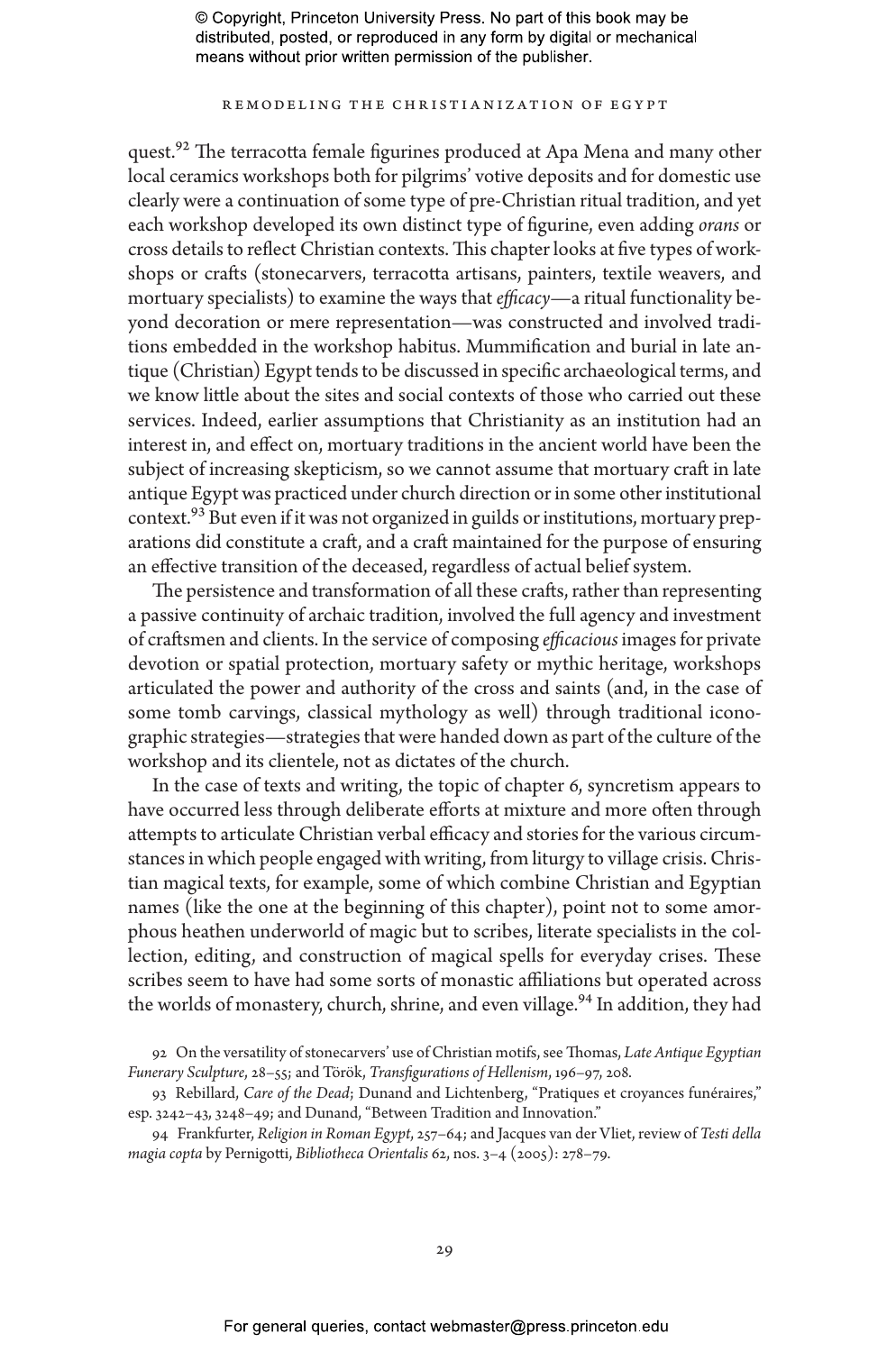#### chapter 1

the responsibility of copying biblical texts, editing festival encomia, and composing apocryphal books for the purpose of maintaining a culture of holy narrative and legend through texts. This overlap in monastic literary culture is apparent in the extant Coptic and Greek magical spells, which draw on liturgical language and esoteric lore about angels and demons, features that imply some affiliation with ecclesiastical and monastic culture.<sup>95</sup> In their readiness to reorient liturgical or ecclesiastical language and lore in order to protect homes, invite angelic powers, and bind people's rivals, literate experts evidently worked independently from strict institutional oversight. In that sense we credit them with considerable agency in their reorientation of Christian efficacious speech.

In addition to monastic scribes' role as literate ritual specialists mediating between an eclectic world of apocryphal and apocalyptic texts and a broader folk world of charms and veneration for the inscribed word, the chapter addresses two types of literature that arose within monastic Christianity: a type of oracle that embraced the totality of Egypt and texts that imagined the underworld in gruesomely attentive detail. Both types of literature seem to have revitalized earlier Egyptian literary forms. Indeed, some of the most challenging examples of "pagan survivals" have come from Coptic apocryphal books and martyrologies that were progressively compiled over late antiquity and the Islamic period. These books contain numerous elaborate depictions of afterlife demonology, reminiscent of the ancient *Book of the Dead*, and gruesome narratives of the distribution of martyrs' body parts, inviting analogies to the distribution of the god Osiris's body in earlier Egyptian mythology, although the late dates of their final editing challenge any simple notion of continuity. Still, the books must be factored into any model of Christianization, and their composition and editing point both to a public culture of martyr commemoration (at which many such texts were read aloud) and to a particular scribal culture in which certain older literary forms were recalled, in a kind of scribal habitus, in the course of composing and elaborating texts.<sup>96</sup>

I earlier described the principles for considering religions and religious transformations like Christianization within the context of local landscapes, which structure movement, give place to collective memory, and draw out values and dispositions through legends. Chapter 7 thus addresses ways in which landscape allowed the persistence of some traditions and the growth of an indigenized Christianity. Dilapidated temples might have provided the monumental framework for churches; villagers might have continued to visit fallen statues and mutilated iconography for ritual interventions; and the two orientations might have clashed in space and time, if some abbot deemed intolerable popular devotional practices at a heathen site. Elsewhere, innovative processional routes effectively rooted Christian traditions in the local landscape and offered calendrical struc-

*(continued...)*

<sup>95</sup> See Frankfurter, "Demon Invocations."

<sup>96</sup> See Kotsifou, "Books and Book Production."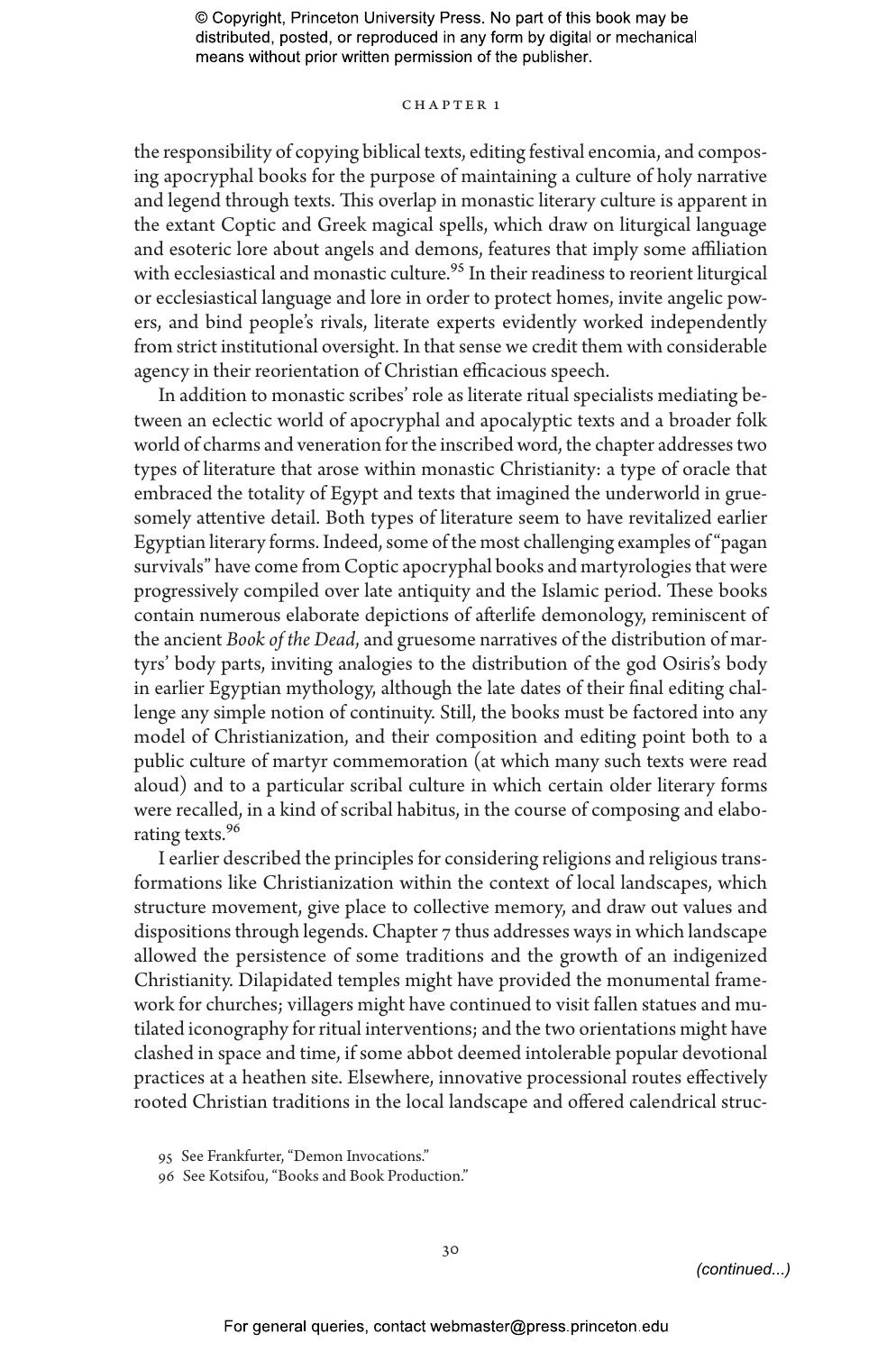Aaron (monk), 75, 84, 89, 90, 91, 94–95 Abgar correspondence, apocryphal, 97, 191, 199–200 Abraham of Farshut (monk), 82, 90, 98 Abydos: 240, 242–43, 246–47, 249 ACM (by reference #): **4**: 194; **25**: 62, 109; **26**: 61; **43**: 207–8; **47**: 57; **48**: 209–10; **49**: 1–2; **61**: 97; **63**: 98; **64**: 62; **66**: 218; **74**: 86; **75**: 86; **78**: 86; **79**: 86, 218; **81**: 204–5; **91**: 205–6; **92**: 218; **93**: 65; **98**: 218; **104**: 83, 98; **111**: 218; **113**: 203; **117**: 152; **119**: 218; **128**: 137; **133**: 204n79; **134**: 97; **135**: 204n79 *Acts of Paul*, 112–13 *Acts of John*, 224n139 Agency, 20–21, 23–24, 36, 52–54, 61–63, 68, 143– 47, 149, 152, 154, 162–64, 176, 181, 183–85, 189– 90, 192, 200, 228, 235, 237, 241, 245–47, 253, 256–57, 250–61 Alston, Richard, 38 Amente, 185, 211, 218–29, 231 Amulets and charms, 2–3, 14, 21–25, 27–28, 37, 40–41, 61–62, 96–98, 103, 109, 129, 154, 156–57, 177, 180–81, 184, 187, 195–96, 198, 200–201, 204, 206–11, 228–30, 232, 257, 258 Antinoë, cemetery of, 179. *See also* Colluthus, Shrine of St. Antisyncretism, 18–19, 26, 28. *See also* Syncretism Antony (monk), 82, 87–88, 99, 105. *See also* Athanasius of Alexander, *vita Antonii* by *Apocalypse of Elijah*, 99, 104, 107, 212–15, 217, 224, 255, 259 *Apocalypse of Paul*, 225 *Apocalypse of Peter*, 192, 222, 225 *Apocalypse of Zephaniah*, 225 Apocalyptic texts and traditions, 30, 84, 87, 104, 157, 190–92, 197, 202, 212–15, 222–28, 230–31

Apollo of Hermopolis/Bawit (monk), 77, 78, 90, 154 Apollo the Archimandrite (monk), 96–97 Apotropaia, 48, 50, 112, 145–49, 151, 153, 155, 157, 175, 177, 199, 231, 245 Appadurai, Arjun, 148, 151n27 Apuleius of Madaura, 152 Archaisms and archaizing, 12, 19, 137, 208–9, 217, 222, 230, 250 Asterius of Amaseia, 172, 176 Athanasius of Alexandria, 105, 107, 141–42, 190– 91; *vita Antonii* by: 82, 88, 105, 107, 178, 217, 254. See also *Homily on the Virgin* el-Bagawat, cemetery of, 107 Barb, Alphonse, 10 Bauer, Walter, 190n28 Bawit, Monastery of, 93, 100, 153, 154n47, 169 Bell, Harold, 9 Bes (Egyptian god), 42, 55–56, 77, 85, 101, 131– 32, 147, 168, 233, 242, 247 Bes (monk), 91, 172–73 Besa, abbot of White Monastery, 153 Blessings (*eulogia*): from monks and holy men, 47, 61, 64, 67–68, 70, 76, 80, 93–100, 109, 193, 195, 228, 260; from saints' shrines, 127, 132, 151, 164 *Book of Bartholomew*, 220–21 *Books of Jeu*, 223–25 Bourdieu, Pierre, 22, 38, 72–73 Boushēm, anonymous monk of, 89 Bovon, François, 190 Bowes, Kimberly, 47 Brakke, David, 82n41, 83n51 Brown, Peter, 5, 6, 26, 73–74, 75, 106 Burridge, Kenelm, 102 Bynum, Caroline Walker, 150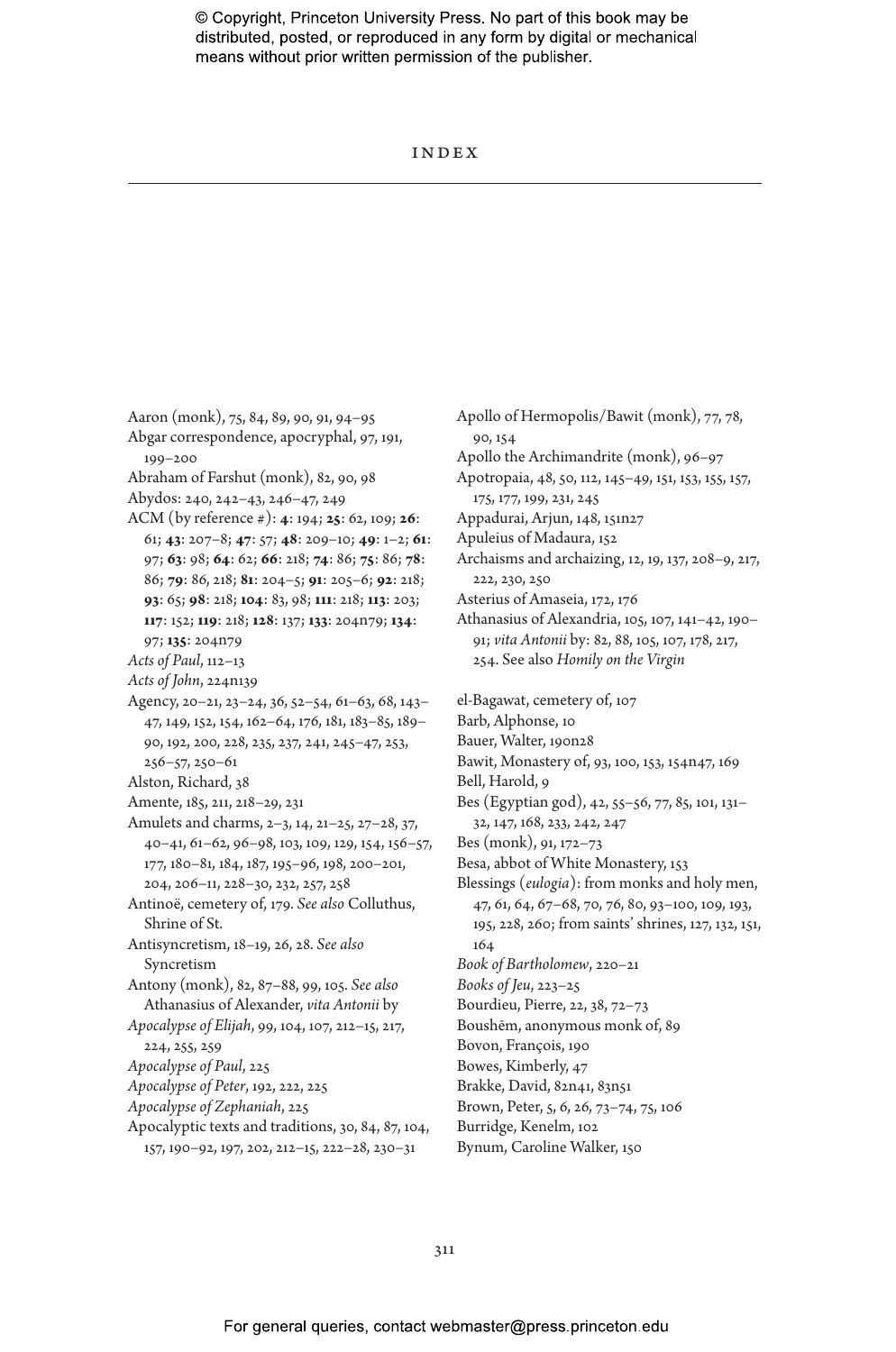#### index

Caesarius of Arles, 14, 18, 23, 28, 47, 112, 123–24 Carthage, Council of (419 ce), 106, 113, 142n157 *Charakteres*, 198–200 Child-donations, 63 Colluthus (martyr-saint), 126 Colluthus, Shrine of St. (Antinoë), 106–7, 109n26, 128–29, 131, 133, 186–88 *Communitas*, 109, 119, 124, 144 Conversion, xiii, 3, 6–7, 10, 234–35, 237, 257, 261 Cross, 5, 10, 15, 17, 21, 27–29, 48, 56, 70, 145–46, 155, 156–61, 171–73, 175, 180–82, 187, 200, 213, 231, 242, 249, 258, 260; in *ankh*-form (*crux ansata*), 157–59, 161; manual gesture of, 112, 122, 182 Cryptography, 198–99 Crypto-paganism. *See* Secret devotions Curses and cursing, 65, 79, 82–83, 97–98, 101, 112, 205–6, 210, 228, 259 Cyril of Jerusalem, 112 Cyrus and John, Saints, Shrine of. *See* Menouthis Däbtära (Ethiopian cantor-exorcist), 196–97 Damascius, 47, 208 Dance, 28, 52, 109, 114, 122–26, 144, 171 Davis, Stephen, 176 Death personified, 219–22 Demonology, 76, 79–82, 84, 143, 196–97, 218, 244–45 Demons, 27, 33, 40, 50, 56, 62, 76–87, 93–94, 99– 101, 104–5, 112, 136, 139–46, 153, 157, 169, 230, 244–45; of Amente, 218–22. *See also* Spirits of the landscape Denderah, 233–34, 237, 239, 241–42, 245 Dijkstra, Jitse, 4n6, 237n14, 244n52 *Discourse on Abbadon*, 221 Divination, 14, 41, 51–52, 55, 74, 87–90, 101–2, 114, 130–38, 184, 186–90, 259. *See also* Oracle; Ticket oracle Egeria, 246, 248, 256 Elsner, Jaś, 148, 168, 244 Epiphanius, Monastery of (Thebes), 93, 96–97, 101, 177, 193n38 *Eulogia*. *See* Blessings Evagrius Ponticus, 84 Evagrius Scholasticus, 124–25 Exorcism, 12, 33, 45, 51, 63, 67, 74, 77, 82–84, 87, 94, 99, 101–2, 106, 112, 134, 139, 169, 196, 239–43

Felix, Saint of Nola. *See* Paulinus of Nola Festival, 8n27, 12, 14–15, 21–22, 28, 30, 108–25, 138, 140–41, 144, 155, 162–63, 171, 184, 189–90, 221–22, 249–50, 255 Figurines, terracotta, 24–25, 28, 34–37, 47–49, 58–60, 65–66, 68, 108, 127–30, 144, 152, 154, 162–67, 171, 182; *mater lactans* form of, 166–67 Firmilian of Caesarea, 139 Flood, Finbarr, 172–73 Frange (monk), 96n103, 97 Freedberg, David, 146, 155n50 Fromont, Cécile, 171 Frontality in iconography, 147, 168–69, 233–34 Gascou, Jean, 134 Gell, Alfred, 22, 129, 146–47, 153–54 Graf, Fritz, 136n141 Gregory I, Pope, 238, 240 Gregory of Nazianzus, 123 Gregory of Tours, 95 Gregory the Great, 18 Habitus, 22, 72–74, 87–88, 93, 102–3, 111–13, 120– 22, 126, 128, 130, 132, 134, 136, 166, 183, 231, 236 Halbwachs, Maurice, 236 Hathor (Egyptian goddess), 155, 166, 168, 233–34 Hell. *See* Amente Heresy and heretics, 44–46, 105, 110, 191 *Historia monachorum in Aegypto*, 88, 94, 107 *History of Joseph the Carpenter*, 178, 220 Holy Family, 216–17, 248 *Homily on the Virgin* by Pseudo-Athanasius, 3, 23, 37, 96, 195, 237, 244 Horus (Egyptian god), 1–2, 12, 42, 56–57, 61, 66, 92, 168, 207–10, 231, 243, 246; magical *cippi* of, 145, 231 Huebner, Sabine, 40 Iconoclasm and mutilation of images, xiii, 3, 18, 30, 33, 44–45, 77, 85–86, 101, 147, 159n63, 233–

35, 241–42 Incubation, 28, 114, 130, 132–37, 144, 187

Isis (Egyptian goddess), 1–2, 12, 18, 42–43, 56– 58, 66, 113, 120, 128, 134–35, 152, 166–68, 171, 207–10, 231, 241, 243, 246–47, 256

Jerome, 143 Jesus, 1–2, 5, 141, 157, 162, 178, 199–200, 258 John Chrysostom, 56, 123, 143 John of Ephesus, 45, 47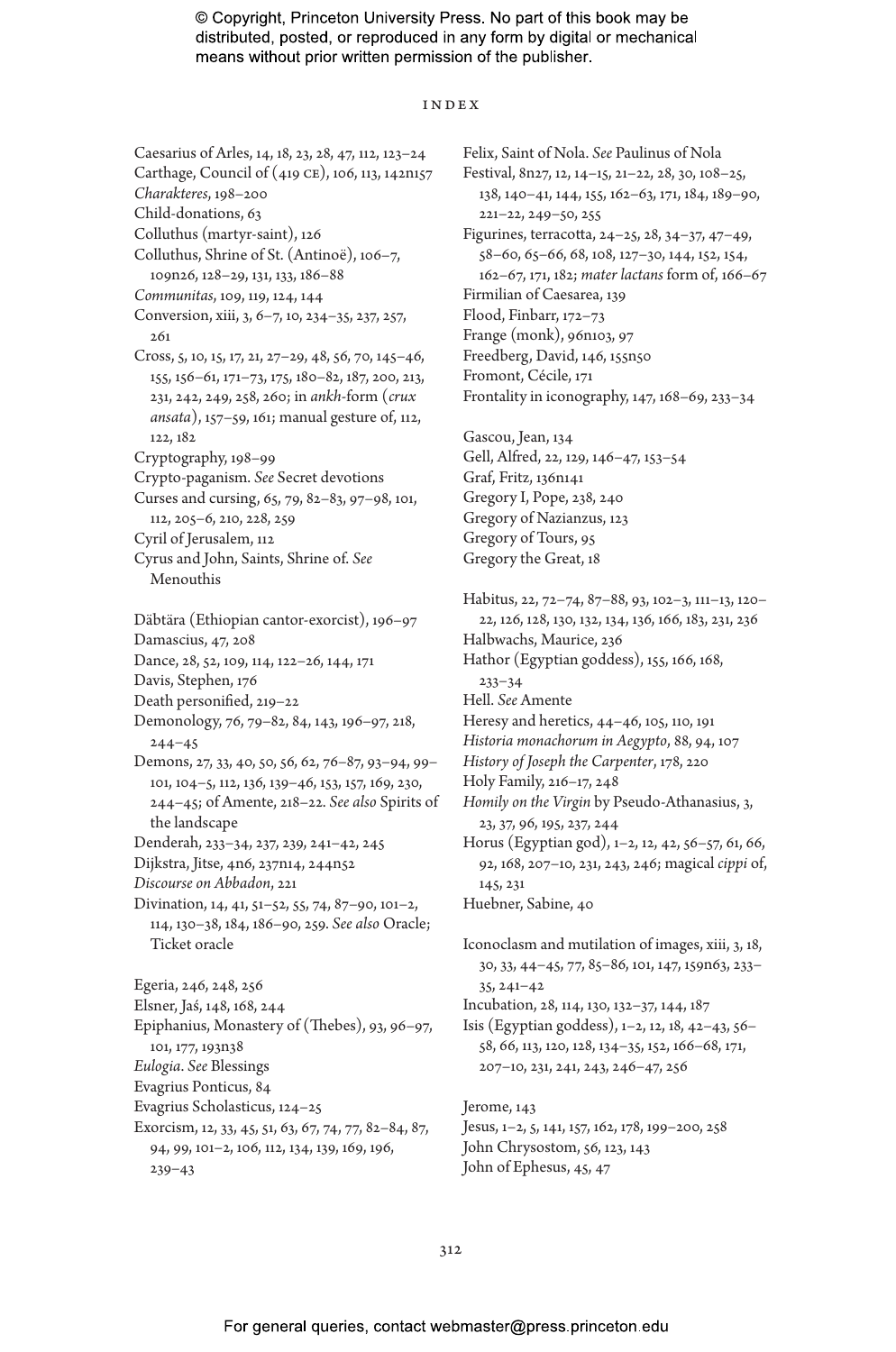#### index

John of Lycopolis (monk), 88 John of Paralos, 191, 195–96 John the Little (monk), 76, 91, 140 Johnson, Paul, 46 Jorio, Andrea de, 111

Karanis, 36–37, 39, 165n80, 168 Krawiec, Rebecca, 173

Lamps and lamp-lighting, 13, 22, 26–27, 41–42, 47, 50, 54, 57, 81, 168, 182, 253 Leontius, Shrine of St. (Arsinoë), 131–32 Lévi-Strauss, Claude, 15 Liturgy, 63, 71, 84, 106–7, 109, 112, 118–19, 177, 182, 185, 192–92, 195–97, 201–6, 211, 218–22, 228, 230–31, 250, 255, 257, 260; mortuary forms of, 161, 180–81, 218–22 Lullaby, 56–57, 210, 231–32

Luxor, temple of (Thebes), 240–41

Macarius of Egypt (monk), 84, 89 Macarius of Tkow (monk), 77–78, 85, 99. See also *Panegyric on Macarius of Tkow*

MacMullen, Ramsay, xiv, 5

Magical texts, 1–2, 7, 29–30, 40–41, 47, 51, 56–58, 61–62, 65, 81, 86, 91, 97–98, 100, 136n138, 137, 151–52, 184–86, 190, 192–211, 218–19, 226, 228– 30. *See also* ACM; Amulets and charms

Mamre, Shrine of (Palestine), 111–12, 121–22, 154

Martin of Braga, 14, 18, 47

Martyr, 30, 92, 99, 104–7, 109, 128, 148, 253–56

Martyrology, 30, 106, 109, 189–90, 253–55

Mary, Virgin, 34, 40, 53, 58, 88, 162, 170–71, 201, 216. *See also* Holy Family

Mathews, Thomas, 168 Mauss, Marcel, 22, 72–73

- Menas, Shrine of St. (Apa Mena), 29, 34, 36–37, 40, 58, 60, 108, 111, 115–19, 128–30, 133, 136, 241; *ampullae* of, 108, 127, 154; figurines from, 127– 30, 164; incubation practices at, 133, 136; workshops of, 154–55, 163–64, 166
- Menouthis: shrine of Isis at, 45, 132, 134–36; shrine of Saints Cyrus and John at, 18, 65, 70, 108, 111, 127–28, 130, 133–36

Meyer, Birgit, 260

Michael, Archangel, 1, 78, 125, 191, 195, 205, 216, 221, 251, 254

Min (Egyptian god), 81, 236

*Miracles of St. Menas*, 119–20, 165

Monumentality and church building, 240–41

Moses of Abydos (monk), 71–72, 76, 85, 88, 240, 242, 244–45, 249 Mummification and the adornment of corpses, 29, 50, 155–56, 176–81, 260

Nag Hammadi Library, 190, 217–18, 224, 229 Names and naming, 5, 38–39 Naqlun, Monastery of (Fayyum), 177–78 Nile, 27, 79, 88–92, 99–100, 103–5, 107, 113, 213, 217, 237, 240, 243, 246, 248–51 *Nomina sacra*, 198–99

Oil, as sacred material, 3, 10, 28, 37, 61, 69–70, 94, 96–98, 108, 112, 127, 228, 257 Old Dongola, monastery of (Nubia), 124–25,

170–71

Oracle, 27, 30, 33, 105–6, 136–37, 242; holy men as, 87–88, 100; by the spirit-possessed, 138– 44; ticket, 114. *See also* Divination; Ticket oracle

*Orans* gesture, 22, 34, 112–14, 164, 167

Oxyrhynchus, religion in, 36, 100, 118, 120, 131, 160, 178n137, 251. *See also* Philoxenus, St., shrine of

"Pagan"/"paganism," 2, 7–9, 14, 31–32, 37, 54 *Panegyric on Macarius of Tkow*, 26, 36, 45, 78, 99 Panel-paintings of Egyptian gods, 167–69 Papyrus Cologne 354, 215–17, 248, 255 Paulinus of Nola, 18, 113, 121–22, 143

Phib (monk), 60, 100, 154

Philae, religion in, 4n6, 234, 237, 241, 249

Philoxenus, St., shrine of (Oxyrhynchus), 131, 186–87

Pisentius (monk), 64, 88, 96, 105

Possession, by demons and spirits, 114, 139–44. *See also* Exorcism; Oracle

Pregnancy and conception, 34–36, 40–41, 49, 58–60, 62, 64–67, 93, 100, 126, 129–31, 163, 166–67, 182

Procession, 6, 17–18, 24, 28, 30–31, 77–79, 88, 99–100, 109, 111, 113, 118–20, 124, 144, 168, 220, 237, 248–52, 257–58

Ramsay, William, 11

Redfield, Robert, 228, 257–59

*Religion in Roman Egypt*, xiii, xiv, 3, 9, 37–38, 234n4, 244n52

Revelation, Book of, 104, 139, 212, 222, 225 Rufinus of Aquileia, 250

313